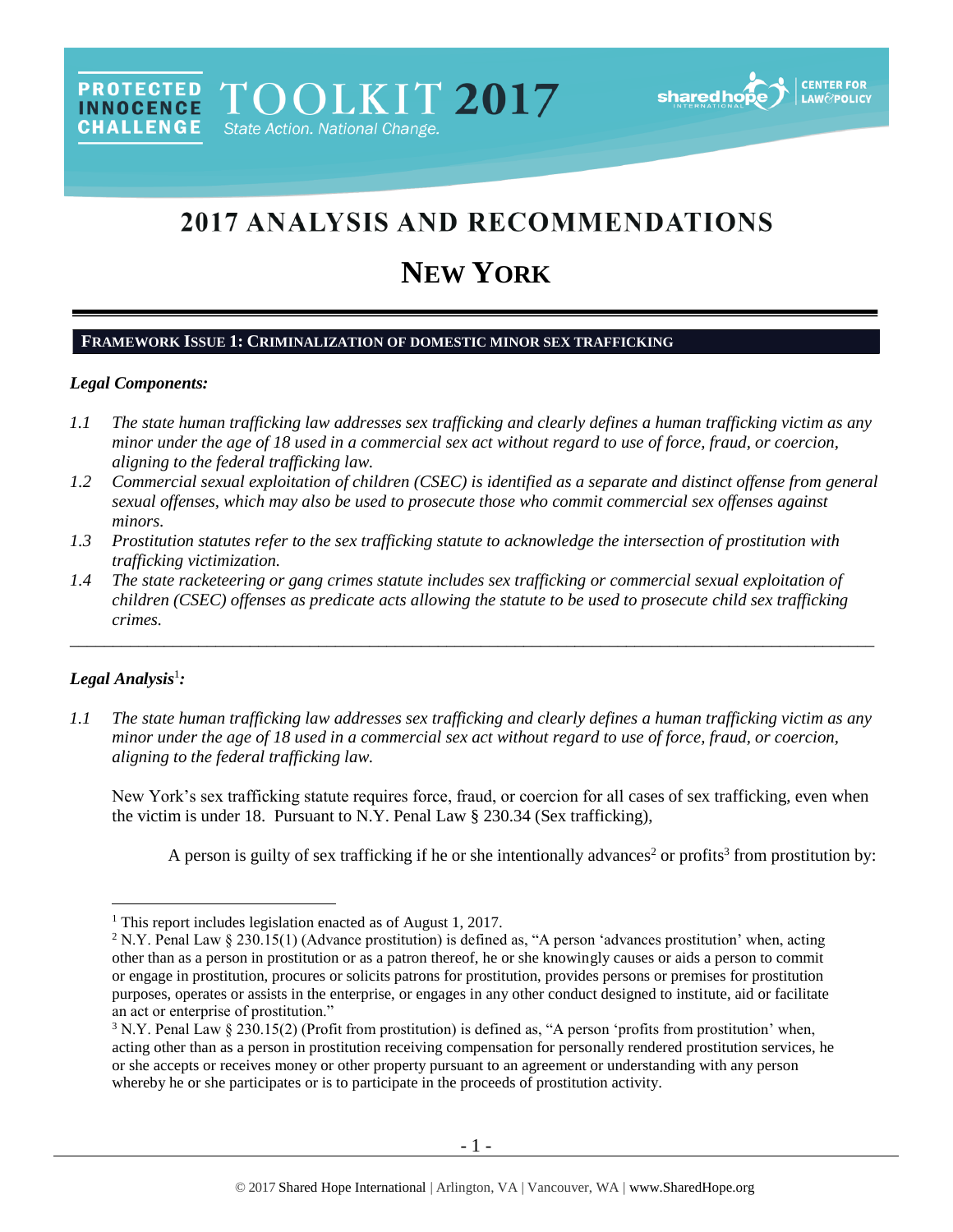1. unlawfully providing to a person who is patronized, with intent to impair said person's judgment: (a) a narcotic drug or a narcotic preparation; (b) concentrated cannabis as defined in paragraph (a) of subdivision four of section thirty-three hundred two of the public health law; (c) methadone; or (d) gamma-hydroxybutyrate (GHB) or flunitrazepam, also known as Rohypnol;

2. making material false statements, misstatements, or omissions to induce or maintain the person being patronized to engage in or continue to engage in prostitution activity;

3. withholding, destroying, or confiscating any actual or purported passport, immigration document, or any other actual or purported government identification document of another person with intent to impair said person's freedom of movement; . . .

4. requiring that prostitution be performed to retire, repay, or service a real or purported debt;

5. using force or engaging in any scheme, plan or pattern to compel or induce the person being patronized to engage in or continue to engage in prostitution activity by means of instilling a fear in the person being patronized that, if the demand is not complied with, the actor or another will do one or more of the following:

(a) cause physical injury, serious physical injury, or death to a person; or

(b) cause damage to property, other than the property of the actor; or

(c) engage in other conduct constituting a felony or unlawful imprisonment in the second degree in violation of section 135.05 [Sex offenses; lack of consent] of this chapter; or

(d) accuse some person of a crime or cause criminal charges or deportation proceedings to be instituted against some person; . . . or

(e) expose a secret or publicize an asserted fact, whether true or false, tending to subject some person to hatred, contempt or ridicule; or

(f) testify or provide information or withhold testimony or information with respect to another's legal claim or defense; or

(g) use or abuse his or her position as a public servant by performing some act within or related to his or her official duties, or by failing or refusing to perform an official duty, in such manner as to affect some person adversely; or

(h) perform any other act which would not in itself materially benefit the actor but which is calculated to harm the person who is patronized materially with respect to his or her health, safety, or immigration status.

. . . .

 $\overline{a}$ 

A conviction is punishable as a Class B felony by imprisonment of 1–25 years and a possible fine not to exceed the greater of \$5,000 or "double the amount of the defendant's gain<sup>4</sup> from the commission of the crime." N.Y. Penal Law §§ 230.34, 70.00(2)(b), (3)(b), 80.00(1).

1.1.1 Recommendation: Amend N.Y. Penal Law § 230.34 (Sex trafficking) to eliminate the requirement to prove a form of force, fraud, or coercion in sex trafficking of minor cases or enact a stand-alone sex trafficking of a child statute that eliminates the requirement to prove force, fraud, or coercion.<sup>5</sup>

### *1.2 Commercial sexual exploitation of children (CSEC) is identified as a separate and distinct offense from general sexual offenses, which may also be used to prosecute those who commit commercial sex offenses against minors.*

CSEC offenses are separate and distinct from general sexual offenses under New York state law. The following statutes criminalize acts of commercial sexual exploitation of children:

<sup>4</sup> N.Y. Penal Law § 80.00(2) defines "gain" as "the amount of money or the value of property derived from the commission of the crime, less the amount of money or the value of property returned to the victim of the crime or seized by or surrendered to lawful authority prior to the time sentence is imposed."

<sup>5</sup> Subsequent recommendations in this report are predicated upon the recommendations contained in Section 1.1 being previously or simultaneously implemented.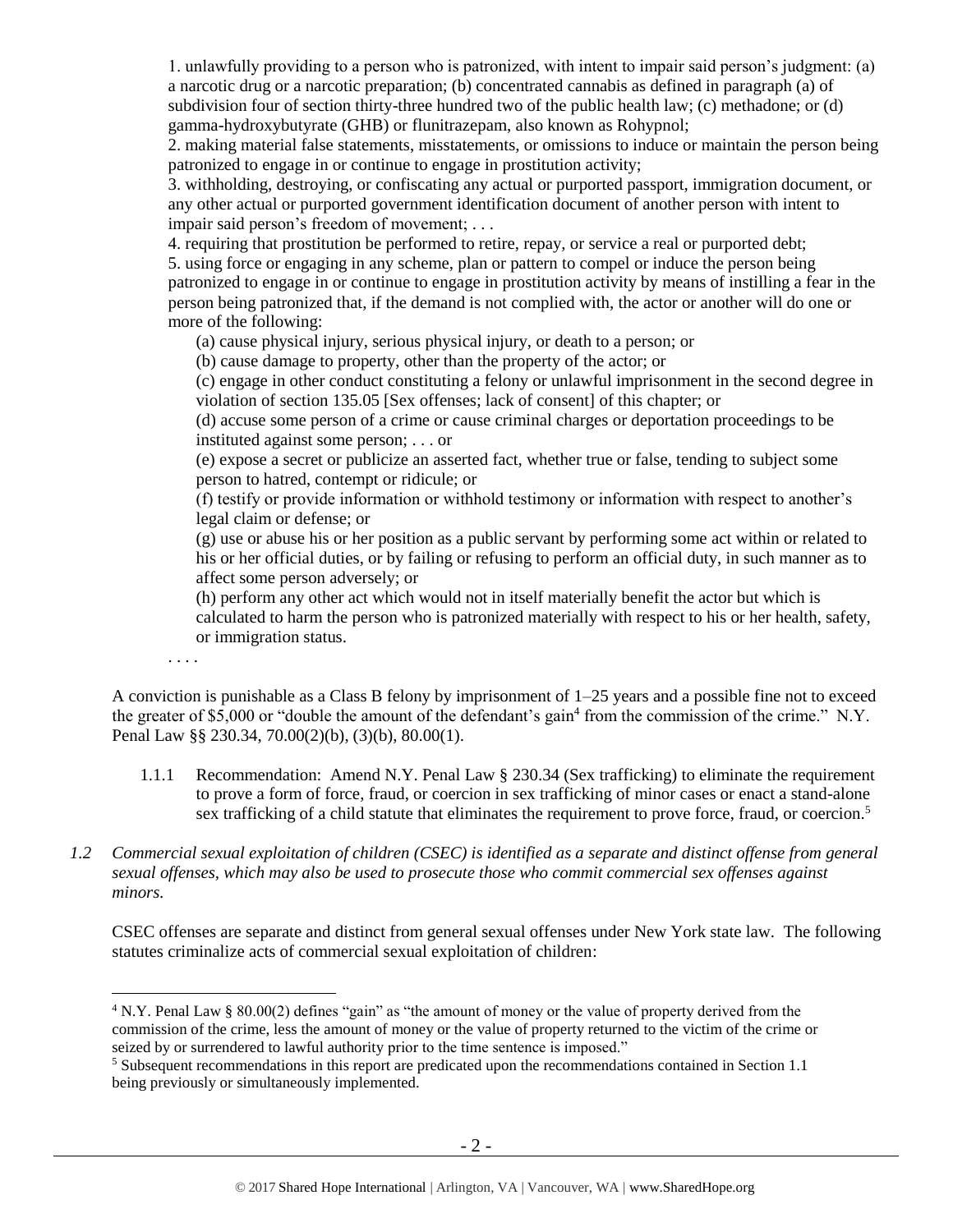- 1. Under N.Y. Penal Law § 230.05 (Patronizing a person for prostitution in the second degree), "A person is guilty of patronizing a person for prostitution in the second degree when, being eighteen years old or more, he or she patronizes a person for prostitution<sup>6</sup> and the person patronized<sup>7</sup> is less than fifteen years old." A conviction is punishable as a Class E felony by imprisonment not to exceed 4 years and a possible fine not to exceed the greater of \$5,000 or "double the amount of the defendant's gain from the commission of the crime." N.Y. Penal Law  $\S$ § 230.05, 70.00(2)(e), (3)(b), (4), 80.00(1).
- 2. N.Y. Penal Law § 230.06 (Patronizing a person for prostitution in the first degree) states, "A person is guilty of patronizing a person for prostitution in the first degree when: (1) He or she patronizes a person for prostitution and the person patronized is less than eleven years old; or (2) Being eighteen years old or more, he or she patronizes a person for prostitution and the person patronized is less than thirteen years old." A conviction is punishable as a Class D felony sex offense<sup>8</sup> by imprisonment of 2–7 years and a possible fine not to exceed the greater of \$5,000 or "double the amount of the defendant's gain from the commission of the crime."<sup>9</sup> N.Y. Penal Law §§ 230.06, 70.80(1)(a),  $(4)(a)(iii)$ ,<sup>10</sup> 80.00(1). Pursuant to N.Y. Penal Law § 60.13 (Authorized dispositions; felony sex offenses), courts are mandated to "sentence the defendant in accordance with the provisions of section 70.80 [Sentences of imprisonment for conviction of a felony sex offense] of this title."

A person patronizes a person for prostitution when:

 $\overline{a}$ 

<span id="page-2-0"></span>(a) Pursuant to a prior understanding, he or she pays a fee to another person as compensation for such person or a third person having engaged in sexual conduct with him or her; or

(b) He or she pays or agrees to pay a fee to another person pursuant to an understanding that in return therefor such person or a third person will engage in sexual conduct with him or her; or (c) He or she solicits or requests another person to engage in sexual conduct with him or her in return

for a fee.

<sup>7</sup> "Person who is patronized" is defined in N.Y. Penal Law  $\S$  230.02(2) as "the person with whom the defendant engaged in sexual conduct or was to have engaged in sexual conduct pursuant to the understanding, or the person who was solicited or requested by the defendant to engage in sexual conduct."

<sup>8</sup> "Felony sex offense" is defined in N.Y. Penal Law § 70.80(1)(a) as "a conviction of any felony defined in article one hundred thirty of this chapter, including a sexually motivated felony, or patronizing a person for prostitution in the first degree as defined in section 230.06 of this chapter, patronizing a person for prostitution in the second degree as defined in section 230.05 of this chapter, aggravated patronizing a minor for prostitution in the third degree as defined in section 230.11 of this chapter, aggravated patronizing a minor for prostitution in the second degree as defined in section 230.12 of this chapter, aggravated patronizing a minor for prostitution in the first degree as defined in section 230.13 of this chapter, incest in the second degree as defined in section 255.26 of this chapter, or incest in the first degree as defined in section 255.27 of this chapter, or a felony attempt or conspiracy to commit any of the above."

<sup>9</sup> Pursuant to N.Y. Penal Law § 70.80(4)(c), "If the court, having regard to the nature and circumstances of the crime and to the history and character of the defendant, is of the opinion that a sentence of imprisonment is necessary but that it would be unduly harsh to impose a determinate sentence upon a person convicted of a class D or class E felony sex offense, the court may impose a definite sentence of imprisonment and fix a term of one year or less." <sup>10</sup> A "predicate felony sex offender" faces certain penalty enhancements under N.Y. Penal Law § 70.80(5).

Subsection (5)(a) clarifies that the penalty enhancements "apply to a predicate felony sex offender who stands convicted of a non-violent felony sex offense and who was previously convicted of one or more felonies." *See supra*  note 10 for the definition of "felony sex offense." N.Y. Penal Law §70.80(5). Subsection (8) states, "Whenever a juvenile offender stands convicted of a felony sex offense, he or she must be sentenced pursuant to the provisions of sections 60.10 [Authorized disposition; juvenile offender] and 70.05 [Sentence of imprisonment for juvenile offender] of this chapter." N.Y. Penal Law § 70.80(8).

 $6$  Under N.Y. Penal Law  $\S$  230.02(1) (Patronizing a person for prostitution; definitions),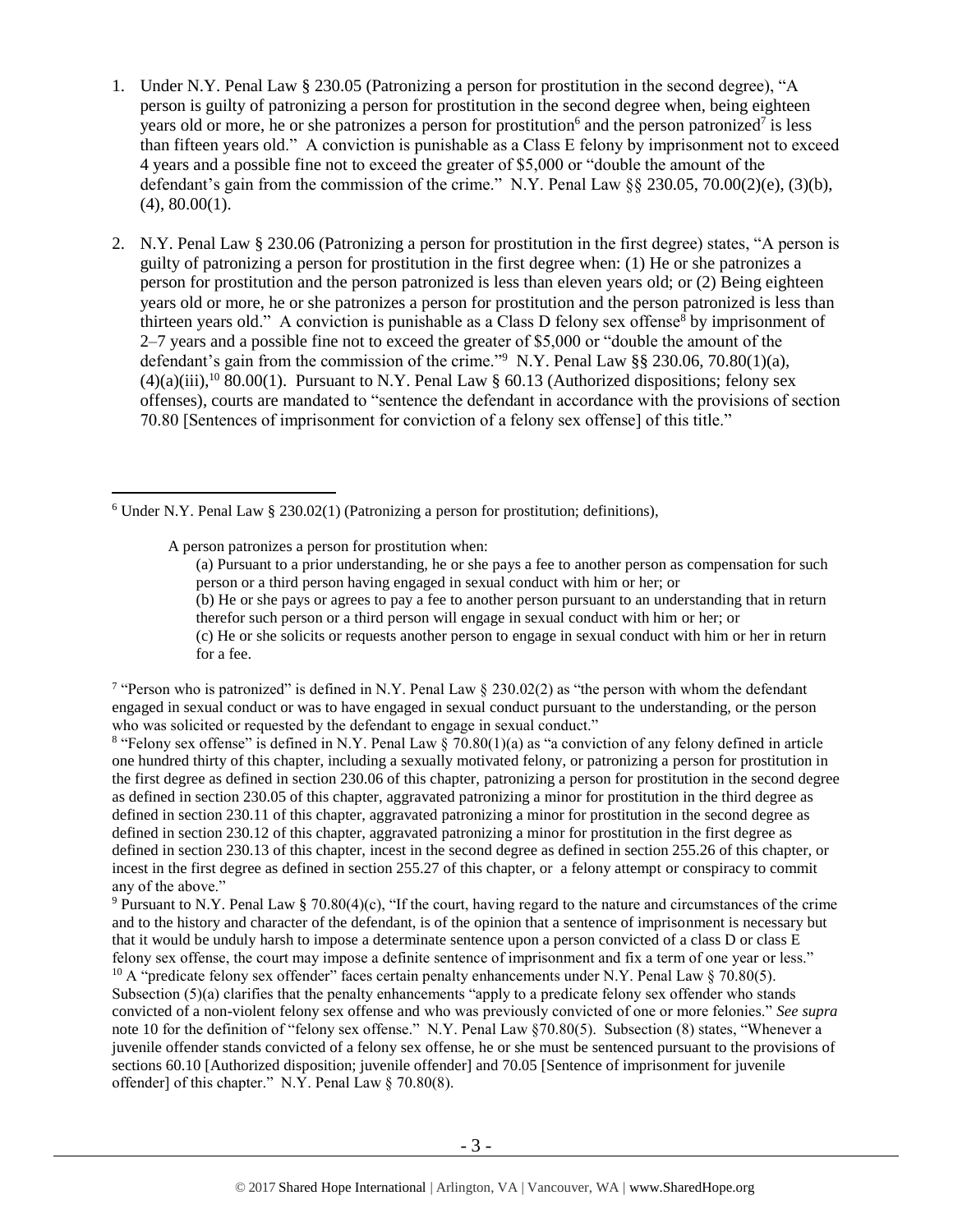- 3. N.Y. Penal Law § 230.08(1) (Patronizing a person for prostitution in a school zone) states, "A person is guilty of patronizing a person for prostitution in a school zone<sup>11</sup> when, being twenty-one years old or more, he or she patronizes a person for prostitution and the person patronized is less than eighteen years old at a place that he or she knows, or reasonably should know, is in a school zone." A conviction is punishable as a Class E felony by imprisonment not to exceed 4 years and a possible fine not to exceed the greater of \$5,000 or "double the amount of the defendant's gain from the commission of the crime." N.Y. Penal Law §§ 230.08, 70.00(2)(e), (3)(b), (4), 80.00(1).
- 4. N.Y. Penal Law § 230.11 (Aggravated patronizing a minor for prostitution in the third degree) states, "A person is guilty of aggravated patronizing a minor for prostitution in the third degree when, being twenty-one years old or more, he or she patronizes a person for prostitution and the person patronized is less than seventeen years old and the person guilty of patronizing engages in sexual intercourse, oral sexual conduct, anal sexual conduct, or aggravated sexual conduct as those terms are defined in section 130.00 of this part, with the person patronized." A conviction is punishable as a Class E felony by imprisonment not to exceed 4 years and a possible fine not to exceed the greater of \$5,000 or "double the amount of the defendant's gain from the commission of the crime." N.Y. Penal Law §§ 230.11, 70.00(2)(e), (3)(b), (4), 80.00(1). Pursuant to N.Y. Penal Law § 60.13 (Authorized dispositions; felony sex offenses), courts are mandated to "sentence the defendant in accordance with the provisions of section 70.80 [Sentences of imprisonment for conviction of a felony sex offense] of this title."
- 5. N.Y. Penal Law § 230.12 (Aggravated patronizing a minor for prostitution in the second degree) states, "A person is guilty of aggravated patronizing a minor for prostitution in the second degree when, being eighteen years old or more, he or she patronizes a person for prostitution and the person patronized is less than fifteen years old and the person guilty of patronizing engages in sexual intercourse, oral sexual conduct, anal sexual conduct, or aggravated sexual conduct as those terms are defined in section 130.00 of this part, with the person patronized." A conviction is punishable as a Class D felony sex offense<sup>12</sup> by imprisonment of 2–7 years and a possible fine not to exceed the greater of \$5,000 or "double the amount of the defendant's gain from the commission of the crime."<sup>13</sup> N.Y. Penal Law §§ 230.12, 70.80(1)(a), (4)(a)(iii),<sup>14</sup> 80.00(1). Pursuant to N.Y. Penal Law § 60.13

<sup>&</sup>lt;sup>11</sup> Pursuant to N.Y. Penal Law  $\S 230.03$ , "school zone" means, "(a) in or on or within any building, structure athletic playing field, playground or land contained within the real property boundary line of a public or private elementary, parochial, intermediate, junior high, vocational, or high school, or (b) any public sidewalk, street, parking lot, park, playground or private land, located immediately adjacent to the boundary line of such school."

<sup>&</sup>lt;sup>12</sup> "Felony sex offense" is defined in N.Y. Penal Law § 70.80(1)(a) as "a conviction of any felony defined in article one hundred thirty of this chapter, including a sexually motivated felony, or patronizing a person for prostitution in the first degree as defined in section 230.06 of this chapter, patronizing a person for prostitution in the second degree as defined in section 230.05 of this chapter, aggravated patronizing a minor for prostitution in the third degree as defined in section 230.11 of this chapter, aggravated patronizing a minor for prostitution in the second degree as defined in section 230.12 of this chapter, aggravated patronizing a minor for prostitution in the first degree as defined in section 230.13 of this chapter, incest in the second degree as defined in section 255.26 of this chapter, or incest in the first degree as defined in section 255.27 of this chapter, or a felony attempt or conspiracy to commit any of the above."

<sup>&</sup>lt;sup>13</sup> Pursuant to N.Y. Penal Law § 70.80(4)(c), "If the court, having regard to the nature and circumstances of the crime and to the history and character of the defendant, is of the opinion that a sentence of imprisonment is necessary but that it would be unduly harsh to impose a determinate sentence upon a person convicted of a class D or class E felony sex offense, the court may impose a definite sentence of imprisonment and fix a term of one year or less."

<sup>&</sup>lt;sup>14</sup> A "predicate felony sex offender" faces certain penalty enhancements under N.Y. Penal Law § 70.80(5). Subsection (5)(a) clarifies that the penalty enhancements "apply to a predicate felony sex offender who stands convicted of a non-violent felony sex offense and who was previously convicted of one or more felonies." *See supra*  note 10 for the definition of "felony sex offense." N.Y. Penal Law §70.80(5). Subsection (8) states, "Whenever a juvenile offender stands convicted of a felony sex offense, he or she must be sentenced pursuant to the provisions of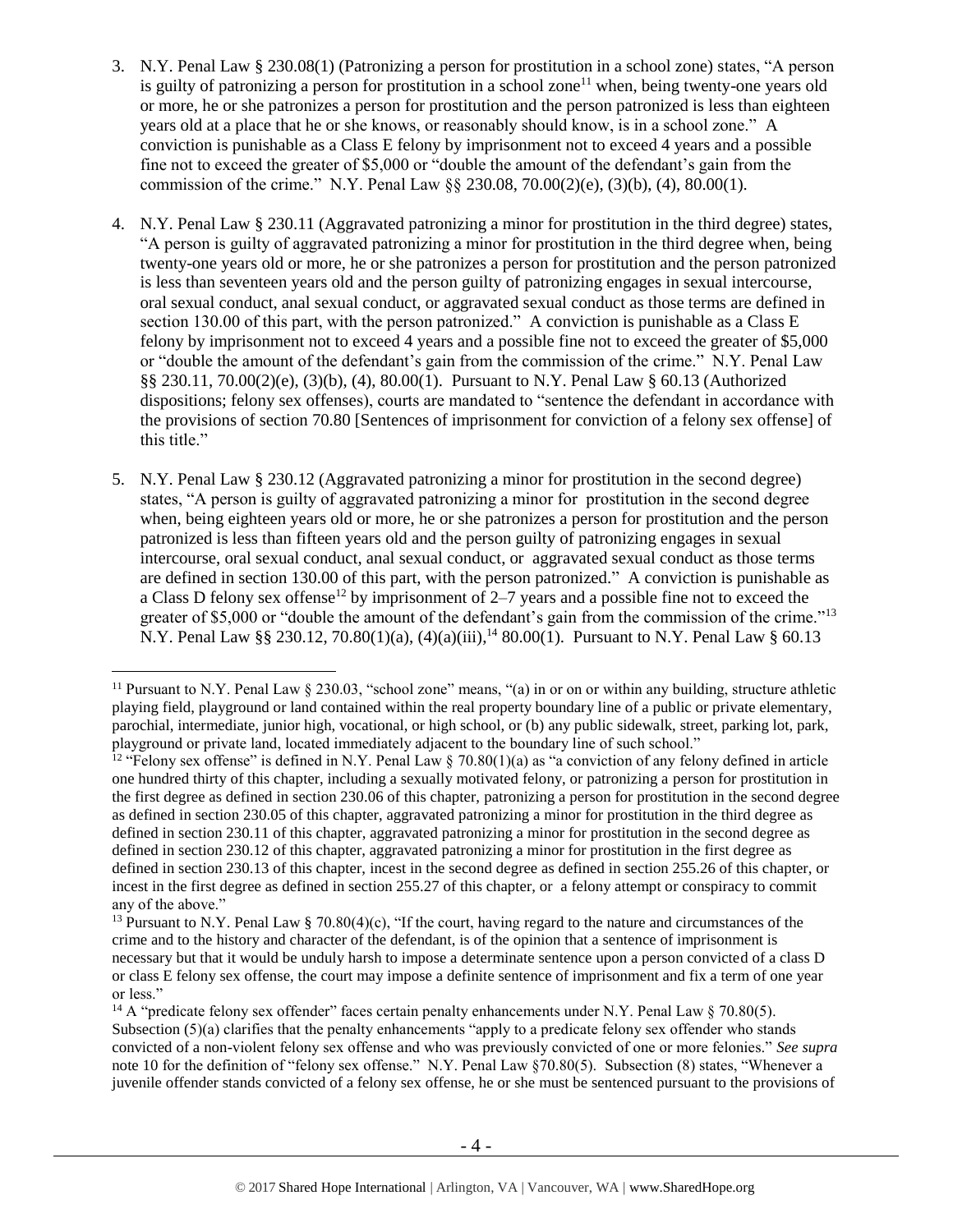(Authorized dispositions; felony sex offenses), courts are mandated to "sentence the defendant in accordance with the provisions of section 70.80 [Sentences of imprisonment for conviction of a felony sex offense] of this title."

- 6. N.Y. Penal Law § 230.13 (Aggravated patronizing a minor for prostitution in the first degree) states, "A person is guilty of aggravated patronizing a minor for prostitution in the first degree when he or she patronizes a person for prostitution and the person patronized is less than eleven years old, or being eighteen years old or more, he or she patronizes a person for prostitution and the person patronized is less than thirteen years old, and the person guilty of patronizing engages in sexual intercourse, oral sexual conduct, anal sexual conduct, or aggravated sexual conduct as those terms are defined in section 130.00 of this part, with the person patronized. A conviction is punishable as a Class B felony by imprisonment of  $1-25$  years and a possible fine not to exceed the greater of \$5,000 or "double the amount of the defendant's gain from the commission of the crime." N.Y. Penal Law §§ 230.13, 70.00(2)(b), (3)(b), 80.00(1). Pursuant to N.Y. Penal Law § 60.13 (Authorized dispositions; felony sex offenses), courts are mandated to "sentence the defendant in accordance with the provisions of section 70.80 [Sentences of imprisonment for conviction of a felony sex offense] of this title."
- 7. N.Y. Penal Law § 230.15(1) (Advance prostitution) states, "[a] person 'advances prostitution' when, acting other than as a person in prostitution or as a patron thereof, he or she knowingly causes or aids a person to commit or engage in prostitution, procures or solicits patrons for prostitution, provides persons or premises for prostitution purposes, operates or assists in the operation of a house of prostitution or a prostitution enterprise, or engages in any other conduct designed to institute, aid or facilitate an act or enterprise of prostitution."
- 8. N.Y. Penal Law § 230.15(2) (Profit from prostitution) states, "[a] person profits from prostitution' when, acting other than as a person in prostitution receiving compensation for personally rendered prostitution services, he or she accepts or receives money or other property pursuant to an agreement or understanding with any person whereby he or she participates or is to participate in the proceeds of prostitution activity.
- 9. N.Y. Penal Law § 230.19 (Promoting prostitution in a school zone) states, "[a] person is guilty of promoting prostitution in a school zone when, being nineteen years old or more, he or she knowingly advances or profits from prostitution that he or she knows or reasonably should know is or will be committed in violation of section 230.03 of this article in a school zone during the hours that school is in session."
- 10. N.Y. Penal Law § 230.25(2) (Promoting prostitution in the third degree) states, "A person is guilty of promoting prostitution in the third degree when he or she knowingly: (1) Advances or profits from prostitution by managing, supervising, controlling or owning, either alone or in association with others, a house of prostitution or a prostitution business or enterprise involving prostitution activity by two or more persons in prostitution, or a business that sells travel-related services knowing that such services include or are intended to facilitate travel for the purpose of patronizing a person for prostitution, including to a foreign jurisdiction and regardless of the legality of prostitution in said foreign jurisdiction; or (2) Advances or profits from prostitution of a person less than nineteen years old." A conviction is punishable as a Class D felony by imprisonment not to exceed 7 years and a possible fine not to exceed the greater of \$5,000 or "double the amount of the defendant's gain from the commission of the crime." N.Y. Penal Law  $\S$  230.25, 70.00(2)(d), (3)(b), (4), 80.00(1).

sections 60.10 [Authorized disposition; juvenile offender] and 70.05 [Sentence of imprisonment for juvenile offender] of this chapter." N.Y. Penal Law § 70.80(8).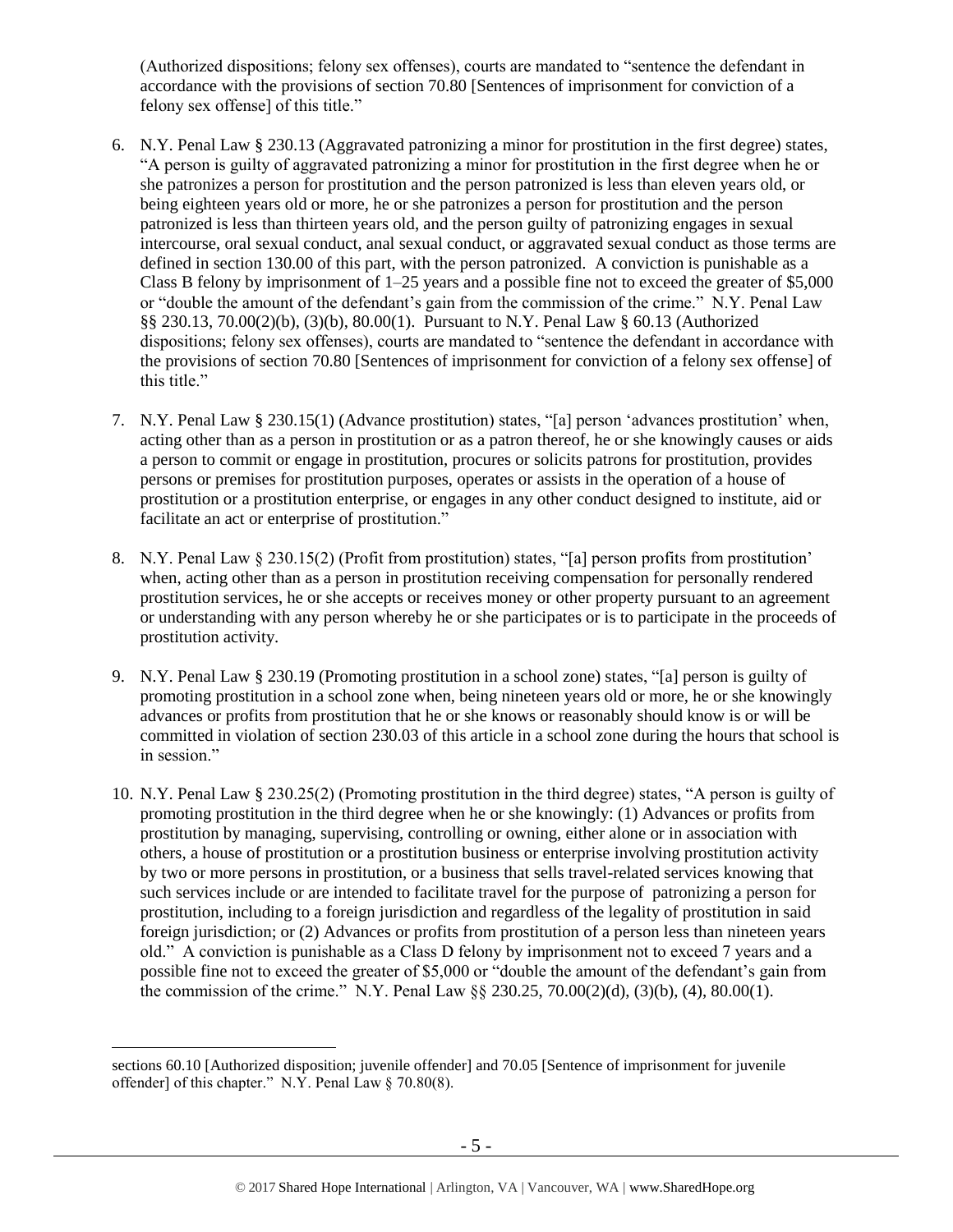- 11. Pursuant to N.Y. Penal Law § 230.30(2) (Promoting prostitution in the second degree), "A person is guilty of promoting prostitution in the second degree when he or she knowingly: (1) Advances prostitution by compelling a person by force or intimidation to engage in prostitution, or profits from such coercive conduct by another; or (2) Advances or profits from prostitution of a person less than eighteen years old." A conviction is punishable as a Class C felony by imprisonment of  $1-15$  years and a possible fine not to exceed the greater of \$5,000 or "double the amount of the defendant's gain from the commission of the crime." N.Y. Penal Law  $\S$  230.30, 70.00(2)(c), (3)(b), 80.00(1). If the offender commits this crime "for the purpose, in whole or substantial part, of his or her own direct sexual gratification," then the offense is sexually motivated, and a conviction is punishable as a Class C felony sex offense by imprisonment of 3.5– 15 years and a possible fine not to exceed the greater of \$5,000 or "double the amount of the defendant's gain from the commission of the crime." N.Y. Penal Law  $\S$ § 130.91(1), 70.80(1)(a), (4)(a)(ii), 80.00(1).
- 12. Pursuant to N.Y. Penal Law § 230.32 (Promoting prostitution in the first degree), "A person is guilty of promoting prostitution in the first degree when he or she: (1) knowingly advances or profits from prostitution of a person less than thirteen years old; or (2) being twenty-one years old or more, he or she knowingly advances or profits from prostitution of a person less than fifteen years old." A conviction is punishable as a Class B felony by imprisonment of 1–25 years and a possible fine not to exceed the greater of \$5,000 or "double the amount of the defendant's gain from the commission of the crime." N.Y. Penal Law §§ 230.32, 70.00(2)(b), (3)(b), 80.00(1). If the offender commits this crime "for the purpose, in whole or substantial part, of his or her own direct sexual gratification," then the offense is sexually motivated, and a conviction is punishable as a Class B felony sex offense by imprisonment of 5–25 years and a possible fine not to exceed the greater of \$5,000 or "double the amount of the defendant's gain from the commission of the crime." N.Y. Penal Law  $\S$ § 130.91(1), 70.80(1)(a), (4)(a)(i), 80.00(1).
- 13. Pursuant to N.Y. Penal Law § 230.33 (Compelling prostitution), "A person is guilty of compelling prostitution when, being eighteen years old or more, he or she knowingly advances prostitution by compelling a person less than eighteen years old, by force or intimidation, to engage in prostitution." A conviction is punishable as a Class B felony by imprisonment of 1–25 years and a possible fine not to exceed the greater of \$5,000 or "double the amount of the defendant's gain from the commission of the crime." N.Y. Penal Law  $\S$  230.33, 70.00(2)(b), (3)(b), 80.00(1). If the offender commits this crime "for the purpose, in whole or substantial part, of his or her own direct sexual gratification," then the offense is sexually motivated, and a conviction is punishable as a Class B felony sex offense by imprisonment of 5–25 years and a possible fine not to exceed the greater of \$5,000 or "double the amount of the defendant's gain from the commission of the crime." N.Y. Penal Law  $\S$  130.91(1), 70.80(1)(a), (4)(a)(i), 80.00(1).
- 14. Pursuant to N.Y. Penal Law § 263.05 (Use of a child in a sexual performance),

<span id="page-5-0"></span>A person is guilty of the use of a child in a sexual performance<sup>15</sup> if knowing the character and content thereof he employs, authorizes or induces a child less than seventeen years of age to engage in a sexual performance or being a parent, legal guardian or custodian of such child, he consents to the participation by such child in a sexual performance.

 $\overline{a}$ <sup>15</sup> "Sexual performance" is defined in N.Y. Penal Law  $\S$  263.00(1) (Definitions) as "any performance or part thereof which, for purposes of section 263.16 [Possessing a sexual performance by a child] of this article, includes sexual conduct by a child less than sixteen years of age or, for purposes of section 263.05 or 263.15 [Promoting a sexual performance by a child] of this article, includes sexual conduct by a child less than seventeen years of age." "Sexual conduct" is defined in N.Y. Penal Law § 263.00(3) as "actual or simulated sexual intercourse, oral sexual conduct, anal sexual conduct, sexual bestiality, masturbation, sado-masochistic abuse, or lewd exhibition of the genitals." Finally, "performance" is defined in N.Y. Penal Law § 263.00(4) as "any play, motion picture, photograph or dance. Performance also means any other visual representation exhibited before an audience."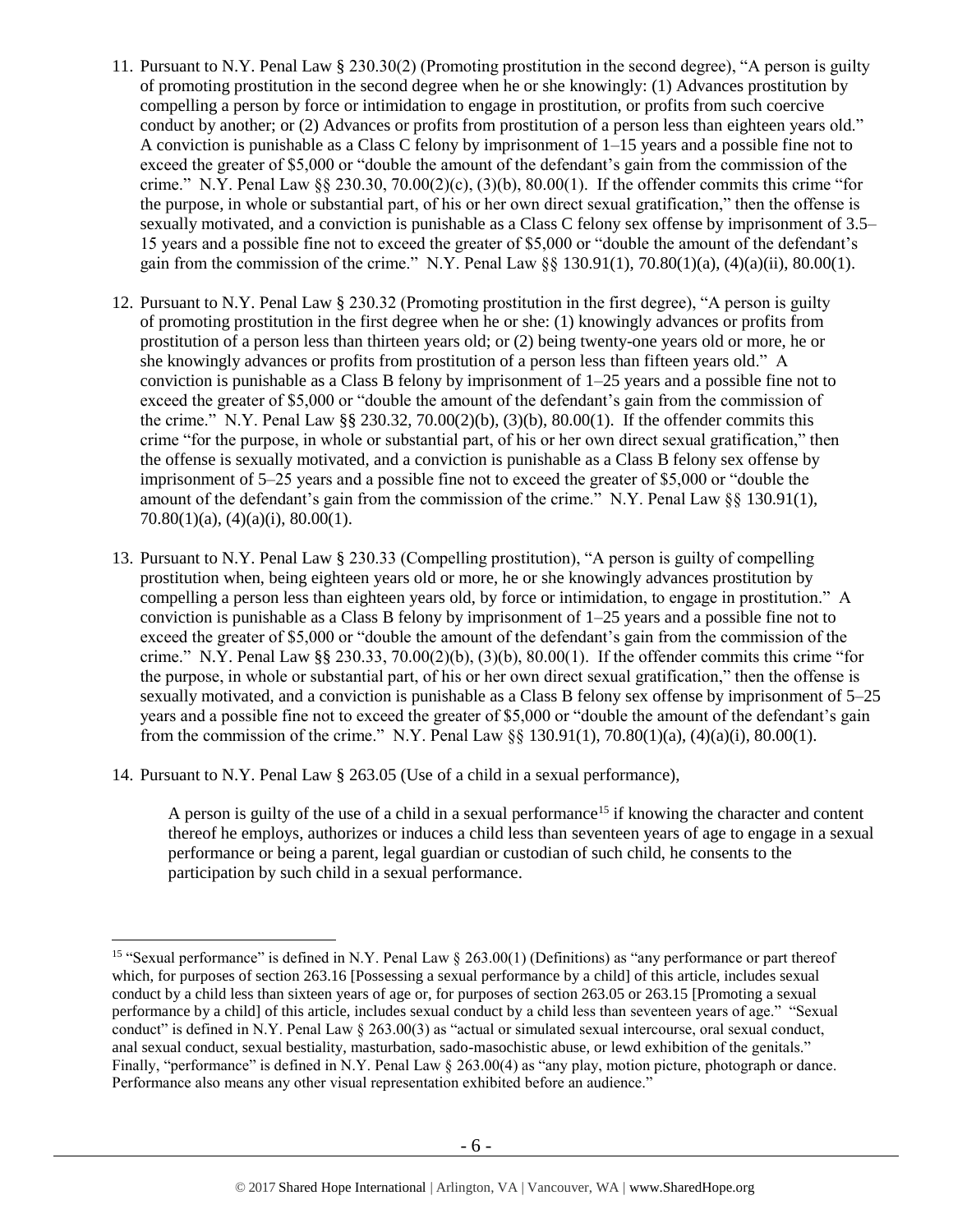A conviction is punishable as a Class C felony by imprisonment of 1–15 years and a possible fine not to exceed the greater of \$5,000 or "double the amount of the defendant's gain from the commission of the crime." N.Y. Penal Law  $\S 263.05$ ,  $70.00(2)(c)$ ,  $(3)(b)$ ,  $80.00(1)$ . If the offender commits this crime "for the purpose, in whole or substantial part, of his or her own direct sexual gratification," then the offense is sexually motivated, and a conviction is punishable as a Class C felony sex offense by imprisonment of 3.5– 15 years and a possible fine not to exceed the greater of \$5,000 or "double the amount of the defendant's gain from the commission of the crime." N.Y. Penal Law  $\S$ § 130.91(1), 70.80(1)(a), (4)(a)(ii), 80.00(1).

15. Pursuant to N.Y. Penal Law § 120.70 (Luring a child), "A person is guilty of luring a child when he or she lures a child<sup>16</sup> into a motor vehicle, aircraft, watercraft, isolated area, building, or part thereof, for the purpose of committing against such child" any violation of, among other things, N.Y. Penal Law § 230.30 (Promoting prostitution in the second degree), § 230.33 (Compelling prostitution), § 230.34 (Sex trafficking), § 263.05 (Use of a child in a sexual performance), § 263.10 (Promoting an obscene sexual performance by a child), § 263.15 (Promoting a sexual performance by a child), or any of the sexual offense laws that are felonies listed in Article 130. A conviction, when the underlying offense would have been a Class A or B felony, is punishable as a Class C or D felony by either imprisonment of  $1-15$  years or imprisonment not to exceed 7 years and a possible fine not to exceed the greater of \$5,000 or "double the amount of the defendant's gain from the commission of the crime." N.Y. Penal Law  $\S$ § 120.70(2),  $70.00(2)(c)$ , (d), (3)(b), (4), 80.00(1). Otherwise, a conviction is punishable as a Class E felony by imprisonment not to exceed 4 years and a possible fine not to exceed the greater of \$5,000 or "double the amount of the defendant's gain from the commission of the crime." N.Y. Penal Law §§ 120.70(2),  $70.00(2)(e)$ ,  $(3)(b)$ ,  $(4)$ ,  $80.00(1)$ .

The following sexual offenses could also apply to cases of commercial sexual exploitation:

- 1. Pursuant to N.Y. Penal Law § 130.25(2) (Rape in the third degree), "A person is guilty of rape in the third degree when: . . . . 2. Being twenty-one years old or more, he or she engages in sexual intercourse with another person less than seventeen years old." A conviction is punishable as a Class E felony sex offense<sup>17</sup> by imprisonment of 1.5–4 years and a possible fine not to exceed the greater of \$5,000 or "double the amount of the defendant's gain from the commission of the crime." N.Y. Penal Law §§ 130.25, 70.80(1)(a), (4)(iv), 80.00(1).
- 2. Under N.Y. Penal Law § 130.30(1) (Rape in the second degree), "A person is guilty of rape in the second degree when: . . . being eighteen years old or more, he or she engages in sexual intercourse with another person less than fifteen years old," but it is an affirmative defense if the offender was less than four years older than the victim. A conviction is punishable as a Class D felony sex offense<sup>18</sup> by imprisonment of 2–7 years and a possible fine not to exceed the greater of \$5,000 or "double the amount of the defendant's gain from the commission of the crime." N.Y. Penal Law §§ 130.30, 70.80(1)(a), (4)(a)(iii), 80.00(1).
- 3. Pursuant to N.Y. Penal Law § 130.35(3), (4) (Rape in the first degree), "A person is guilty of rape in the first degree when he or she engages in sexual intercourse with another person: . . . . 3. Who is less than eleven years old; or 4. Who is less than thirteen years old and the actor is eighteen years old or more." A conviction is punishable as a Class B felony sex offense by imprisonment of 5–25 years and a possible fine not to exceed the greater of \$5,000 or "double the amount of the defendant's gain from the commission of the crime." N.Y. Penal Law §§ 130.35, 70.80(1)(a), (4)(a)(i), 80.00(1).

<sup>&</sup>lt;sup>16</sup> "Child" is defined in N.Y. Penal Law  $\S$  120.70(1) as "a person less than seventeen years of age."

<sup>17</sup> *See supra* note [8.](#page-2-0)

<sup>18</sup> *See supra* note [8.](#page-2-0)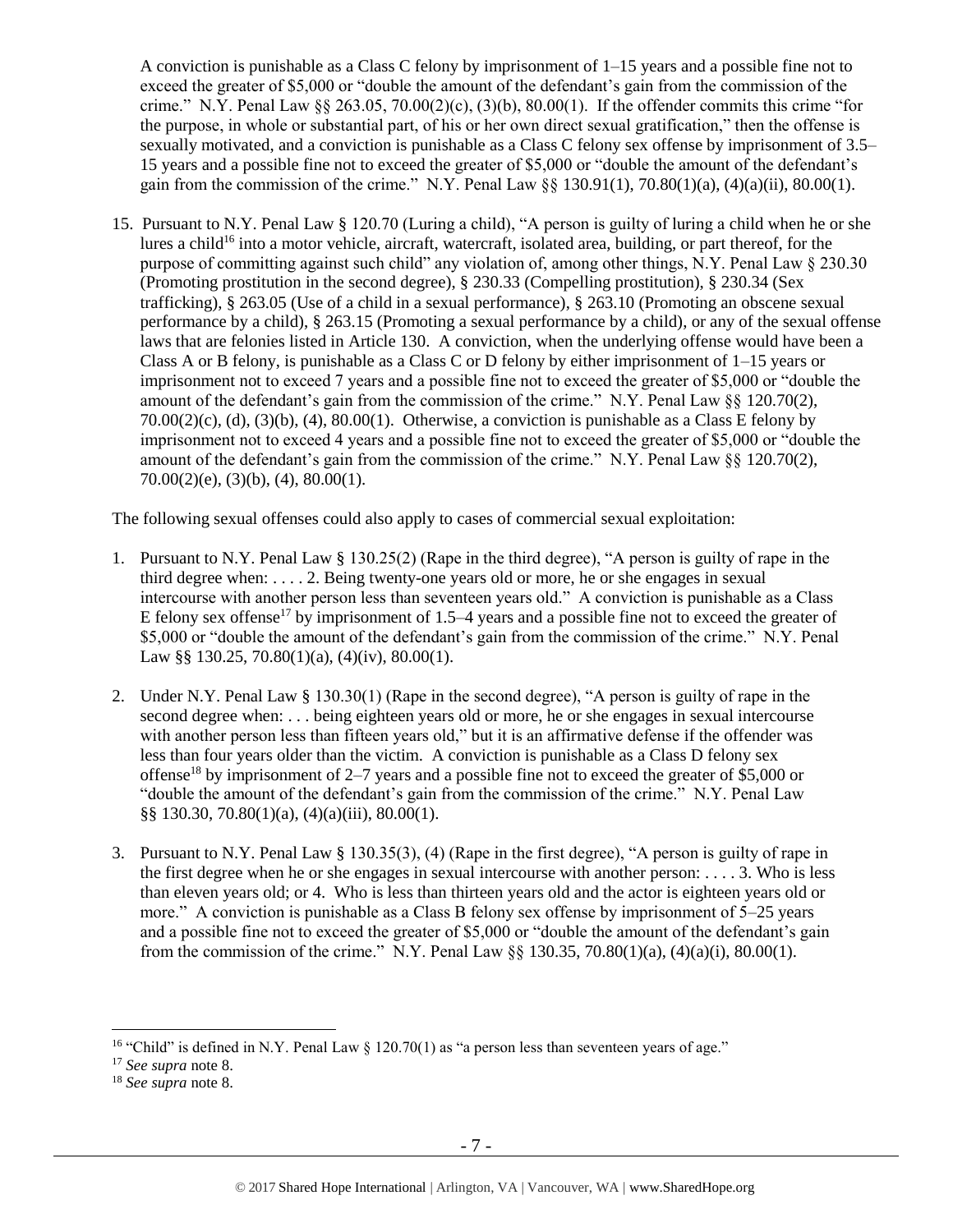- 4. Pursuant to N.Y. Penal Law § 130.40(2) (Criminal sexual act in the third degree), "A person is guilty of criminal sexual act in the third degree when: . . . . 2. Being twenty-one years old or more, he or she engages in oral sexual conduct or anal sexual conduct with a person less than seventeen years old." A conviction is punishable as a Class E felony sex offense<sup>19</sup> by imprisonment of 1.5–4 years and a possible fine not to exceed the greater of \$5,000 or "double the amount of the defendant's gain from the commission of the crime." N.Y. Penal Law  $\S$  130.40, 70.80(1)(a), (4)(a)(iv), 80.00(1).
- 5. Pursuant to N.Y. Penal Law § 130.45(1) (Criminal sexual act in the second degree), "A person is guilty of criminal sexual act in the second degree when: 1. being eighteen years old or more, he or she engages in oral sexual conduct or anal sexual conduct with another person less than fifteen years old," but it is an affirmative defense if the offender was less than four years older than the victim. A conviction is punishable as a Class D felony sex offense<sup>20</sup> by imprisonment of  $2-7$  years and a possible fine not to exceed the greater of \$5,000 or "double the amount of the defendant's gain from the commission of the crime." N.Y. Penal Law  $\S$  130.45, 70.80(1)(a), (4)(a)(iii), 80.00(1).
- 6. Pursuant to N.Y. Penal Law § 130.50 (Criminal sexual act in the first degree),

A person is guilty of criminal sexual act in the first degree when he or she engages in oral sexual conduct or anal sexual conduct with another person:

- . . . .
- 3. Who is less than eleven years old; or
- 4. Who is less than thirteen years old and the actor is eighteen years old or more.

A conviction is punishable as a Class B felony sex offense by imprisonment of 5–25 years and a possible fine not to exceed the greater of \$5,000 or "double the amount of the defendant's gain from the commission of the crime." N.Y. Penal Law  $\frac{8}{9}$  130.50, 70.80(1)(a), (4)(a)(i), 80.00(1).

## *1.3 Prostitution statutes refer to the sex trafficking statute to acknowledge the intersection of prostitution with trafficking victimization.*

New York's prostitution laws, N.Y. Penal Law § 230.00 (Prostitution) and § 240.37 (Loitering for the purpose of prostitution) do not refer to New York's human trafficking law when the person engaged in prostitution is a minor. However, N.Y. Fam. Ct. Act § 311.4(3) (Substitution of petition or finding) refers to the federal trafficking law in establishing "a presumption that the respondent meets the criteria as a victim of a severe form of trafficking as defined in section 7105 of title 22 of the United States Code (Trafficking Victims Protection Act of 2000)."

*1.4 The state racketeering or gang crimes statute includes sex trafficking or commercial sexual exploitation of children (CSEC) offenses as predicate acts allowing the statute to be used to prosecute child sex trafficking crimes.* 

N.Y. Penal Law § 460.20 (Enterprise corruption), states in part,

1. A person is guilty of enterprise<sup>21</sup> corruption when, having knowledge of the existence of a criminal enterprise and the nature of its activities, and being employed by or associated with such enterprise, he:

<sup>19</sup> *See supra* note [8.](#page-2-0)

<sup>20</sup> *See supra* note [8.](#page-2-0)

<sup>&</sup>lt;sup>21</sup> "Enterprise" is defined in N.Y. Penal Law  $\S 460.10(2)$  as "either an enterprise as defined in subdivision one of section 175.00 of this chapter or criminal enterprise as defined in subdivision three of this section." "Criminal" enterprise" is defined in N.Y. Penal Law  $\S$  460.10(3) as "a group of persons sharing a common purpose of engaging in criminal conduct, associated in an ascertainable structure distinct from a pattern of criminal activity, and with a continuity of existence, structure and criminal purpose beyond the scope of individual criminal incidents."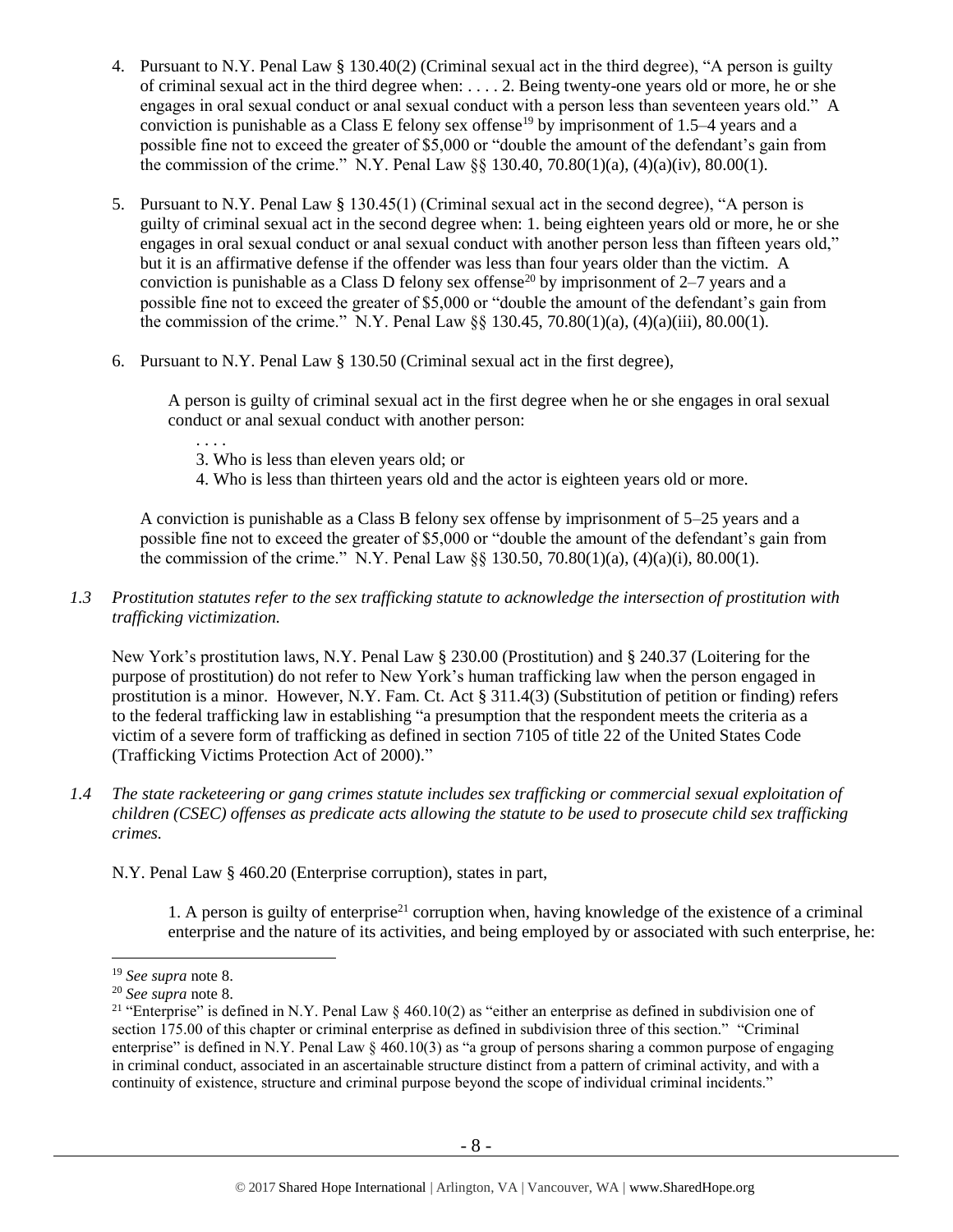(a) intentionally conducts or participates in the affairs of an enterprise by participating in a pattern of criminal activity; or

(b) intentionally acquires or maintains any interest in or control of an enterprise by participating in a pattern of criminal activity; or

(c) participates in a pattern of criminal activity and knowingly invests any proceeds derived from that conduct, or any proceeds derived from the investment or use of those proceeds, in an enterprise.

2. For purposes of this section, a person participates in a pattern of criminal activity when, with intent to participate in or advance the affairs of the criminal enterprise, he engages in conduct constituting, or, is criminally liable for pursuant to section 20.00 of this chapter, at least three of the criminal acts included in the pattern, provided that:

(a) Two of his acts are felonies other than conspiracy;

(b) Two of his acts, one of which is a felony, occurred within five years of the commencement of the criminal action; and

(c) Each of his acts occurred within three years of a prior act.

"Criminal act" is defined in N.Y. Penal Law  $\S$  460.10(1) (Definitions) as "conduct constituting . . . or conspiracy or attempt to commit" violations of, among other things, N.Y. Penal Law § 230.25 (Promoting prostitution in the third degree), § 230.30 (Promoting prostitution in the second degree), § 230.32 (Promoting prostitution in the first degree), § 230.34 (Sex trafficking), § 263.10 (Promoting an obscene sexual performance by a child), or § 263.15 (Promoting a sexual performance by a child).

"Pattern of criminal activity" is defined in N.Y. Penal Law § 460.10(4) as

conduct engaged in by persons charged in an enterprise corruption count constituting three or more criminal acts that:

(a) were committed within ten years of the commencement of the criminal action;

(b) are neither isolated incidents, nor so closely related and connected in point of time or circumstance of commission as to constitute a criminal offense or criminal transaction, as those terms are defined in section 40.10 of the criminal procedure law; and

(c) are either: (i) related to one another through a common scheme or plan or (ii) were committed, solicited, requested, importuned or intentionally aided by persons acting with the mental culpability required for the commission thereof and associated with or in the criminal enterprise.

A conviction under N.Y. Penal Law § 460.20 is punishable as a Class B felony by imprisonment of 1–25 years and a possible fine not to exceed the greater of \$5,000 or "double the amount of the defendant's gain from the commission of the crime." N.Y. Penal Law §§ 460.20, 70.00(2)(b), (3)(b), 80.00(1).

Those convicted of racketeering may be subject to additional financial penalties including enhanced fines and asset forfeiture. Pursuant to N.Y. Penal Law §460.30 (Enterprise corruption; forfeiture), "[a]ny person convicted of a violation of section 460.20 of this article through which he derived pecuniary value, or by which he caused personal injury or property damage or other loss, may be sentenced to pay a fine not in excess of three times the gross value he gained or three times the gross loss he caused, whichever is greater. Moneys so collected shall be paid as restitution to victims of the crime for medical expenses actually incurred, loss of earnings or property loss or damage caused thereby. Any excess after restitution shall be paid to the state treasury."

Pursuant to N.Y. Penal Law § 460.30(1) (Enterprise corruption; forfeiture),

Any person convicted of enterprise corruption may be required pursuant to this section to criminally forfeit to the state: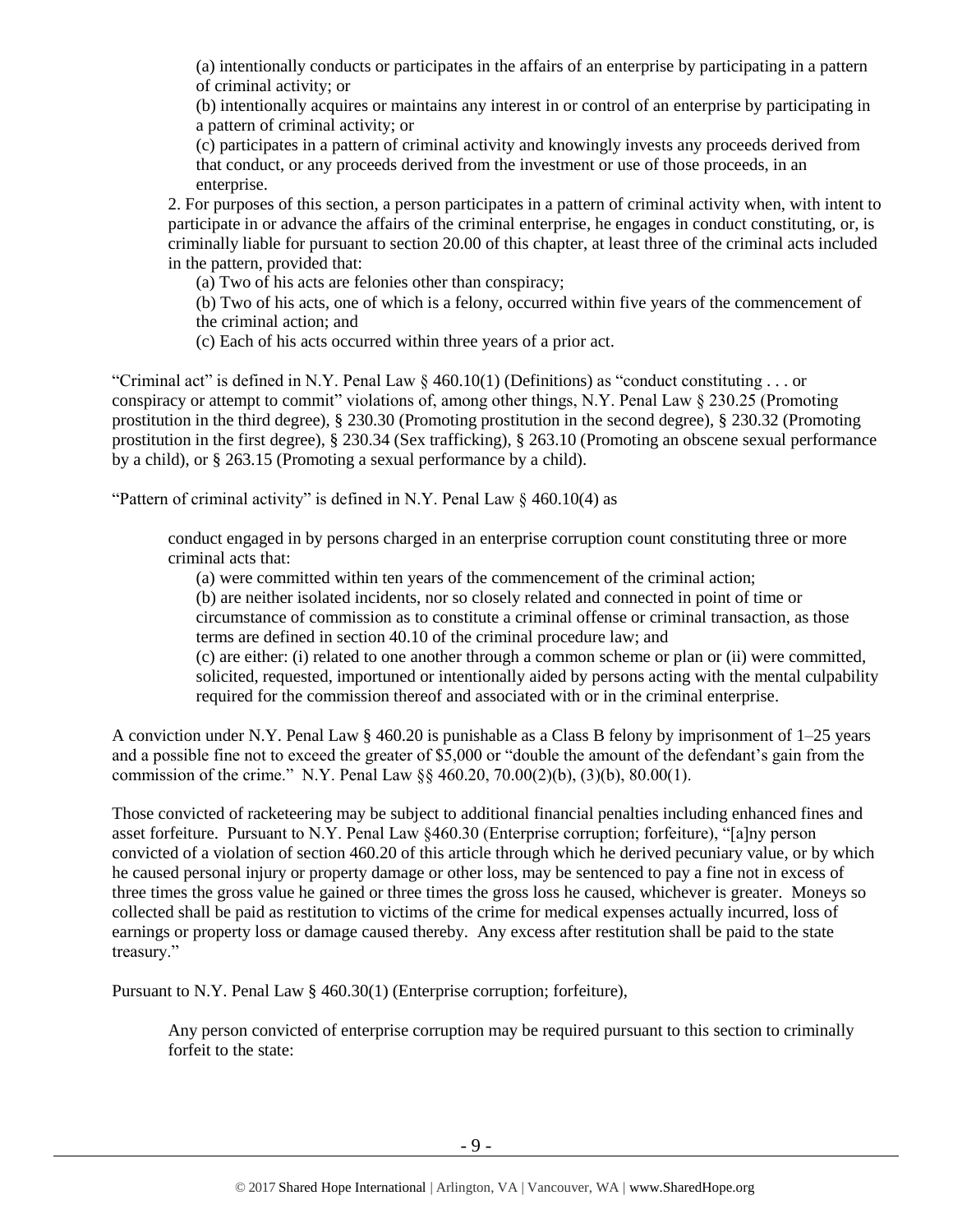(a) any interest in, security of, claim against or property or contractual right of any kind affording a source of influence over any enterprise whose affairs he has controlled or in which he has participated in violation of subdivision one of section 460.20 [Enterprise corruption] of this article and for which he was convicted and the use of which interest, security, claim or right by him contributed directly and materially to the crime for which he was convicted unless such forfeiture is disproportionate to the defendant's gain from his association or employment with the enterprise, in which event the jury may recommend forfeiture of a portion thereof;

(b) any interest, including proceeds, he has acquired or maintained in an enterprise in violation of subdivision one of section 460.20 of this article and for which he was convicted unless such forfeiture is disproportionate to the conduct he engaged in and on which the forfeiture is based, in which event the jury may recommend forfeiture of a portion thereof; or

(c) any interest, including proceeds he has derived from an investment of proceeds in an enterprise in violation of subdivision one of section 460.20 of this article and for which he was convicted unless such forfeiture is disproportionate to the conduct he engaged in and on which the forfeiture is based, in which event the jury may recommend forfeiture of a portion thereof.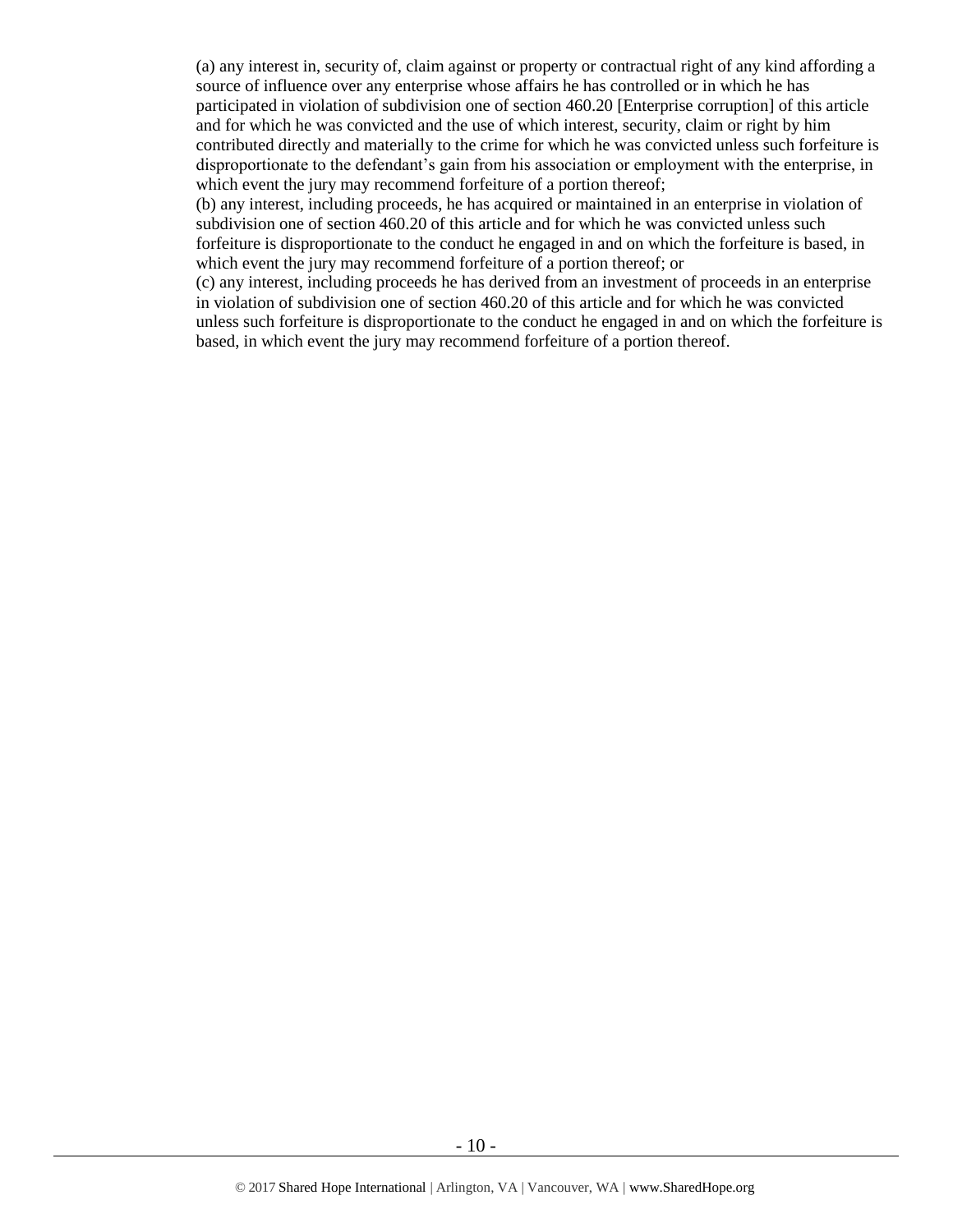#### **FRAMEWORK ISSUE 2: CRIMINAL PROVISIONS FOR DEMAND**

### *Legal Components:*

- *2.1 The state sex trafficking law can be applied to buyers of commercial sex acts with a minor.*
- *2.2 Buyers of commercial sex acts with a minor can be prosecuted under commercial sexual exploitation of children (CSEC) laws.*
- *2.3 Solicitation laws differentiate buying sex acts with an adult and buying sex acts with a minor under 18.*
- *2.4 Penalties for buyers of commercial sex acts with minors are as high as federal penalties.*
- *2.5 Using the Internet or electronic communications to lure, entice, or purchase, or attempt to lure, entice, or purchase commercial sex acts with a minor is a separate crime or results in an enhanced penalty for buyers.*
- *2.6 No age mistake defense is permitted for a buyer of commercial sex acts with any minor under 18.*
- *2.7 Base penalties for buying sex acts with a minor under 18 are sufficiently high and not reduced for older minors.*
- *2.8 Financial penalties for buyers of commercial sex acts with minors are sufficiently high to make it difficult for buyers to hide the crime.*
- *2.9 Buying and possessing images of child sexual exploitation carries penalties as high as similar federal offenses.*

\_\_\_\_\_\_\_\_\_\_\_\_\_\_\_\_\_\_\_\_\_\_\_\_\_\_\_\_\_\_\_\_\_\_\_\_\_\_\_\_\_\_\_\_\_\_\_\_\_\_\_\_\_\_\_\_\_\_\_\_\_\_\_\_\_\_\_\_\_\_\_\_\_\_\_\_\_\_\_\_\_\_\_\_\_\_\_\_\_\_\_\_\_\_

*2.10 Convicted buyers of commercial sex acts with minors are required to register as sex offenders.* 

### *Legal Analysis:*

*2.1 The state sex trafficking law can be applied to buyers of commercial sex acts with a minor.*

N.Y. Penal Law § 230.34 (Sex trafficking) does not apply to buyers, as the statute only applies to one who "intentionally advances or profits from prostitution."

- 2.1.1 Recommendation: Amend N.Y. Penal Law § 230.34 (Sex trafficking) to make the statute clearly applicable to buyers who purchase commercial sex acts with minors.
- *2.2 Buyers of commercial sex acts with a minor can be prosecuted under commercial sexual exploitation of children (CSEC) laws.*

Buyers of commercial sex with minors can be prosecuted under New York's CSEC offenses. In addition, New York's general solicitation laws contain provisions specific to buyers of commercial sex acts with minors, providing heightened penalties when a buyer purchases sex with a minor under fifteen years. N.Y. Penal Law § 230.05 (Patronizing a person for prostitution in the second degree) states in part, "A person is guilty of patronizing a person for prostitution in the second degree when, being eighteen years old or more, he or she patronizes a person for prostitution and the person patronized is less than fifteen years old." An offense under N.Y. Penal Law § 230.05 is a class E felony.

Similarly, N.Y. Penal Law § 230.06 (Patronizing a person for prostitution in the first degree) states in part,

A person is guilty of patronizing a person for prostitution in the first degree when:

1. He or she patronizes a person for prostitution and the person patronized is less than eleven years old; or

2. Being eighteen years old or more, he or she patronizes a person for prostitution and the person patronized is less than thirteen years old.

N.Y. Penal Law § 230.11 (Aggravated patronizing a minor for prostitution in the third degree) protects minors under 17 years of age, stating,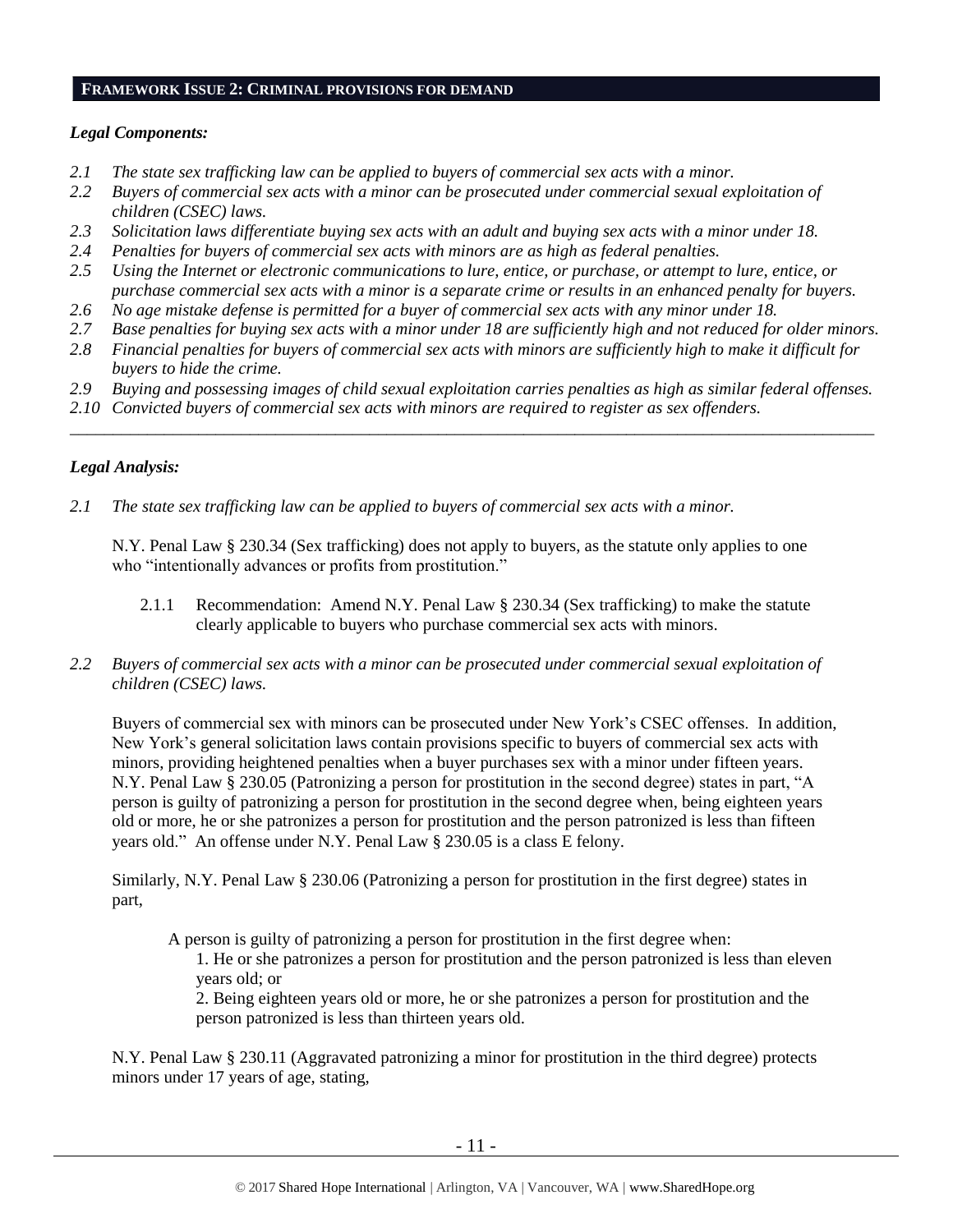[a] person is guilty of aggravated patronizing a minor for prostitution in the third degree when, being twenty-one years old or more, he or she patronizes a person for prostitution and the person patronized is less than seventeen years old and the person guilty of patronizing engages in sexual intercourse, oral sexual conduct, anal sexual conduct, or aggravated sexual conduct as those terms are defined in section 130.00 of this part with the person patronized.

Persons found to have purchased sex acts with minor less than 15 years of age are further subject to criminalization under N.Y. Penal Law § 230.12 (Aggravated patronizing a minor for prostitution in the second degree). Lastly, offenders who patronize a child less than 13 years of age are subject to N.Y. Penal Law § 230.13 (Aggravated patronizing a minor for prostitution in the first degree).

Additionally, buyers who lure children into engaging in commercial sex acts may be offenders under N.Y. Penal Law § 120.70 (Luring a child), which is a class E felony. N.Y. Penal Law § 120.70 states,

"A person is guilty of luring a child when he or she lures a child into a motor vehicle, aircraft, watercraft, isolated area, building, or part thereof, for the purpose of committing against such child . . . an offense as defined in section 70.02 [Sentence for imprisonment for a violent felony offense] . . . section 230.30 [Promoting prostitution in the second degree], 230.33 [Compelling prostitution], 230.34 [Sex trafficking] . . . ."

However, buyers soliciting minors who are 17 years of age for sex acts are not violators of New York CSEC laws. Therefore, such buyers could only be prosecuted under New York's general solicitation law, N.Y. Penal Law § 230.04 (Patronizing a person for prostitution in the third degree), which states in part, "A person is guilty of patronizing a person for prostitution in the third degree when he or she patronizes a person for prostitution." For persons found guilty of violating N.Y. Penal Law § 230.04, the offense is a Class A misdemeanor.

## *2.3 Solicitation laws differentiate buying sex acts with an adult and buying sex acts with a minor under 18.*

New York's solicitation laws differentiate between buying sex with an adult and buying sex with a minor under the age of 17. A conviction for patronizing a person for prostitution is generally punishable as a Class A misdemeanor by imprisonment up to 1 year and a possible fine not to exceed \$1,000. N.Y. Penal Law §§ 230.04, 70.15(1), 80.05(1). If the offender is older than 18 years of age and the victim is a minor under the age of 17, however, patronizing a prostitute is punishable as a Class E felony by imprisonment up to 4 years. N.Y. Penal Law § 230.11 (Aggravated patronizing a minor for prostitution in the third degree). For buyers who solicit a child under the age of 11, or if the offender is older than 18 years old and the victim is less than 13 years old, the offense is punishable as a Class D felony sex offense by imprisonment for 2–7 years, both with a possible fine not to exceed the greater of \$5,000 or "double the amount of the defendant's gain from the commission of the crime." N.Y. Penal Law §§ 230.05, 230.06, 70.80(1)(a), (4)(a)(iii), 70.00(2)(e), (3)(b), (4), 80.00(1). New York's solicitation laws do not, however, differentiate between buying sex with minors aged 15 or older and adults.

- 2.3.1 Recommendation: Amend N.Y. Penal Law N.Y. Penal Law § 230.11 (Aggravated patronizing a minor for prostitution in the third degree) and § 230.05 (Patronizing a person for prostitution in the second degree) to raise the age to include all minors under 18, making the crime of buying sex with any minor victim distinct from the crime of buying sex with an adult.
- *2.4 Penalties for buyers of commercial sex acts with minors are as high as federal penalties.*

A conviction under N.Y. Penal Law § 230.06 (Patronizing a person for prostitution in the first degree), which applies when the victim is under 11, or when the offender is older than 18 years old and the victim is less than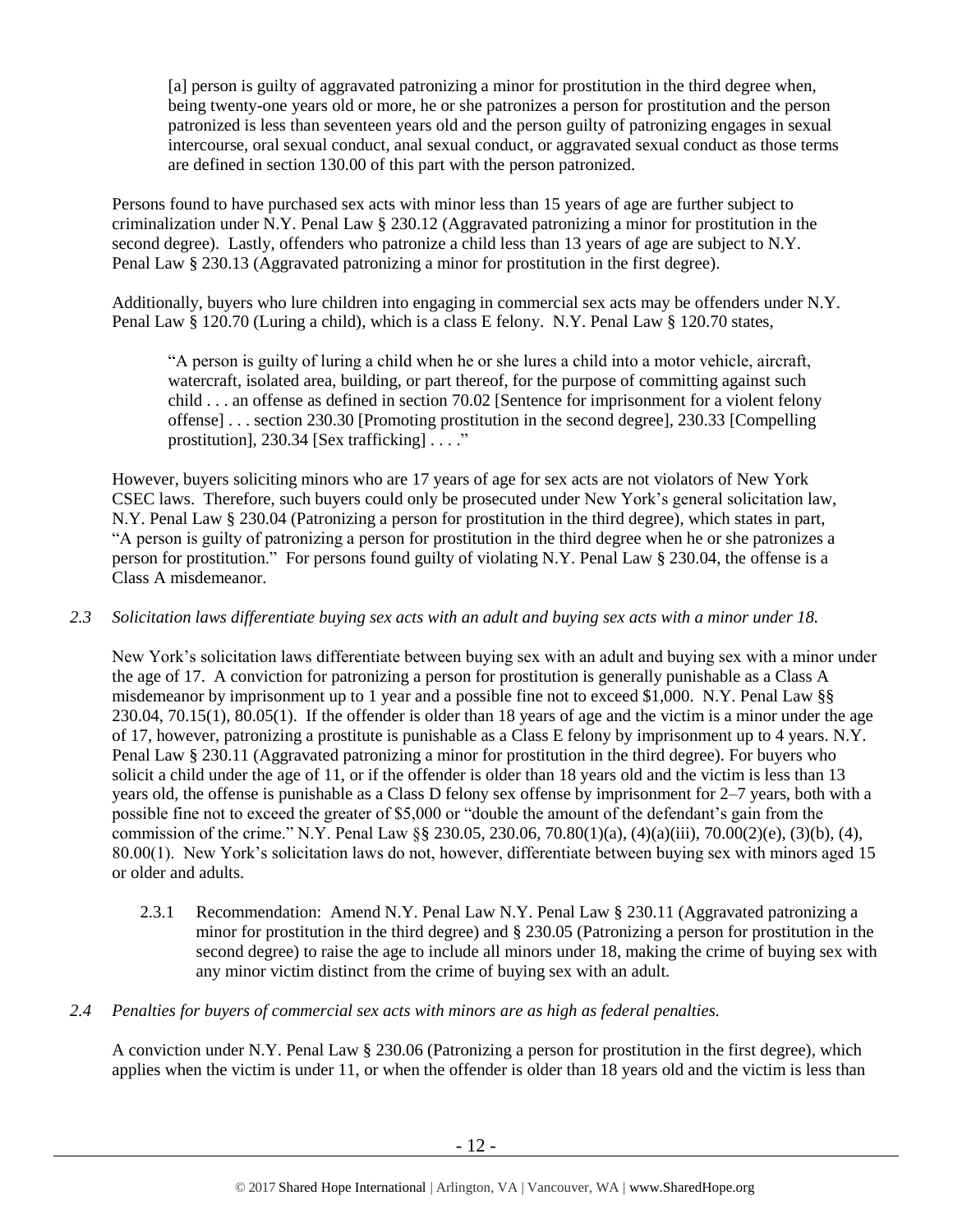13 years old, is punishable as a Class D felony sex offense by imprisonment of 2–7 years and a possible fine not to exceed the greater of \$5,000 or "double the amount of the defendant's gain from the commission of the crime." N.Y. Penal Law  $\S$  230.06, 70.80(1)(a), (4)(a)(iii), 80.00(1). A conviction under N.Y. Penal Law § 230.05 (Patronizing a person for prostitution in the second degree), which applies when the offender is over 18 and the victim is under 15, is punishable as a Class E felony punishable by imprisonment up to 4 years and a possible fine not to exceed the greater of \$5,000 or "double the amount of the defendant's gain from the commission of the crime." N.Y. Penal Law §§ 230.05, 70.00(2)(e), (3)(b), (4), 80.00(1).

A conviction under N.Y. Penal Law § 230.04 (Patronizing a person for prostitution in the third degree), which applies when the victim is 14 or older, is punishable as a Class A misdemeanor by up to 1 year imprisonment and a possible fine not to exceed \$1,000. N.Y. Penal Law §§ 230.04, 70.15(1), 80.05(1).

A conviction under N.Y. Penal Law § 230.13 (Aggravated patronizing a minor for prostitution in the first degree), which applies when the victim is under 11 or under 13 (depending on the age of the offender), is punishable as a Class B felony by imprisonment for 1–25 years and a possible fine not to exceed the greater of \$5,000 or "double the amount of the defendant's gain from the commission of the crime." N.Y. Penal Law §§ 230.13, 70,00(2)(b), (3)(b), 80,00(1). A conviction under N.Y. Penal Law  $\S$  230.12 (Aggravated patronizing a minor for prostitution in the second degree), which applies when the victim is under 15, is punishable as a Class D felony sex offense by imprisonment of 2–7 years and a possible fine not to exceed the greater of \$5,000 or "double the amount of the defendant's gain from the commission of the crime." N.Y. Penal Law §§ 230.12, 70.80(1)(a), (4)(a)(iii), 80.00(1). A conviction under N.Y. Penal Law § 230.11 (Aggravated patronizing a minor for prostitution in the third degree), which applies when the victim is under 17, is punishable as a Class E felony by imprisonment up to 4 years and a possible fine not to exceed the greater of \$5,000 or "double the amount of the defendant's gain from the commission of the crime." N.Y. Penal Law  $\S$ § 230.11, 70.00(2)(e),  $(3)(b)$ ,  $(4)$ ,  $80.00(1)$ .

Finally, a conviction under N.Y. Penal Law § 120.70 (Luring a child), when the underlying offense would have been a Class A or B felony, is punishable as a Class C or D felony by either imprisonment of 1–15 years or imprisonment not to exceed 7 years and a possible fine not to exceed the greater of \$5,000 or "double the amount of the defendant's gain from the commission of the crime." N.Y. Penal Law §§ 120.70(2), 70.00(2)(c), (d),  $(3)(b)$ ,  $(4)$ ,  $80.00(1)$ . Otherwise, a conviction is punishable as a Class E felony by imprisonment up to 4 years and a possible fine not to exceed the greater of \$5,000 or "double the amount of the defendant's gain from the commission of the crime." N.Y. Penal Law §§ 120.70(2), 70.00(2)(e), (3)(b), (4), 80.00(1).

Several sexual offense laws could also be used to prosecute certain buyers of commercial sex acts with minors, but they do not specifically criminalize the commercial sexual exploitation of a child, nor do they refer to N.Y. Penal Law § 230.34 (Sex trafficking).<sup>22</sup>

<span id="page-12-0"></span>In comparison, if the victim is under the age of 14, a conviction under the Trafficking Victims Protection Act (TVPA)<sup>23</sup> for child sex trafficking is punishable by 15 years to life imprisonment and a fine not to exceed \$250,000. 18 U.S.C. §§ 1591(b)(1),  $3559(a)(1)$ ,  $3571(b)(3)$ . If the victim is between the ages of 14–17, a conviction is punishable by 10 years to life imprisonment and a fine not to exceed \$250,000. 18 U.S.C. §§ 1591(b)(2),  $3559(a)(1)$ ,  $3571(b)(3)$ . A conviction is punishable by mandatory life imprisonment however, if the buyer has a prior conviction for a federal sex offense<sup>24</sup> against a minor. 18

<sup>&</sup>lt;sup>22</sup> See supra Component 1.2 for a full description of the sexual offense laws that may be used to prosecute certain buyers.

<sup>&</sup>lt;sup>23</sup> Trafficking Victims Protection Act (TVPA) of 2000, Pub. L. No. 106-386, 114 Stat. 1464, 1466 (codified in scattered sections of 18 and 22 U.S.C.).

<sup>&</sup>lt;sup>24</sup> Pursuant to 18 U.S.C. § 3559(e)(2), "federal sex offense" is defined as

<span id="page-12-1"></span>an offense under section 1591 [18 USCS § 1591] (relating to sex trafficking of children), 2241 [18 USCS § 2241] (relating to aggravated sexual abuse), 2242 [18 USCS § 2242] (relating to sexual abuse),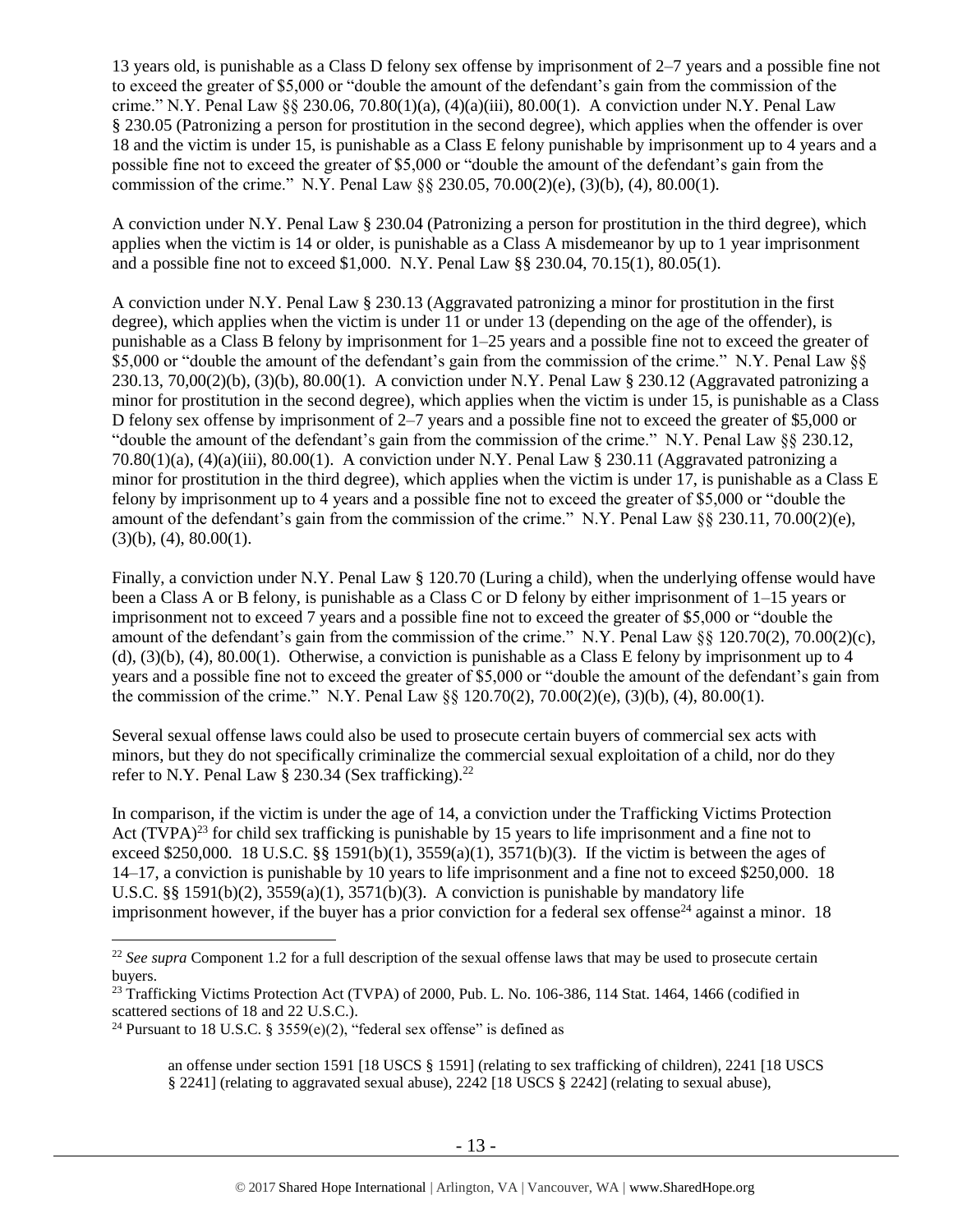U.S.C. § 3559 $(e)(1)$ . To the extent buyers can be prosecuted under other federal CSEC laws,<sup>25</sup> a conviction is punishable by penalties ranging from a fine not to exceed \$250,000 to life imprisonment and a fine not to exceed \$250,000.<sup>26</sup>

- 2.4.1 Recommendation: Amend the definition of felony sex offense in N.Y. Penal Law § 70.80 (Sentences of imprisonment for conviction of a felony sex offense) to include all CSEC crimes to reflect the seriousness of these offenses.
- *2.5 Using the Internet or electronic communications to lure, entice, or purchase, or attempt to lure, entice, or purchase commercial sex acts with a minor is a separate crime or results in an enhanced penalty for buyers.*

New York does not have a separate crime or enhanced penalties for using the Internet or electronic communications to lure, entice, recruit, or purchase commercial sex. However, buyers using the Internet to purchase commercial sex acts with minors may be prosecuted under N.Y. Penal Law § 235.22 (Disseminating indecent material to minors in the first degree), which is violated when a person

1. knowing the character and content of the communication which, in whole or in part, depicts or describes, either in words or images actual or simulated nudity, sexual conduct or sado-masochistic abuse, and which is harmful to minors, . . . intentionally uses any computer communication system allowing the input, output, examination or transfer, of computer data or computer programs from one computer to another, to initiate or engage in such communication with a person who is a minor; and 2. by means of such communication . . . importunes, invites or induces a minor to engage in sexual intercourse, oral sexual conduct or anal sexual conduct, or sexual contact with him, or to engage in a sexual performance, obscene sexual performance, or sexual conduct for his benefit.

For purposes of N.Y. Penal Law § 235.22, "minor" means "any person less than seventeen years old." N.Y. Penal Law § 235.20 (Disseminating indecent material to minors; definitions of terms). A conviction is punishable as a Class D felony by imprisonment not to exceed 7 years and a possible fine not to exceed the greater of \$5,000 or "double the amount of the defendant's gain from the commission of the crime." N.Y. Penal Law §§ 235.22,  $70.00(2)(d)$ ,  $(3)(b)$ ,  $(4)$ ,  $80.00(1)$ . If the offender commits this crime "for the purpose, in whole or substantial part, of his or her own direct sexual gratification," then the offense is sexually motivated, and a conviction is punishable as a Class D felony sex offense by imprisonment of 2–7 years and a possible fine not to exceed the greater of \$5,000 or "double the amount of the defendant's gain from the commission of the crime." N.Y. Penal Law §§ 130.91(1), 70.80(1)(a), (4)(a)(iii), 80.00(1).

 $2244(a)(1)$  [18 USCS §  $2244(a)(1)$ ] (relating to abusive sexual contact),  $2245$  [18 USCS § 2245] (relating to sexual abuse resulting in death), 2251 [18 USCS § 2251] (relating to sexual exploitation of children), 2251A [18 USCS § 2251A] (relating to selling or buying of children), 2422(b) [18 USCS § 2422(b)] (relating to coercion and enticement of a minor into prostitution), or 2423(a) [18 USCS § 2423(a)] (relating to transportation of minors).

<sup>&</sup>lt;sup>25</sup> 18 U.S.C. §§ 2251A(b) (Selling or buying of children), 2251(a) (Sexual exploitation of children), 2423(a) (Transportation of a minor with intent for minor to engage in criminal sexual activity), 2422(a) (Coercion and enticement), 2252(a)(2), (a)(4) (Certain activities relating to material involving the sexual exploitation of minors). <sup>26</sup> 18 U.S.C. §§ 2251A(b) (conviction punishable by imprisonment for 30 years to life and a fine), 2251(e) (conviction punishable by imprisonment for 15–30 years and a fine), 2423(a) (conviction punishable by imprisonment for 10 years to life and a fine), 2422(a) (conviction punishable by a fine, imprisonment up to 20 years, or both), 2252(b) (stating that a conviction under subsection (a)(2) is punishable by imprisonment for  $5-20$  years and a fine, while a conviction under subsection (a)(4) is punishable by imprisonment up to 10 years, a fine, or both); *see also* 18 U.S.C. §§ 3559(a)(1) (classifying all of the above listed offenses as felonies), 3571(b)(3) (providing a fine up to \$250,000 for any felony conviction).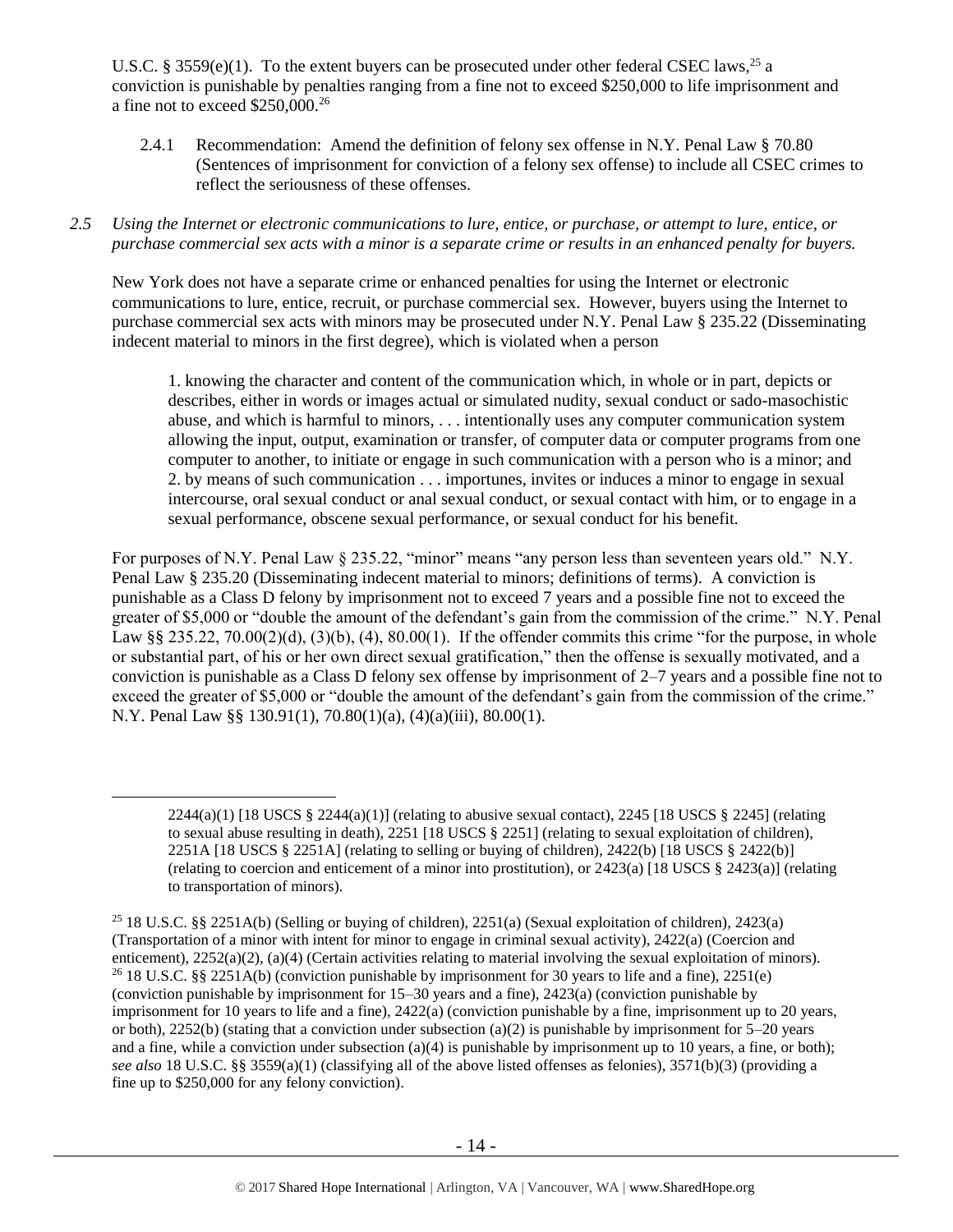## *2.6 No age mistake defense is permitted for a buyer of commercial sex acts with any minor under 18.*

New York permits a mistake of age defense to charges brought under two of its prostitution statutes. Pursuant to N.Y. Penal Law § 230.07 (Patronizing a person for prostitution; defense), "In any prosecution for patronizing a person for prostitution in the first or second degrees or patronizing a person for prostitution in a school zone, it is a defense that the defendant did not have reasonable grounds to believe that the person was less than the age specified."

2.6.1 Recommendation: Eliminate the age mistake defense allowed in N.Y. Penal Law § 230.07 (Patronizing a prostitute; defense) and expressly prohibit such a defense in all cases involving minors in N.Y. Penal Law § 230.05 (Patronizing a person for prostitution in the second degree) and § 230.06 (Patronizing a person for prostitution in the first degree).

### *2.7 Base penalties for buying sex acts with a minor under 18 are sufficiently high and not reduced for older minors.*

New York's CSEC laws vary in degree and penalty based on a minor's age; however, none of these laws prohibit a buyer from purchasing sex with a minor age 17, and not all base penalties are sufficiently high.

A conviction under N.Y. Penal Law § 230.06 (Patronizing a person for prostitution in the first degree), which applies when the victim is under 11 or when the offender is at least 18 and the victim is under 13, is punishable as a Class D felony sex offense by imprisonment for 2–7 years. N.Y. Penal Law §§ 230.06, 70.80(1)(a), (4)(a)(iii). A conviction under N.Y. Penal Law § 230.05 (Patronizing a person for prostitution in the second degree), which applies when the offender is at least 18 and the minor is under 15, is punishable as a Class E felony by imprisonment for up to 4 years. N.Y. Penal Law §§ 230.05, 70.00(2)(e), (3)(b), (4).

A conviction under N.Y. Penal Law § 230.13 (Aggravated patronizing a minor for prostitution in the first degree), which applies when the victim is under 11 or when the offender is at least 18 and the victim is under 13, is punishable as a Class B felony by imprisonment for 1–25 years. N.Y. Penal Law §§ 230.13, 70.00(2)(b), (3)(b). A conviction under N.Y. Penal Law § 230.12 (Aggravated patronizing a minor for prostitution in the second degree), which applies when the offender is at least 18 and the minor is under 15, is punishable as a Class D felony by imprisonment for  $2-7$  years. N.Y. Penal Law §§ 230.12, 70.80(1)(a), (4)(a)(iii). A conviction under N.Y. Penal Law § 230.11 (Aggravated patronizing a minor for prostitution in the third degree), which applies when the offender is at least 21 and the minor is under 17, is punishable as a Class E felony by imprisonment for up to 4 years. N.Y. Penal Law §§ 230.11, 70.00(2)(e), (3)(b), (4).

- 2.7.1 Recommendation: Amend N.Y. Penal Law § 230.05 (Patronizing a person for prostitution in the second degree), § 230.06 (Patronizing a person for prostitution in the first degree), § 230.11 (Aggravated patronizing a minor for prostitution in the third degree), § 230.12 (Aggravated patronizing a minor for prostitution in the second degree), and § 230.13 (Aggravated patronizing a minor for prostitution in the first degree) to raise the age of a minor victim to under 18 to ensure protection under these statutes for all minors.
- 2.7.2 Recommendation: Amend N.Y. Penal Law §§ 230.05 through 230.06 and §§ 230.11 through 230.13 to eliminate the staggered penalties for minors and provide a sufficiently high base penalty for all minors under the age of 18 or amend N.Y. Penal Law § 230.04 (Patronizing a person for prostitution in the third degree) to provide heightened penalties when the offense involves a victim under the age of 18.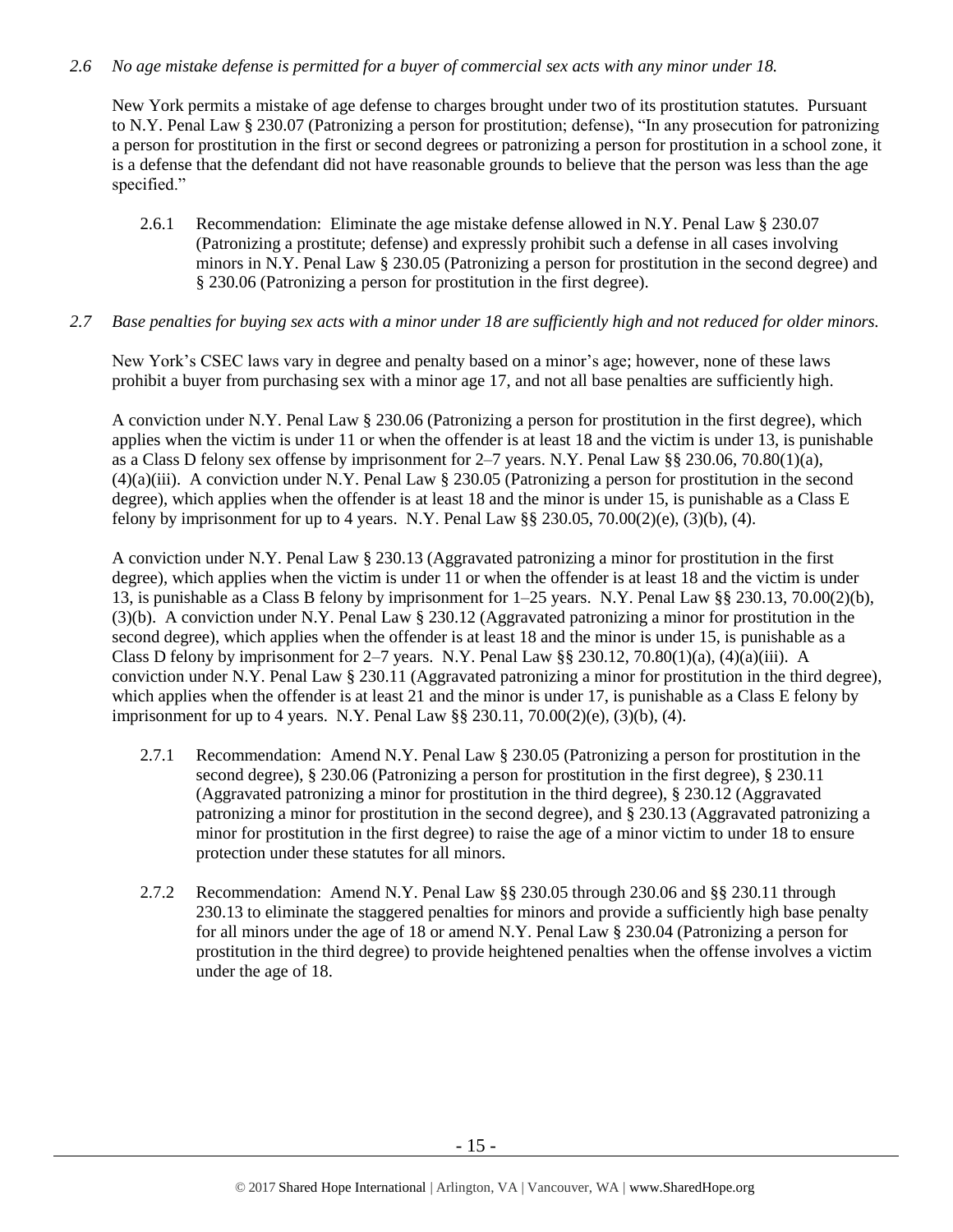*2.8 Financial penalties for buyers of commercial sex acts with minors are sufficiently high to make it difficult for buyers to hide the crime.* 

Buyers of commercial sex with minors are subject to various fines, restitution, and asset forfeiture. When the victim is under 15, a conviction under either N.Y. Penal Law § 230.06 (Patronizing a person for prostitution in the first degree) or § 230.05 (Patronizing a person for prostitution in the second degree) is punishable as a felony by a possible fine not to exceed the greater of \$5,000 or "double the amount of the defendant's gain for commission of the felony from the commission of the crime," which seems unlikely to apply in cases of buyers. N.Y. Penal Law §§ 230.05, 230.06, 80.00(1). A conviction under N.Y. Penal Law § 230.04 (Patronizing a person for prostitution in the third degree), which applies when the minor is 15 or older, is punishable as a Class A misdemeanor by a possible fine not to exceed \$1,000. N.Y. Penal Law §§ 230.04, 80.05(1).

Where a buyer is convicted of the above counts, the court must consider and may order restitution. Pursuant to N.Y. Penal Law § 60.27(1) (Restitution and reparation),

In addition to any of the dispositions authorized by this article, the court shall consider restitution or reparation to the victim of the crime and may require restitution or reparation as part of the sentence imposed upon a person convicted of an offense, $^{27}$  and after providing the district attorney with an opportunity to be heard in accordance with the provisions of this subdivision, require the defendant to make restitution of the fruits of his or her offense or reparation for the actual out-of-pocket loss caused thereby . . . .

Pursuant to N.Y. Soc. Serv. Law § 483-bb(c) (Services for victims of human trafficking),

An individual who is a victim of the conduct prohibited by section 230.33, 230.34, 135.35 or 135.37 of the penal law may bring a civil action against the perpetrator or whoever knowingly advances or profits from, or whoever should have known he or she was advancing or profiting from, an act in violation of section 230.33, 230.34, 135.35 or 135.37 of the penal law to recover damages and reasonable attorney's fees.

Buyers are also subject to civil, discretionary asset forfeiture. N.Y.C.P.L. §1311(1) (Forfeiture actions) states, in relevant part,

A civil action may be commenced by the appropriate claiming authority against a criminal defendant to recover the property which constitutes the proceeds of a crime, the substituted proceeds of a crime, an instrumentality of a crime or the real property instrumentality of a crime or to recover a money judgment in an amount equivalent in value to the property which constitutes the proceeds of a crime, the substituted proceeds of a crime, an instrumentality of a crime, or the real property instrumentality of a crime.

Pursuant to N.Y.C.P.L. § 1311(1)(a), in proceedings following a conviction, a "court may not grant forfeiture until such conviction has occurred." A "post-conviction forfeiture crime" means "any felony defined in the penal law or any other chapter of the consolidated laws of the state." N.Y.C.P.L. § 1310(5).

N.Y. C.P.L. §§ 1320, 1321 and 1323 provide civil levy procedures for personal and real property. Disposal of forfeited property is governed by N.Y. C.P.L.§ 1349, which states that "[a]ny judgment or order of forfeiture issued pursuant to this article shall include provisions for the disposal of the property found to have been

<sup>&</sup>lt;sup>27</sup> "Offense" is defined in N.Y. Penal Law §  $60.27(4)(a)$  as "the offense for which a defendant was convicted, as well as any other offense that is part of the same criminal transaction or that is contained in any other accusatory instrument disposed of by any plea of guilty by the defendant to an offense."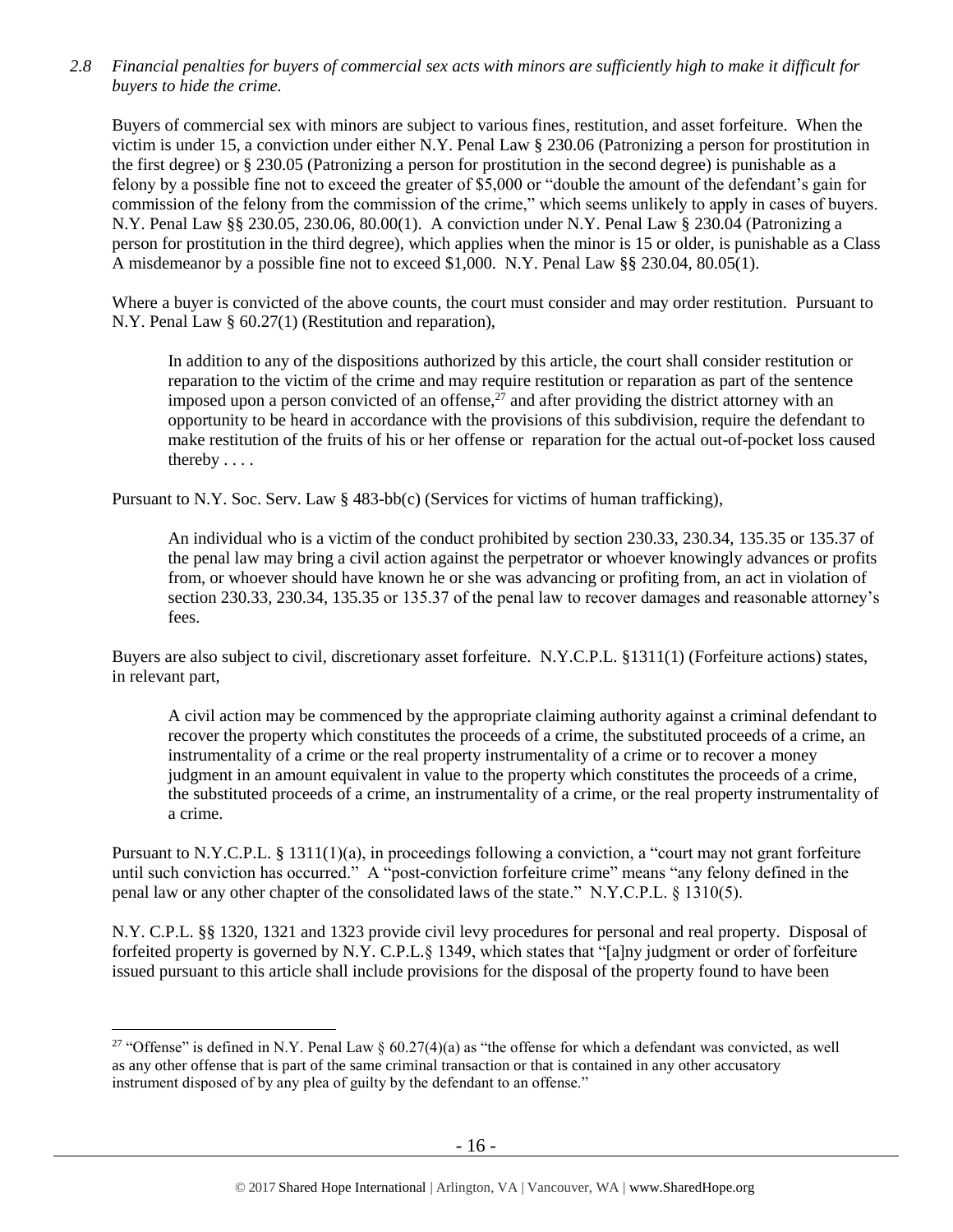forfeited." However, if other provisions of law expressly govern the disposition of the property, that law shall be controlling. N.Y.C.P.L. § 1349(2).

## *2.9 Buying and possessing images of child sexual exploitation carries penalties as high as similar federal offenses.*

<span id="page-16-0"></span>Under N.Y. Penal Law § 263.11 (Possessing an obscene sexual performance by a child), "A person is guilty of possessing an obscene sexual performance<sup>28</sup> by a child when, knowing the character and content thereof, he knowingly has in his possession or control, or knowingly accesses with intent to view, any obscene performance which includes sexual conduct by a child less than sixteen years of age."

Pursuant to N.Y. Penal Law § 263.16 (Possessing a sexual performance by a child), "A person is guilty of possessing a sexual performance<sup>29</sup> by a child when, knowing the character and content thereof, he knowingly has in his possession or control, or knowingly accesses with intent to view, any performance which includes sexual conduct by a child less than sixteen years of age."

A conviction under either N.Y. Penal Law § 263.11 or § 263.16 is punishable as a Class E felony by imprisonment not to exceed 4 years and a possible fine not to exceed the greater of \$5,000 or "double the amount of the defendant's gain from the commission of the crime." NY Penal Law §§ 263.11, 263.16,  $70.00(2)(e)$ ,  $(3)(b)$ ,  $(4)$ ,  $80.00(1)$ .

In comparison, a federal conviction for possession of images of child sexual exploitation  $(ICSE)^{30}$  is generally punishable by imprisonment for 5–20 years and a fine not to exceed \$250,000.<sup>31</sup> Subsequent convictions, however, are punishable by imprisonment up to 40 years and a fine not to exceed \$250,000.<sup>32</sup>

2.9.1 Recommendation: Enact a law that criminalizes the purchase of images of child sexual exploitation.

## *2.10 Convicted buyers of commercial sex acts with minors are required to register as sex offenders.*

Pursuant to N.Y. Correct. Law § 168-f(1) (Duty to register and to verify), "Any sex offender shall, (a) at least ten calendar days prior to discharge, parole, release . . . or, (b) at the time sentence is imposed for any sex offender released on probation or discharged . . . , register with the division on a form prepared by the division." N.Y. Correct. Law § 168-a(1) (Definitions) defines "sex offender" as "any person who is convicted of any of

 $\overline{a}$ <sup>28</sup> "Obscene sexual performance" is defined in N.Y. Penal Law  $\S$  263.00(2) as "any performance which . . . includes sexual conduct by a child less than sixteen years of age."

<sup>&</sup>lt;sup>29</sup> See supra note [15](#page-5-0) for the definition of "sexual performance."

 $30\,18$  U.S.C. §§ 2252(a)(2), (a)(4) (Certain activities relating to material involving the sexual exploitation of minors),  $2252A(a)(2)$ –(3) (Certain activities relating to material constituting or containing child pornography), 1466A(a), (b) (Obscene visual representations of the sexual abuse of children).

<sup>&</sup>lt;sup>31</sup> 18 U.S.C. §§ 2252(b) (stating that a conviction under subsection (a)(2) is punishable by imprisonment for 5–20 years and a fine, while a conviction under subsection (a)(4) is punishable by imprisonment up to 10 years, a fine, or both),  $2252A(b)(1)$  (a conviction is punishable by imprisonment for  $5-20$  years and a fine),  $1466A(a)$ , (b) (stating that a conviction under subsection (a) is "subject to the penalties provided in section  $2252A(b)(1)$ ," imprisonment for 5–20 years and a fine, while a conviction under subsection (b) is "subject to the penalties provided in section 2252A(b)(2)," imprisonment up to 10 years, a fine, or both); *see also* 18 U.S.C. §§ 3559(a)(1) (classifying all of the above listed offenses as felonies), 3571(b)(3) (providing a fine up to \$250,000 for any felony conviction).

 $32\,18$  U.S.C. §§ 2252(b) (stating if a person has a prior conviction under subsection (a)(2), or a list of other statutes, a conviction is punishable by a fine and imprisonment for 15–40 years, but if a person has a prior conviction under subsection (a)(4), or a list of other statutes, a conviction is punishable by a fine and imprisonment for  $10-20$  years),  $2252A(b)(1)$  (stating if a person has a prior conviction under subsection (a)(2), (a)(3), or a list of other statutes, a conviction is punishable by a fine and imprisonment for  $15-40$  years),  $1466A(a)$ , (b) (stating that the penalty scheme for section 2252A(b) applies); *see also* 18 U.S.C. §§ 3559(a)(1) (classifying all of the above listed offenses as felonies), 3571(b)(3) (providing a fine up to \$250,000 for any felony conviction).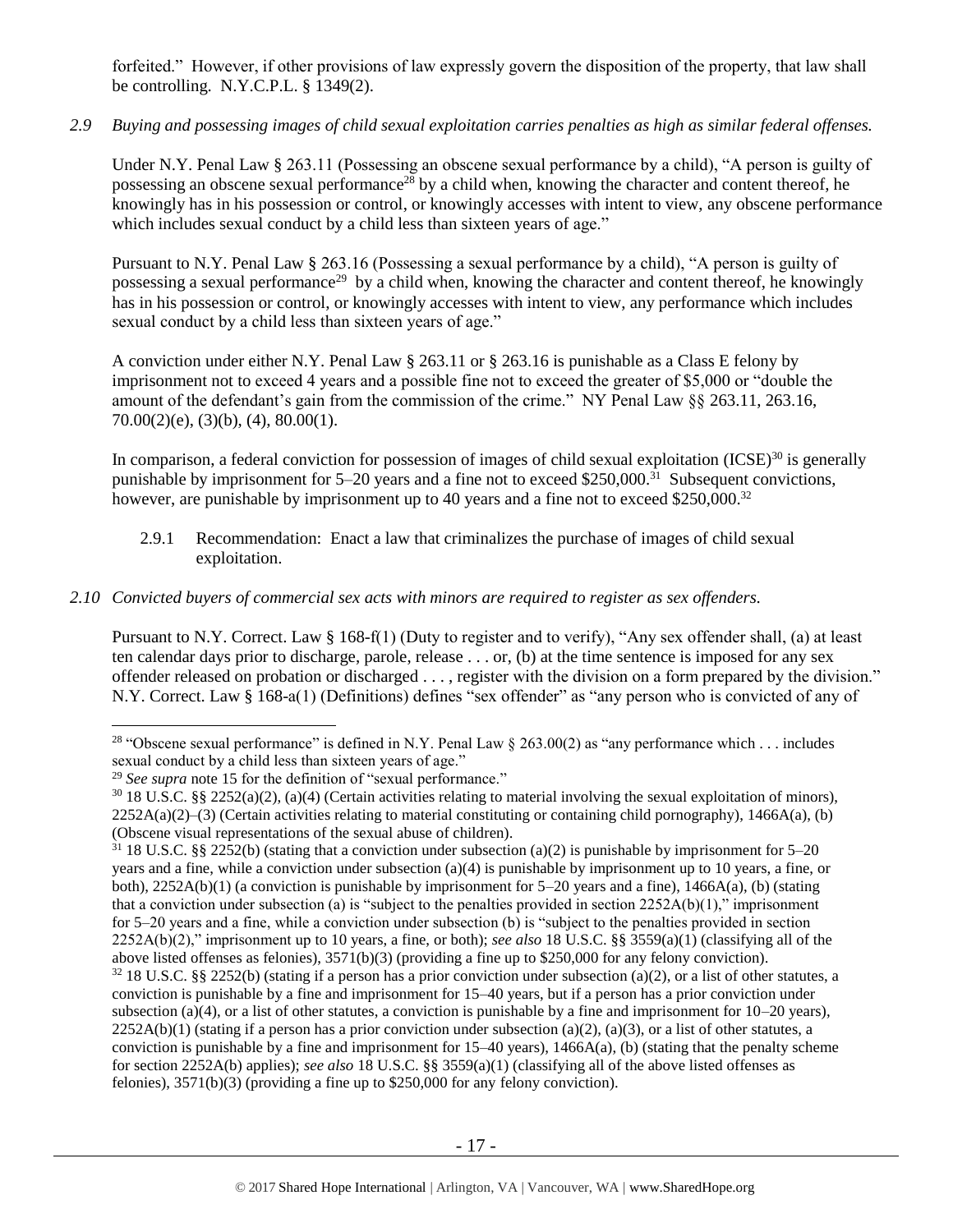the offenses set forth in subdivision two or three of this section," which includes sex offenses and sexually violent offenses.

Pursuant to N.Y. Correct. Law §  $168-a(2)(a)(i)$  (Definitions), sex offenses relevant to buyers include convictions under: N.Y. Penal Law § 120.70 (Luring a child), § 130.25 (Rape in the third degree), § 130.30 (Rape in the second degree), § 130.40 (Criminal sexual act in the third degree), § 130.45 (Criminal sexual act in the second degree) § 263.11 (Possessing an obscene sexual performance by a child), § 263.16 (Possessing a sexual performance by a child), § 230.04 (Patronizing a person for prostitution in the third degree, where the minor is under 17), § 230.05 (Patronizing a person for prostitution in the third degree), § 230.06 (Patronizing a person for prostitution in the first degree), § 230-11 (Aggravated patronizing of a minor in the third degree), § 230-12 (Aggravated patronizing of a minor for prostitution in the second degree), § 230.13 (Aggravated patronizing of a minor for prostitution in the first degree), § 230.34 (Sex trafficking), § 230.25 (Promoting or compelling prostitution; accomplice), where the person prostituted is less than 17 years of age, § 235.22 (Disseminating indecent material to minors in the first degree), and § 130.55 (Sexual abuse in the third degree, where the minor is under 18). Pursuant to N.Y. Correct. Law  $\S 168-a(2)(d)(iii)$ , a sex offense also includes a conviction under any of the provisions of 18 U.S.C. 2251 [Sexual exploitation of children], 18 U.S.C. 2251A [Selling or buying of children], 18 U.S.C. 2252 [Certain activities relating to material involving the sexual exploitation of minors], 18 U.S.C. 2252A [Certain activities relating to material constituting or containing child pornography], 18 U.S.C. 2260 [Production of sexually explicit depictions of a minor for importation into the United States], 18 U.S.C. 2422(b) [Sexual abuse], 18 U.S.C. 2423 [Sexual abuse of a minor or ward], or 18 U.S.C. 2425 [Offenses resulting in death], provided that the elements of such crime of conviction are substantially the same as those which are a part of such offense as of the date on which this subparagraph takes effect.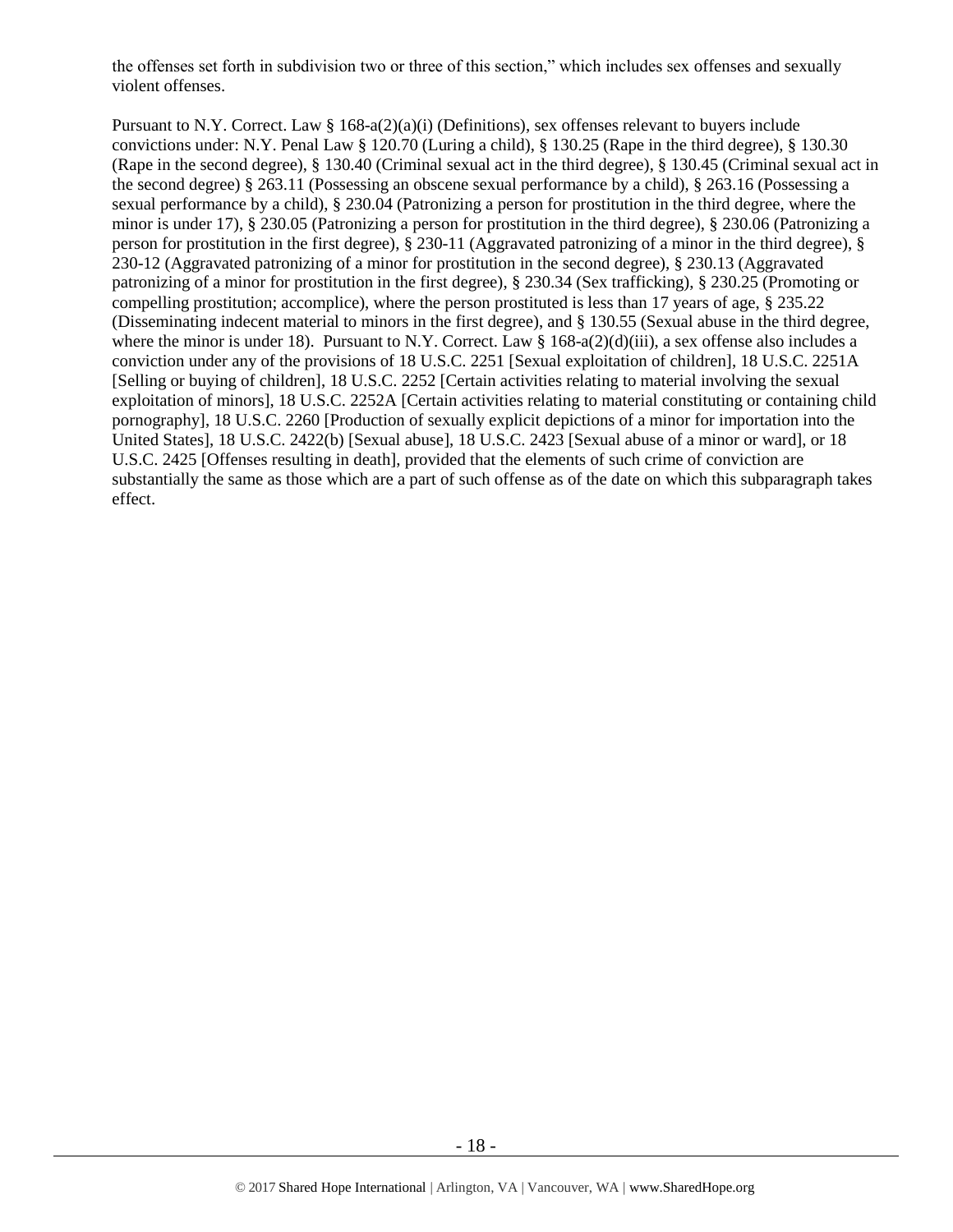#### **FRAMEWORK ISSUE 3: CRIMINAL PROVISIONS FOR TRAFFICKERS**

## *Legal Components:*

- *3.1 Penalties for trafficking a child for sexual exploitation are as high as federal penalties.*
- *3.2 Creating and distributing images of child sexual exploitation carries penalties as high as similar federal offenses.*
- *3.3 Using the Internet or electronic communications to lure, entice, recruit or sell commercial sex acts with a minor is a separate crime or results in an enhanced penalty for traffickers.*
- *3.4 Financial penalties for traffickers, including asset forfeiture, are sufficiently high.*
- *3.5 Convicted traffickers are required to register as sex offenders.*
- *3.6 Laws relating to termination of parental rights include sex trafficking or commercial sexual exploitation of children (CSEC) offenses as grounds for termination in order to prevent traffickers from exploiting their parental rights as a form of control.*

*\_\_\_\_\_\_\_\_\_\_\_\_\_\_\_\_\_\_\_\_\_\_\_\_\_\_\_\_\_\_\_\_\_\_\_\_\_\_\_\_\_\_\_\_\_\_\_\_\_\_\_\_\_\_\_\_\_\_\_\_\_\_\_\_\_\_\_\_\_\_\_\_\_\_\_\_\_\_\_\_\_\_\_\_\_\_\_\_\_\_\_\_\_\_*

# *Legal Analysis:*

*3.1 Penalties for trafficking a child for sexual exploitation are as high as federal penalties.* 

Convictions under N.Y. Penal Law § 230.34 (Sex trafficking), § 230.33 (Compelling prostitution), and § 230.32 (Promoting prostitution in the first degree) are all punishable as Class B felonies by imprisonment of 1–25 years and a possible fine not to exceed the greater of \$5,000 or "double the amount of the defendant's gain from the commission of the crime." N.Y. Penal Law §§ 230.34, 230.33, 230.32, 70.00(2)(b), (3)(b), 80.00(1). If the offender committed the offense "for the purpose, in whole or substantial part, of his or her own direct sexual gratification," a conviction under either N.Y. Penal Law § 230.33 or § 230.32 is punishable as a Class B felony sex offense by imprisonment of 5–25 years and a possible fine not to exceed the greater of \$5,000 or "double the amount of the defendant's gain from the commission of the crime." N.Y. Penal Law §§ 130.91(1), 70.80(1)(a), (4)(a)(i), 80.00(1).

A conviction under either N.Y. Penal Law § 230.30(2) (Promoting prostitution in the second degree) or § 263.05 (Use of a child in a sexual performance) is punishable as a Class C felony by imprisonment of 1–15 years and a possible fine not to exceed the greater of \$5,000 or "double the amount of the defendant's gain from the commission of the crime." N.Y. Penal Law §§ 230.30, 263.05, 70.00(2)(c), (3)(b), 80.00(1). If the offender commits either of these offenses "for the purpose, in whole or substantial part, of his or her own direct sexual gratification," then the offense is sexually motivated, and a conviction is punishable as a Class C felony sex offense by imprisonment of 3.5–15 years and a possible fine not to exceed the greater of \$5,000 or "double the amount of the defendant's gain from the commission of the crime." N.Y. Penal Law §§ 130.91(1), 70.80(1)(a),  $(4)(a)(ii)$ .

A conviction under N.Y. Penal Law § 230.25(2) (Promoting prostitution in the third degree) is punishable as a Class D felony by imprisonment not to exceed 7 years and a possible fine not to exceed the greater of \$5,000 or "double the amount of the defendant's gain from the commission of the crime." N.Y. Penal Law §§ 230.25,  $70.00(2)(d)$ ,  $(3)(b)$ ,  $(4)$ ,  $80.00(1)$ .

In comparison, if the victim is under the age of 14, a conviction under the Trafficking Victims Protection Act  $(TVPA)^{33}$  for child sex trafficking is punishable by 15 years to life imprisonment and a fine not to exceed \$250,000. 18 U.S.C. §§ 1591(b)(1), 3559(a)(1), 3571(b)(3). If the victim is between the ages of 14–17, a conviction is punishable by 10 years to life imprisonment and a fine not to exceed \$250,000. 18 U.S.C.

<sup>33</sup> *See supra* note [23.](#page-12-0)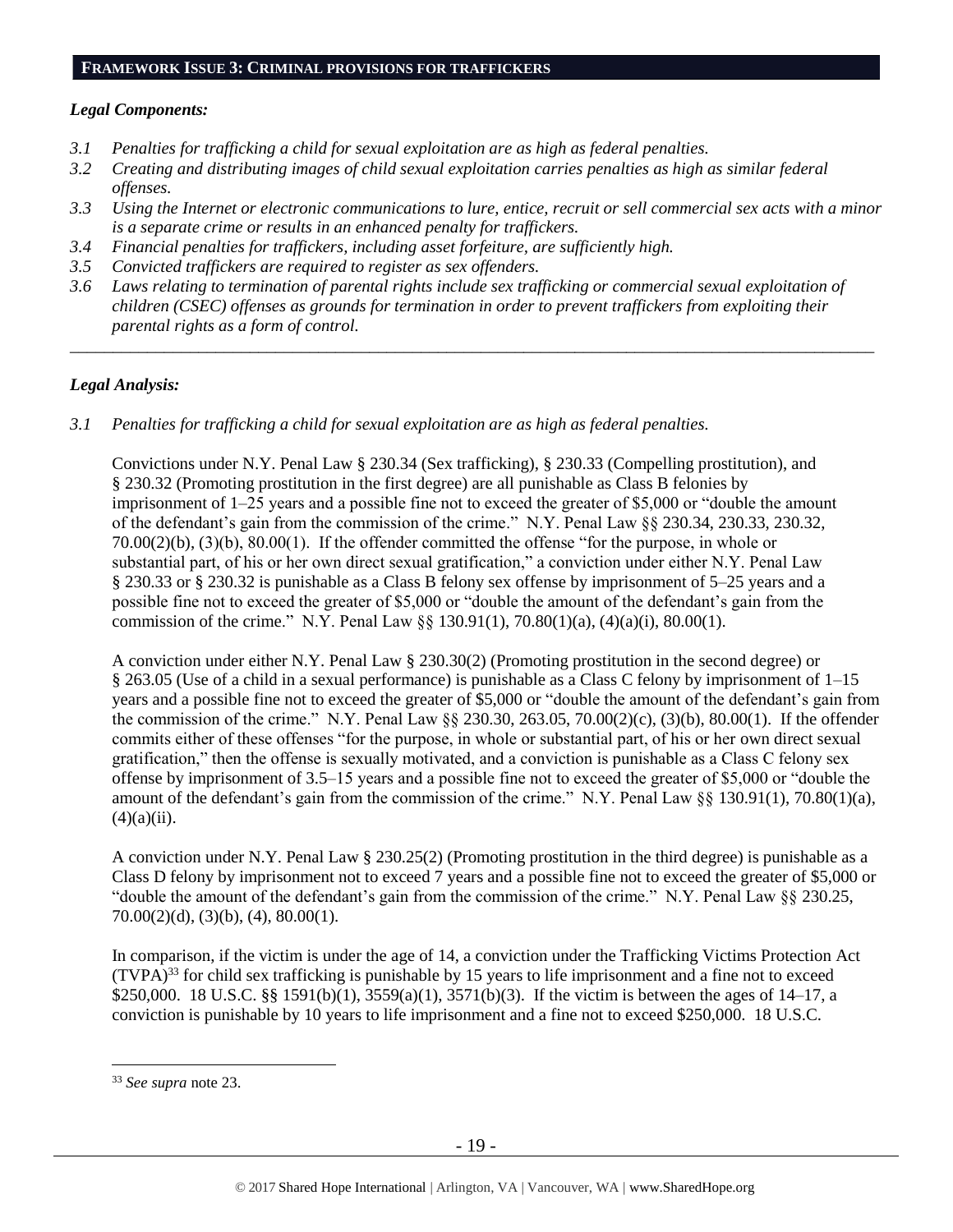§§ 1591(b)(2), 3559(a)(1), 3571(b)(3). A conviction is punishable by mandatory life imprisonment, however, if the trafficker has a prior conviction for a federal sex offense<sup>34</sup> against a minor. 18 U.S.C. § 3559(e)(1).

*3.2 Creating and distributing images of child sexual exploitation carries penalties as high as similar federal offenses.*

New York has multiple statutes dealing with creating and distributing images of child sexual exploitation (ICSE). Pursuant to N.Y. Penal Law § 263.05 (Use of a child in a sexual performance),

A person is guilty of the use of a child in a sexual performance<sup>35</sup> if knowing the character and content thereof he employs, authorizes or induces a child less than seventeen years of age to engage in a sexual performance or being a parent, legal guardian or custodian of such child, he consents to the participation by such child in a sexual performance.

. . . .

A conviction is punishable as a Class C felony by imprisonment of  $1-15$  years and a possible fine not to exceed the greater of \$5,000 or "double the amount of the defendant's gain from the commission of the crime." N.Y. Penal Law §§ 263.05, 70.00(2)(c), (3)(b), 80.00(1). If the offender commits this crime "for the purpose, in whole or substantial part, of his or her own direct sexual gratification," the offense is sexually motivated, and a conviction is punishable as a Class C felony sex offense by imprisonment of 3.5–15 years and a possible fine not to exceed the greater of \$5,000 or "double the amount of the defendant's gain from the commission of the crime." N.Y. Penal Law  $\S$  130.91(1), 70.80(1)(a), (4)(a)(ii), 80.00(1).

<span id="page-19-0"></span>Similarly, promoting ICSE is prohibited under N.Y. Penal Law § 263.10 (Promoting an obscene sexual performance by a child) and § 263.15 (Promoting a sexual performance by a child). Pursuant to N.Y. Penal Law § 263.10, "A person is guilty of promoting<sup>36</sup> an obscene sexual performance<sup>37</sup> by a child when, knowing the character and content thereof, he produces, directs or promotes any obscene performance which includes sexual conduct<sup>38</sup> by a child less than seventeen years of age."

Under N.Y. Penal Law § 263.15, "A person is guilty of promoting a sexual performance by a child when, knowing the character and content thereof, he produces, directs or promotes any performance which includes sexual conduct by a child less than seventeen years of age."

A conviction under either statute is punishable as a Class D felony by imprisonment not to exceed 7 years and a possible fine not to exceed the greater of \$5,000 or "double the amount of the defendant's gain from the commission of the crime." N.Y. Penal Law §§ 263.10, 263.15, 70.00(2)(d), (3)(b), (4), 80.00(1) If the trafficker uses a controlled substance, penalties are heightened. Pursuant to N.Y. Penal Law § 263.30 (Facilitating a sexual performance by a child with a controlled substance or alcohol), a person is subject to heightened penalties if he knowingly administers a controlled substance<sup>39</sup> to a minor under 17 with the minor's consent for the purpose of committing conduct defined in N.Y. Penal Law § 263.05, § 263.10, or § 263.15 if the person actually commits the conduct or attempts to do so. A conviction is punishable as a Class B felony by imprisonment of 1–25 years and a possible fine not to exceed the greater of \$5,000 or "double the amount of the defendant's gain from the commission of the crime." N.Y. Penal Law  $\S_8$  263.30, 70.00(2)(b), (3)(b), 80.00(1).

<sup>34</sup> *See supra* note [24](#page-12-1) for the definition of "federal sex offense."

<sup>35</sup> *See supra* note [15](#page-5-0) for the definition of "sexual performance."

<sup>&</sup>lt;sup>36</sup> N.Y. Penal Law § 263.00(5) states, "'Promote' means to procure, manufacture, issue, sell, give, provide, lend, mail, deliver, transfer, transmute, publish, distribute, circulate, disseminate, present, exhibit or advertise, or to offer or agree to do the same."

<sup>37</sup> *See supra* note [28.](#page-16-0)

<sup>38</sup> *See supra* note [15.](#page-5-0)

<sup>&</sup>lt;sup>39</sup> "Controlled substance" is defined in N.Y. Penal Law  $\S$  263.30 as "any substance or preparation, compound, mixture, salt, or isomer of any substance defined in section thirty-three hundred six of the public health law."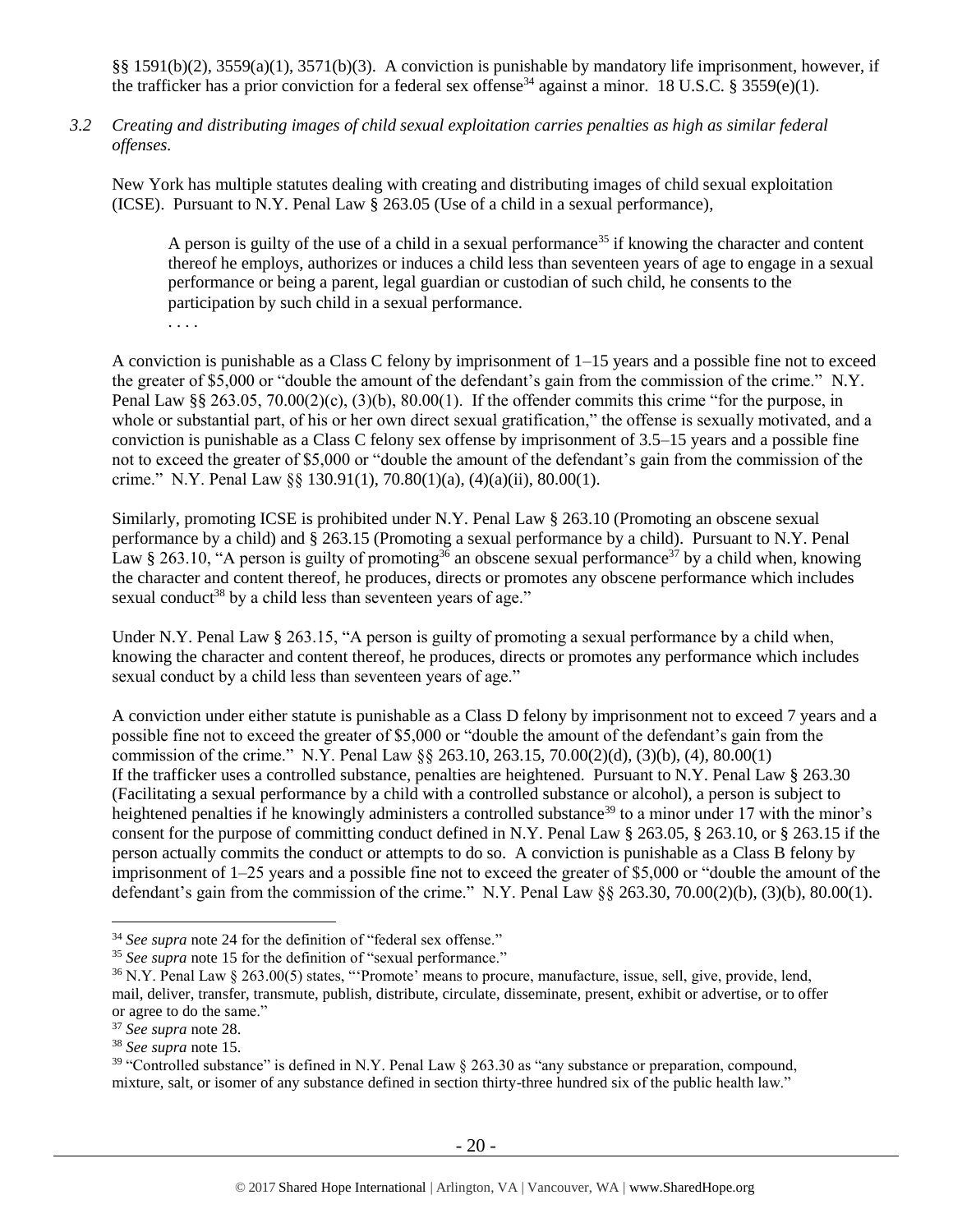In comparison, if the victim is under the age of 14, a conviction under the TVPA for child sex trafficking is punishable by 15 years to life imprisonment and a fine not to exceed \$250,000. 18 U.S.C. §§ 1591(b)(1),  $3559(a)(1)$ ,  $3571(b)(3)$ . If the victim is between the ages of  $14-17$ , a conviction is punishable by 10 years to life imprisonment and a fine not to exceed \$250,000. 18 U.S.C. §§ 1591(b)(2), 3559(a)(1), 3571(b)(3). A conviction is punishable by mandatory life imprisonment, however, if the trafficker has a prior conviction for a federal sex offense<sup>40</sup> against a minor. 18 U.S.C. § 3559 $(e)(1)$ . Additionally, a federal conviction for distribution of  $ICSE<sup>41</sup>$  is generally punishable by imprisonment for 5–20 years and a fine not to exceed \$250,000.<sup>42</sup> Subsequent convictions, however, are punishable by imprisonment up to 40 years and a fine not to exceed \$250,000.<sup>43</sup>

*3.3 Using the Internet or electronic communications to lure, entice, recruit or sell commercial sex acts with a minor is a separate crime or results in an enhanced penalty for traffickers.*

New York does not have a separate crime or enhanced penalties for using the Internet or electronic communications to lure, entice, recruit, or sell commercial sex. Traffickers may, however, be prosecuted under N.Y. Penal Law § 235.22 (Disseminating indecent material to minors in the first degree), which is violated when a person

1. knowing the character and content of the communication which, in whole or in part, depicts or describes, either in words or images actual or simulated nudity, sexual conduct or sado-masochistic abuse, and which is harmful to minors, . . . intentionally uses any computer communication system allowing the input, output, examination or transfer, of computer data or computer programs from one computer to another, to initiate or engage in such communication with a person who is a minor; and 2. by means of such communication . . . importunes, invites or induces a minor to engage in sexual intercourse, oral sexual conduct or anal sexual conduct, or sexual contact with him, or to engage in a sexual performance, obscene sexual performance, or sexual conduct for his benefit.

A conviction is punishable as a Class D felony by imprisonment not to exceed 7 years and a possible fine not to exceed the greater of \$5,000 or "double the amount of the defendant's gain from the commission of the crime." N.Y. Penal Law §§ 235.22, 70.00(2)(d), (3)(b), (4), 80.00(1). If the offender commits this crime "for the purpose, in whole or substantial part, of his or her own direct sexual gratification," then the offense is sexually motivated, and a conviction is punishable as a Class D felony sex offense by imprisonment of 2–7 years and a possible fine not to exceed the greater of \$5,000 or "double the amount of the defendant's gain from the commission of the crime." N.Y. Penal Law §§ 130.91(1), 70.80(1)(a), (4)(a)(iii), 80.00(1).

<sup>40</sup> *See supra* note [24](#page-12-1) for the definition of "federal sex offense."

<sup>41</sup> 18 U.S.C. §§ 2252(a)(1), (a)(2), (a)(3) (Certain activities relating to material involving the sexual exploitation of minors),  $2252A(a)(2)$ , (a)(3) (Certain activities relating to material constituting or containing child pornography), 1466A(a) (Obscene visual representations of the sexual abuse of children).

<sup>&</sup>lt;sup>42</sup> 18 U.S.C. §§ 2252(b) (stating that a conviction under subsection (a)(1), (a)(2), or (a)(3) is punishable by imprisonment for  $5-20$  years and a fine),  $2252A(b)(1)$  (a conviction is punishable by imprisonment for  $5-20$  years and a fine), 1466A(a), (b) (stating that a conviction under subsection (a) is "subject to the penalties provided in section 2252A(b)(1)," imprisonment for 5–20 years and a fine, while a conviction under subsection (b) is "subject to the penalties provided in section 2252A(b)(2)," imprisonment up to 10 years, a fine, or both); *see also* 18 U.S.C. §§ 3559(a)(1) (classifying all of the above listed offenses as felonies),  $3571(b)(3)$  (providing a fine up to \$250,000 for any felony conviction).

<sup>&</sup>lt;sup>43</sup> 18 U.S.C. §§ 2252(b) (stating if a person has a prior conviction under subsection (a)(1), (a)(2), or (a)(3) or a list of other statutes, a conviction is punishable by a fine and imprisonment for 15–40 years), 2252A(b)(1) (stating if a person has a prior conviction under subsection (a)(2), (a)(3), or a list of other statutes, a conviction is punishable by a fine and imprisonment for  $15-40$  years),  $1466A(a)$ , (b) (stating that the penalty scheme for section  $2252A(b)$ applies); *see also* 18 U.S.C. §§ 3559(a)(1) (classifying all of the above listed offenses as felonies), 3571(b)(3) (providing a fine up to \$250,000 for any felony conviction).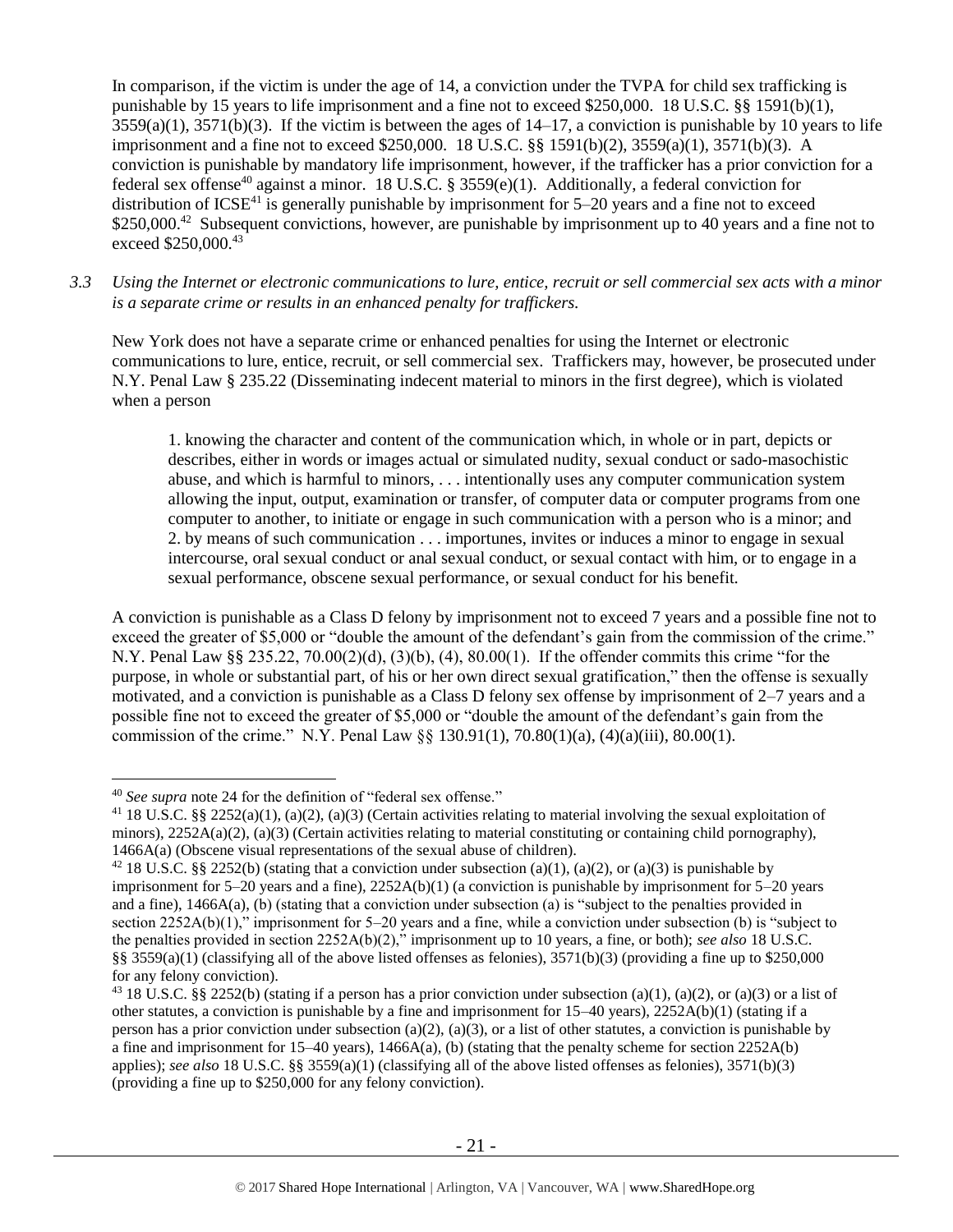## *3.4 Financial penalties for traffickers, including asset forfeiture, are sufficiently high.*

Financial penalties for traffickers include fines, asset forfeiture, and victim restitution. All applicable felonies are subject to possible fines in an amount not to exceed the greater of \$5,000 or "double the amount of the defendant's gain from the commission of the crime." N.Y. Penal Law § 80.00(1).

Traffickers may also be subject to asset forfeiture. Such proceedings are discretionary and civil in nature. Pursuant to N.Y. C.P.L.R. Law § 1311(1) (Forfeiture actions),

<span id="page-21-4"></span><span id="page-21-3"></span><span id="page-21-2"></span><span id="page-21-1"></span><span id="page-21-0"></span>A civil action may be commenced by the appropriate claiming authority against a criminal defendant to recover the property<sup>44</sup> which constitutes the proceeds of a crime,<sup>45</sup> the substituted proceeds of a crime,<sup>46</sup> an instrumentality of a crime<sup>47</sup> or the real property instrumentality of a crime or to recover a money judgment in an amount equivalent in value to the property which constitutes the proceeds of a crime, the substituted proceeds of a crime, an instrumentality of a crime, or the real property instrumentality of a crime.<sup>48</sup> A civil action may be commenced against a non-criminal defendant to recover the property which constitutes the proceeds of a crime, the substituted proceeds of a crime, an instrumentality of a crime, or the real property instrumentality of a crime provided, however, that a judgment of forfeiture predicated upon clause (A) of subparagraph (iv) of paragraph (b) of subdivision three hereof shall be limited to the amount of the proceeds of the crime. Any action under this article must be commenced within five years of the commission of the crime and shall be civil, remedial, and in personam in nature and shall not be deemed to be a penalty or criminal forfeiture for any purpose . . . .

N.Y.C.P.L. §§1320, 1321 and 1323 provide civil levy procedures for personal and real property. Disposal of forfeited property is governed by N.Y. C.P.L.§ 1349, which states that "[a]ny judgment or order of forfeiture issued pursuant to this article shall include provisions for the disposal of the property found to have been forfeited." However, if other provisions of law expressly govern the disposition of the property, that law shall be controlling. N.Y.C.P.L. § 1349(2).

Additionally, traffickers who produce images of child sexual exploitation (ICSE) are subject to mandatory criminal forfeiture of the equipment used. Under N.Y. Penal Law § 410.00(1) (Seizure and forfeiture of equipment used in photographing, filming, producing, manufacturing, projecting or distributing pornographic still or motion pictures),

Any peace officer, acting pursuant to his special duties, or police officer of this state may seize any equipment used in the photographing, filming, printing, producing, manufacturing or projecting of pornographic still or motion pictures and may seize any vehicle or other means of transportation, other than a vehicle or other means of transportation used by any person as a common carrier in the transaction of business as such common carrier, used in the distribution of such obscene prints and articles and such equipment or vehicle or other means of transportation shall be subject to forfeiture . . . .

<sup>44</sup> "Property" is defined in N.Y. C.P.L.R. § 1310(1) (Definitions) as "real property, personal property, money, negotiable instruments, securities, or anything of value or any interest in a thing of value."

<sup>&</sup>lt;sup>45</sup> "Proceeds of a crime" is defined in N.Y. C.P.L.R. Law § 1310(2) as "any property obtained through the commission of a felony crime defined in subdivisions five and six hereof, and includes any appreciation in value of such property."

<sup>46</sup> "Substituted proceeds of a crime" is defined in N.Y. C.P.L.R. Law § 1310(3) as "any property obtained by the sale or exchange of proceeds of a crime, and any gain realized by such sale or exchange."

<sup>&</sup>lt;sup>47</sup> "Instrumentality of a crime" is defined in N.Y. C.P.L.R. Law § 1310(4) as "any property, other than real property and any buildings, fixtures, appurtenances, and improvements thereon, whose use contributes directly and materially to the commission of a crime defined in subdivisions five and six hereof."

<sup>48</sup> "Real property instrumentality of a crime" is defined in N.Y. C.P.L.R. Law § 1310(4-a) as "an interest in real property the use of which contributes directly and materially to the commission of a specified felony offense."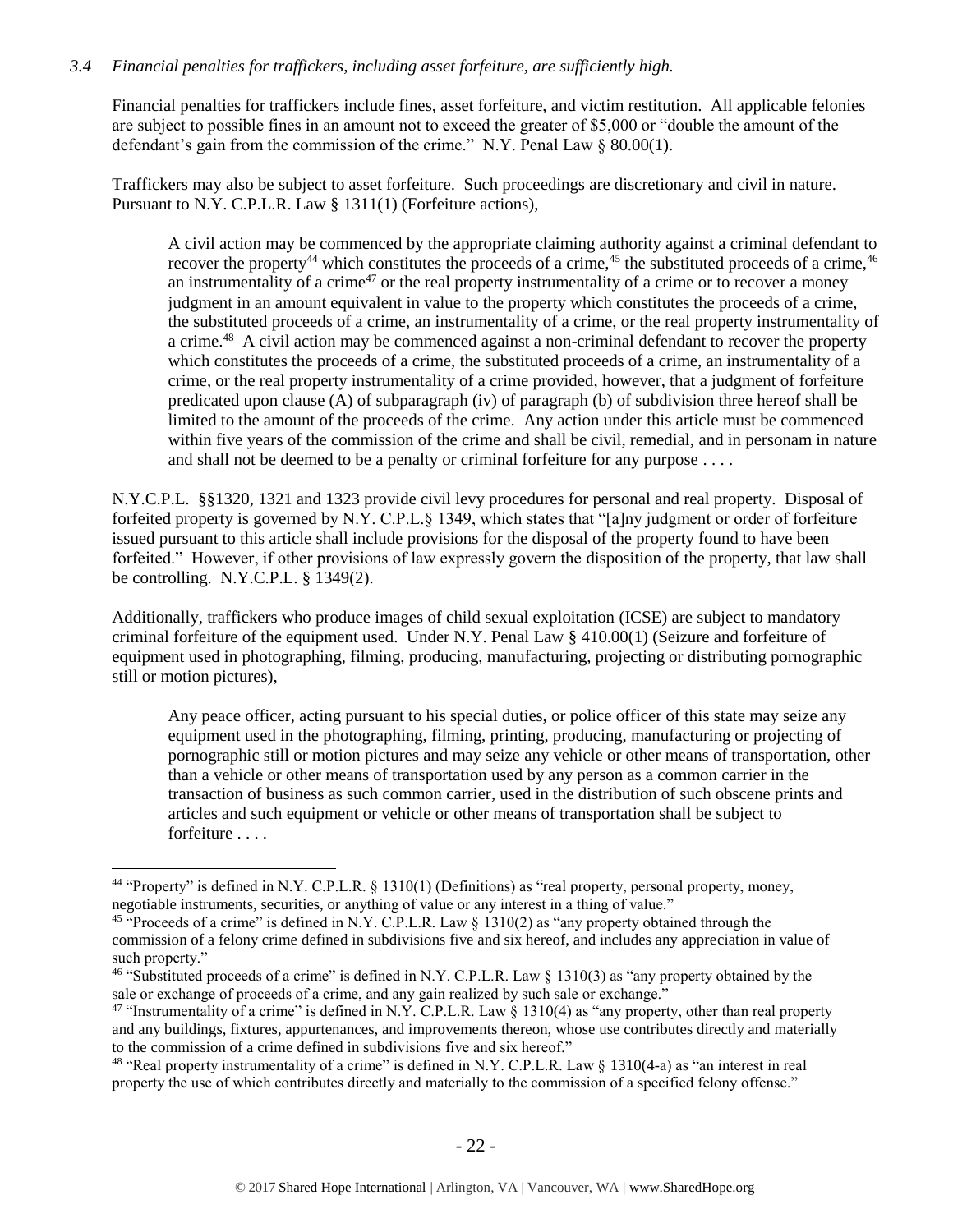Restitution must be considered by the court and may be available, pursuant to N.Y. Penal Law  $\S 60.27(1)$ (Restitution and reparation), which states,

<span id="page-22-0"></span>In addition to any of the dispositions authorized by this article, the court shall consider restitution or reparation to the victim of the crime and may require restitution or reparation as part of the sentence imposed upon a person convicted of an offense, $4^9$  and after providing the district attorney with an opportunity to be heard in accordance with the provisions of this subdivision, require the defendant to make restitution of the fruits of his or her offense or reparation for the actual out-of-pocket loss caused thereby . . . .

### *3.5 Convicted traffickers are required to register as sex offenders.*

Pursuant to N.Y. Correct. Law § 168-f(1) (Duty to register and to verify), "Any sex offender shall, (a) at least ten calendar days prior to discharge, parole, release . . . or, (b) at the time sentence is imposed for any sex offender released on probation or discharged . . . , register with the division on a form prepared by the division." N.Y. Correct. Law § 168-a(1) (Definitions) defines "sex offender" as "any person who is convicted of any of the offenses set forth in subdivision two or three of this section," which includes sex offenses and sexually violent offenses.

Pursuant to N.Y. Correct. Law § 168-a(2), sex offenses relevant to traffickers include convictions under N.Y. Penal Law § 120.70 (Luring a child), § 230.34 (Sex trafficking), § 263.05–.16 (Crimes involving a sexual performance by a child), § 230.30(2) (Promoting prostitution in the second degree), § 230.32 (Promoting prostitution in the first degree), § 230.33 (Compelling prostitution), or § 235.22 (Disseminating indecent material to minors in the first degree). Pursuant to N.Y. Correct. Law § 168-a(2)(d)(iii), a sex offense also includes a conviction under

any of the provisions of 18 U.S.C. 2251 [Sexual exploitation of children], 18 U.S.C. 2251A [Selling or buying of children], 18 U.S.C. 2252 [Certain activities relating to material involving the sexual exploitation of minors], 18 U.S.C. 2252A [Certain activities relating to material constituting or containing child pornography], 18 U.S.C. 2260 [Production of sexually explicit depictions of a minor for importation into the United States], 18 U.S.C. 2422(b) [Sexual abuse], 18 U.S.C. 2423 [Sexual abuse of a minor or ward], or 18 U.S.C. 2425 [Offenses resulting in death], provided that the elements of such crime of conviction are substantially the same as those which are a part of such offense as of the date on which this subparagraph takes effect.

*3.6 Laws relating to termination of parental rights include sex trafficking or commercial sexual exploitation of children (CSEC) offenses as grounds for termination in order to prevent traffickers from exploiting their parental rights as a form of control.* 

New York only terminates parental rights for certain crimes and convictions. Trafficking and CSEC offenses are not expressly included as grounds for terminating parental rights. NY Soc. Serv. Law § 384-b(4)(e) (Guardianship and custody of destitute or dependent children; commitment by court order; modification of commitment and restoration of parental rights) states,

An order committing the guardianship and custody of a child pursuant to this section shall be granted only upon one or more of the following grounds:

. . . .

<sup>&</sup>lt;sup>49</sup> "Offense" is defined in N.Y. Penal Law  $\S$  60.27(4)(a) as "the offense for which a defendant was convicted, as well as any other offense that is part of the same criminal transaction or that is contained in any other accusatory instrument disposed of by any plea of guilty by the defendant to an offense."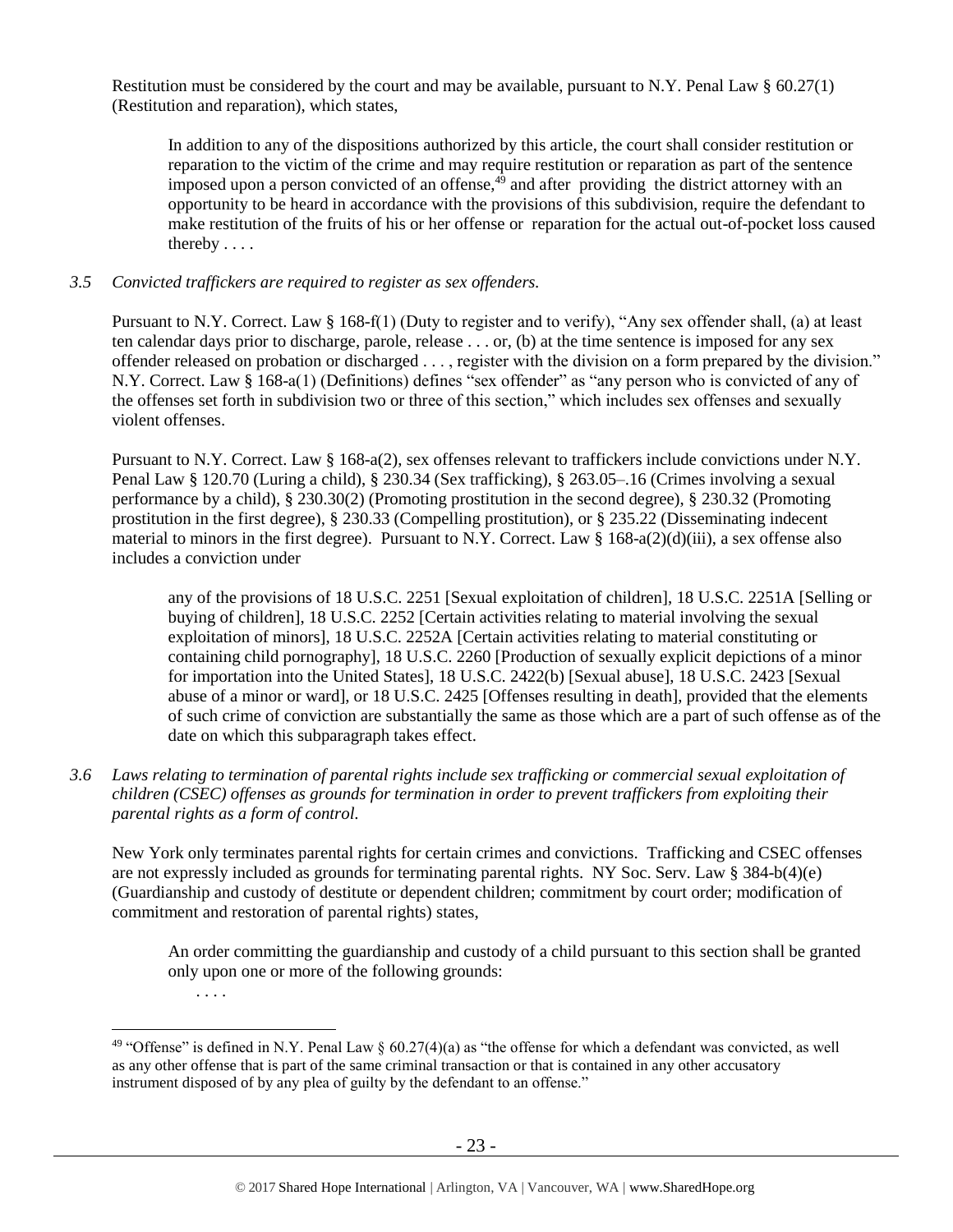(e) The parent or parents, whose consent to the adoption of the child would otherwise be required in accordance with section one hundred eleven of the domestic relations law, severely or repeatedly abused such child. Where a court has determined that reasonable efforts to reunite the child with his or her parent are not required, pursuant to the family court act or this chapter, a petition to terminate parental rights on the ground of severe abuse as set forth in subparagraph (iii) of paragraph (a) of subdivision eight of this section may be filed immediately upon such determination.

#### Under NY Soc. Serv. Law § 384-b(8)(a),

(a) For the purposes of this section a child is "severely abused" by his or her parent if

. . . . (ii) the child has been found to be an abused child, as defined in paragraph (iii) of subdivision (e) of section ten hundred twelve of the family court act, as a result of such parent's acts; provided, however, the respondent must have committed or knowingly allowed to be committed a felony sex offense as defined in sections 130.25 [Rape in the third degree], 130.30 [Rape in the second degree], 130.35 [Rape in the first degree], 130.40 [Criminal sexual act in the third degree], 130.45 [Criminal sexual act in the second degree], 130.50 [Criminal sexual act in the first degree] . . . of the penal law and, for the purposes of this section the corroboration requirements contained in the penal law shall not apply to proceedings under this section . . . [and]

. . . .

(iv) the agency has made diligent efforts to encourage and strengthen the parental relationship, including efforts to rehabilitate the respondent, when such efforts will not be detrimental to the best interests of the child, and such efforts have been unsuccessful and are unlikely to be successful in the foreseeable future. Where a court has previously determined in accordance with this chapter or the family court act that reasonable efforts to make it possible for the child to return safely to his or her home are not required, the agency shall not be required to demonstrate diligent efforts as set forth in this section.

3.6.1 Recommendation: Amend N.Y. Soc. Serv. Law § 384-b(8) to include convictions under N.Y. Penal Law § 230.34 (Sex trafficking), when the victim is a minor, and New York's CSEC offenses as grounds for terminating parental rights.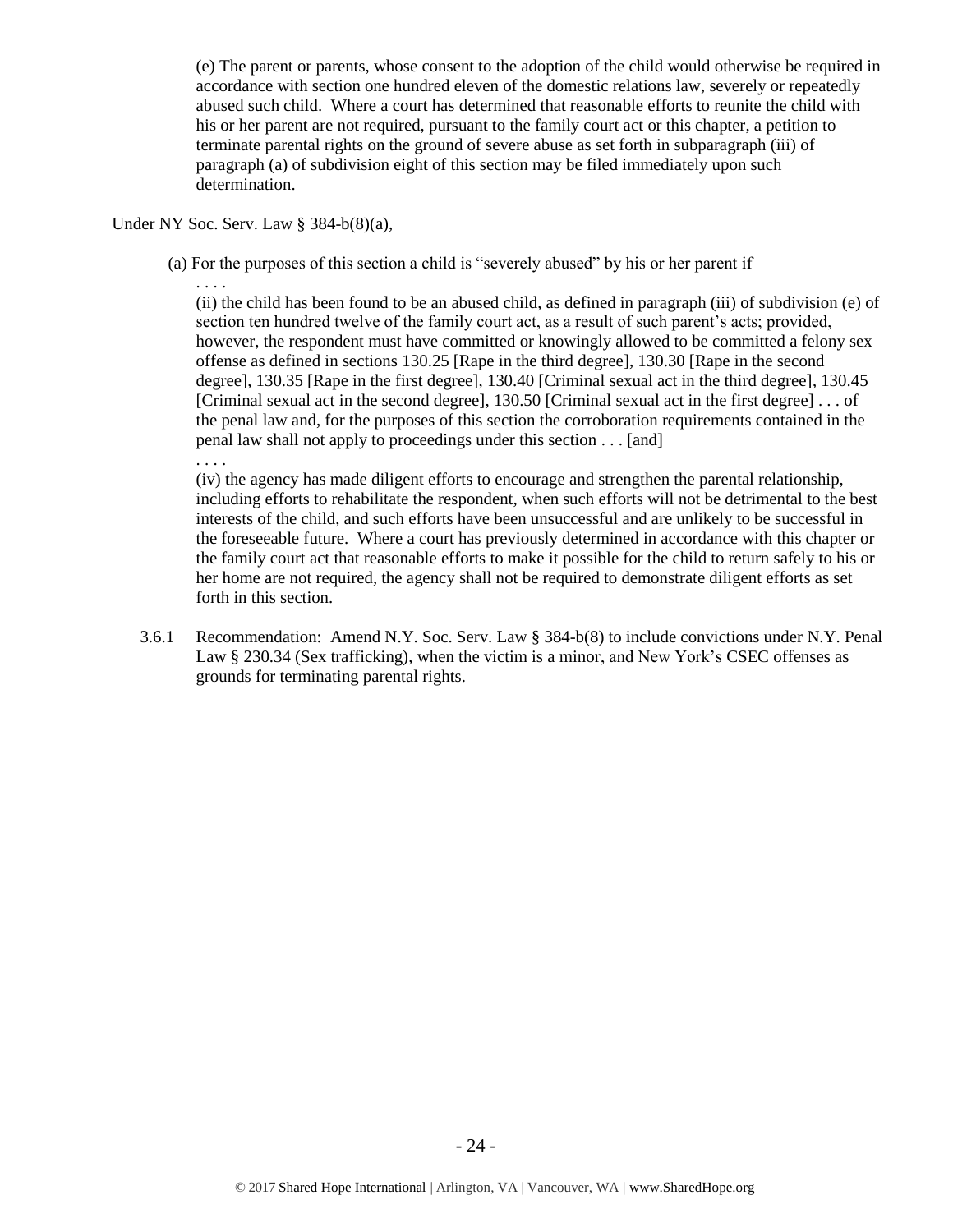#### **FRAMEWORK ISSUE 4: CRIMINAL PROVISIONS FOR FACILITATORS**

#### *Legal Components:*

- *4.1 The acts of assisting, enabling, or financially benefitting from child sex trafficking are included as criminal offenses in the state sex trafficking statute.*
- *4.2 Financial penalties, including asset forfeiture laws, are in place for those who benefit financially from or aid and assist in committing domestic minor sex trafficking.*
- *4.3 Promoting and selling child sex tourism is illegal.*
- *4.4 Promoting and selling images of child sexual exploitation carries penalties as high as similar federal offenses. \_\_\_\_\_\_\_\_\_\_\_\_\_\_\_\_\_\_\_\_\_\_\_\_\_\_\_\_\_\_\_\_\_\_\_\_\_\_\_\_\_\_\_\_\_\_\_\_\_\_\_\_\_\_\_\_\_\_\_\_\_\_\_\_\_\_\_\_\_\_\_\_\_\_\_\_\_\_\_\_\_\_\_\_\_\_\_\_\_\_\_\_\_\_*

#### *Legal Analysis:*

*4.1 The acts of assisting, enabling, or financially benefitting from child sex trafficking are included as criminal offenses in the state sex trafficking statute.*

N.Y. Penal Law § 230.34 (Sex trafficking) applies to a facilitator who "intentionally advances<sup>50</sup> or profits<sup>51</sup> from prostitution by" various means of force, fraud, or coercion.<sup>52</sup> A conviction is punishable as a Class B felony by imprisonment of 1–25 years and a possible fine not to exceed the greater of \$5,000 or "double the amount of the defendant's gain from the commission of the crime." N.Y. Penal Law §§ 230.34, 70.00(2)(b),  $(3)(b)$ ,  $80.00(1)$ .

Pursuant to N.Y. Penal Law § 230.40 (Permitting prostitution), a facilitator could be guilty of permitting prostitution if, "having possession or control of premises or vehicle which he or she knows are being used for prostitution purposes or for the purpose of advancing prostitution, he or she fails to make reasonable effort to halt or abate such use."

Additionally, a facilitator could commit the offenses of promoting prostitution through advancing or profiting from prostitution. A conviction for promoting prostitution of a minor under 19, pursuant to N.Y. Penal Law § 230.25(2), is punishable as a Class D felony by imprisonment not to exceed 7 years and a possible fine not to exceed the greater of \$5,000 or "double the amount of the defendant's gain from the commission of the crime." N.Y. Penal Law §§ 230.25, 70.00(2)(d), (3)(b), (4), 80.00(1). A conviction for promoting prostitution of a minor under 18 years of age, under N.Y. Penal Law § 230.30(2), is punishable as a Class C felony by imprisonment of 1–15 years and a possible fine not to exceed the greater of \$5,000 or "double the amount of the defendant's gain from the commission of the crime." N.Y. Penal Law §§ 230.30, 70.00(2)(c), (3)(b), 80.00(1). A conviction for promoting prostitution of a minor under 13 years of age, or for promoting prostitution of a minor less than 15 years old when the offender is 21 years old or more, under N.Y. Penal Law § 230.32, is punishable as a Class B felony by imprisonment of 1–25 years and a possible fine not to exceed the greater of \$5,000 or "double the amount of the defendant's gain from the commission of the crime." N.Y. Penal Law §§ 230.32, 70.00(2)(b), (3)(b), 80.00(1).

*4.2 Financial penalties, including asset forfeiture laws, are in place for those who benefit financially from or aid and assist in committing domestic minor sex trafficking.*

All applicable felonies are subject to fines in an amount not to exceed the greater of \$5,000 or "double the amount of the defendant's gain from the commission of the crime." N.Y. Penal Law § 80.00(1).

<sup>50</sup> *See supra* note [2](#page-0-0) for the definition of "advances prostitution."

<sup>&</sup>lt;sup>51</sup> See supra note [3](#page-0-1) for the definition of "profits from prostitution."

<sup>52</sup> *See supra* Component 1.1.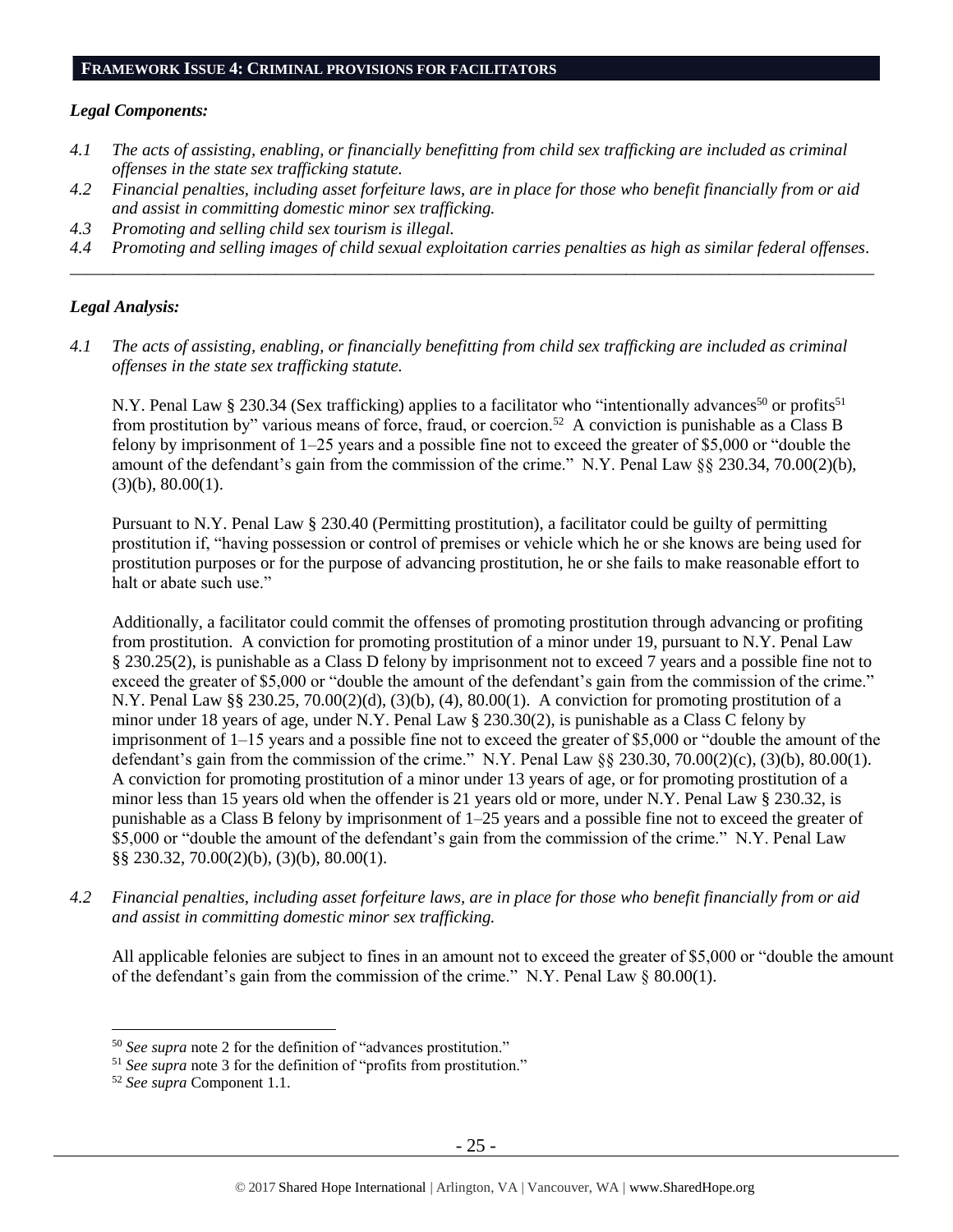Pursuant to N.Y. Soc. Serv. Law § 483-bb(c) (Services for victims of human trafficking),

An individual who is a victim of the conduct prohibited by section 230.33, 230.34, 135.35 or 135.37 of the penal law may bring a civil action against the perpetrator or whoever knowingly advances or profits from, or whoever should have known he or she was advancing or profiting from, an act in violation of section 230.33, 230.34, 135.35 or 135.37 of the penal law to recover damages and reasonable attorney's fees.

Facilitators are also subject to civil discretionary asset forfeiture. Pursuant to N.Y. C.P.L.R. Law § 1311(1) (Forfeiture actions),

A civil action may be commenced by the appropriate claiming authority against a criminal defendant to recover the property<sup>53</sup> which constitutes the proceeds of a crime,  $^{54}$  the substituted proceeds of a crime,<sup>55</sup> an instrumentality of a crime<sup>56</sup> or the real property instrumentality of a crime or to recover a money judgment in an amount equivalent in value to the property which constitutes the proceeds of a crime, the substituted proceeds of a crime, an instrumentality of a crime, or the real property instrumentality of a crime.<sup>57</sup> A civil action may be commenced against a non-criminal defendant to recover the property which constitutes the proceeds of a crime, the substituted proceeds of a crime, an instrumentality of a crime, or the real property instrumentality of a crime provided, however, that a judgment of forfeiture predicated upon clause (A) of subparagraph (iv) of paragraph (b) of subdivision three hereof shall be limited to the amount of the proceeds of the crime. Any action under this article must be commenced within five years of the commission of the crime and shall be civil, remedial, and in personam in nature and shall not be deemed to be a penalty or criminal forfeiture for any purpose . . . .

N.Y. C.P.L. §§1320, 1321 and 1323 provide civil levy procedures for personal and real property. Disposal of forfeited property is governed by N.Y. C.P.L.§ 1349, which states that "[a]ny judgment or order of forfeiture issued pursuant to this article shall include provisions for the disposal of the property found to have been forfeited." However, if other provisions of law expressly govern the disposition of the property, that law shall be controlling. N.Y.C.P.L.  $§$  1349(2).

Additionally, facilitators may be subject to mandatory criminal asset forfeiture of any equipment used to produce images of child sexual exploitation (ICSE). Under N.Y. Penal Law § 410.00(1) (Seizure and forfeiture of equipment used in photographing, filming, producing, manufacturing, projecting or distributing pornographic still or motion pictures),

Any peace officer, acting pursuant to his special duties, or police officer of this state may seize any equipment used in the photographing, filming, printing, producing, manufacturing or projecting of pornographic still or motion pictures and may seize any vehicle or other means of transportation, other than a vehicle or other means of transportation used by any person as a common carrier in the transaction of business as such common carrier, used in the distribution of such obscene prints and articles and such equipment or vehicle or other means of transportation shall be subject to forfeiture . . . .

Restitution must be considered by the court and may be available to victims, pursuant to N.Y. Penal Law § 60.27(1) (Restitution and reparation), which states,

<sup>53</sup> *See supra* note [44](#page-21-0) for the definition of "property."

<sup>54</sup> *See supra* note [45](#page-21-1) for the definition of "proceeds of a crime."

<sup>55</sup> *See supra* note [46](#page-21-2) for the definition of "substituted proceeds of a crime."

<sup>56</sup> *See supra* note [47](#page-21-3) for the definition of "instrumentality of a crime."

<sup>57</sup> *See supra* note [48](#page-21-4) for the definition of "real property instrumentality of a crime."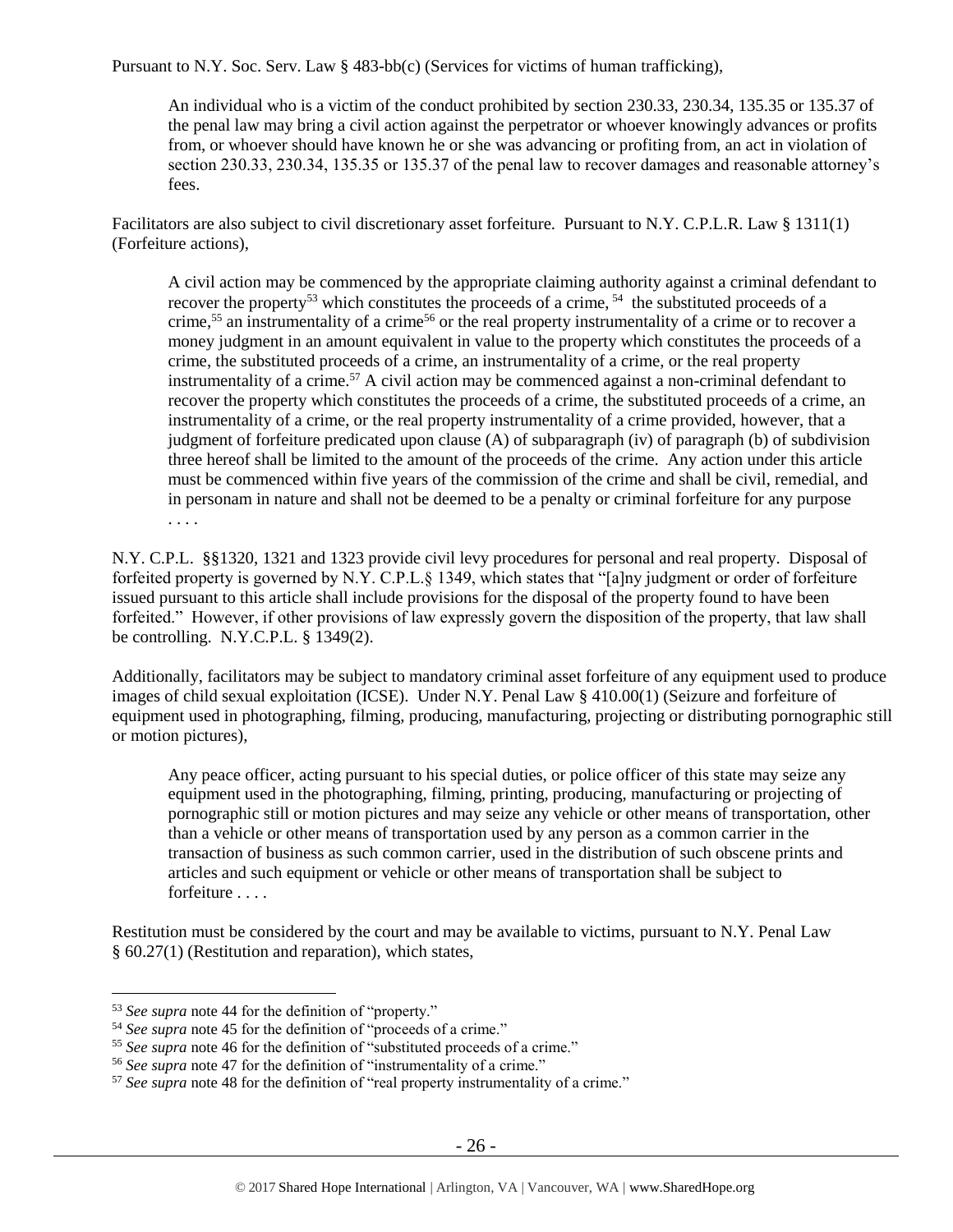In addition to any of the dispositions authorized by this article, the court shall consider restitution or reparation to the victim of the crime and may require restitution or reparation as part of the sentence imposed upon a person convicted of an offense,<sup>58</sup> and after providing the district attorney with an opportunity to be heard in accordance with the provisions of this subdivision, require the defendant to make restitution of the fruits of his or her offense or reparation for the actual out-of-pocket loss caused thereby . . . .

### *4.3 Promoting and selling child sex tourism is illegal.*

Promoting sex tourism is punishable under N.Y. Penal Law § 230.25(1) (Promoting prostitution in the third degree), which states,

A person is guilty of promoting prostitution in the third degree when he or she knowingly:

Advances or profits from prostitution by managing, supervising, controlling or owning, either alone or in association with others, a house of prostitution or a prostitution business or enterprise involving prostitution activity by two or more persons in prostitution, or a business that sells travelrelated services knowing that such services include or are intended to facilitate travel for the purpose of patronizing a person for prostitution, including to a foreign jurisdiction and regardless of the legality of prostitution in said foreign jurisdiction . . . .

A conviction is punishable as a Class D felony by imprisonment not to exceed 7 years and a possible fine not to exceed the greater of \$5,000 or "double the amount of the defendant's gain from the commission of the crime." N.Y. Penal Law §§ 230.25, 70.00(2)(d), (3)(b), (4), 80.00(1).

4.3.1 Recommendation: Amend N.Y. Penal Law § 230.25(1) (Promoting prostitution in the third degree) to specifically prohibit selling or offering to sell travel services that include or facilitate travel for the purpose of engaging in commercial sexual exploitation of a minor or prostitution of a minor, if occurring in New York.

#### *4.4 Promoting and selling images of child sexual exploitation carries penalties as high as similar federal offenses.*

Promoting images of child sexual exploitation (ICSE) is prohibited under N.Y. Penal Law § 263.10 (Promoting an obscene sexual performance by a child) and § 263.15 (Promoting a sexual performance by a child). Pursuant to N.Y. Penal Law § 263.10, "A person is guilty of promoting<sup>59</sup> an obscene sexual performance<sup>60</sup> by a child when, knowing the character and content thereof, he produces, directs or promotes any obscene performance which includes sexual conduct<sup>61</sup> by a child less than seventeen years of age."

Under N.Y. Penal Law § 263.15, "A person is guilty of promoting a sexual performance by a child when, knowing the character and content thereof, he produces, directs or promotes any performance which includes sexual conduct by a child less than seventeen years of age."

A conviction under either statute is punishable as a Class D felony by imprisonment not to exceed 7 years and a possible fine not to exceed the greater of \$5,000 or "double the amount of the defendant's gain from the commission of the crime." N.Y. Penal Law §§ 263.10, 263.15, 70.00(2)(d), (3)(b), (4), 80.00(1)

<sup>58</sup> *See supra* note [49](#page-22-0) for the definition of "offense."

<sup>59</sup> *See supra* note [36.](#page-19-0)

<sup>60</sup> *See supra* note [28.](#page-16-0)

<sup>61</sup> *See supra* note [15.](#page-5-0)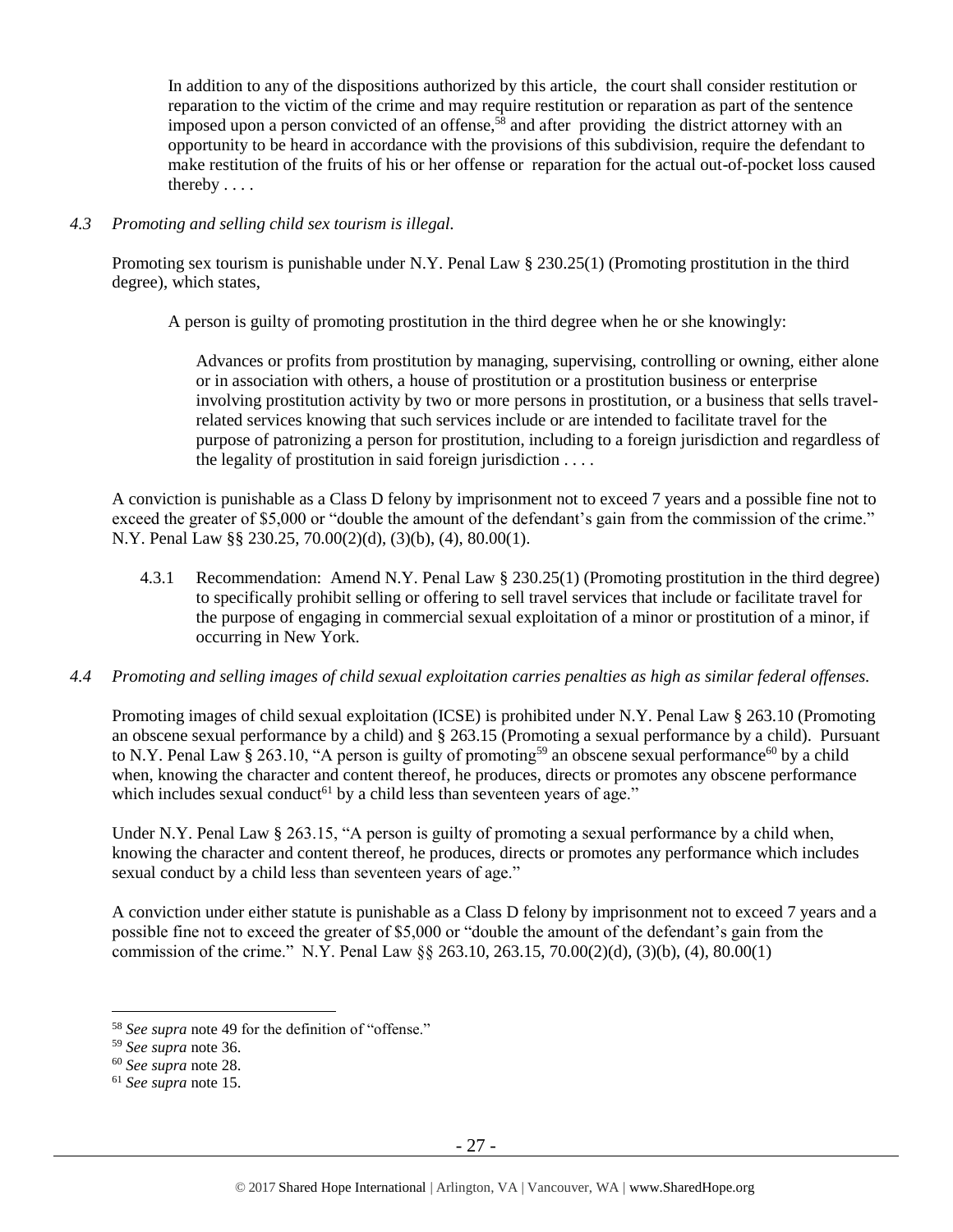4.4.1 Recommendation: Amend N.Y. Penal Law § 263.10 (Promoting an obscene sexual performance by a child) and § 263.15 (Promoting a sexual performance by a child) to increase the penalty to reflect the seriousness of the offense.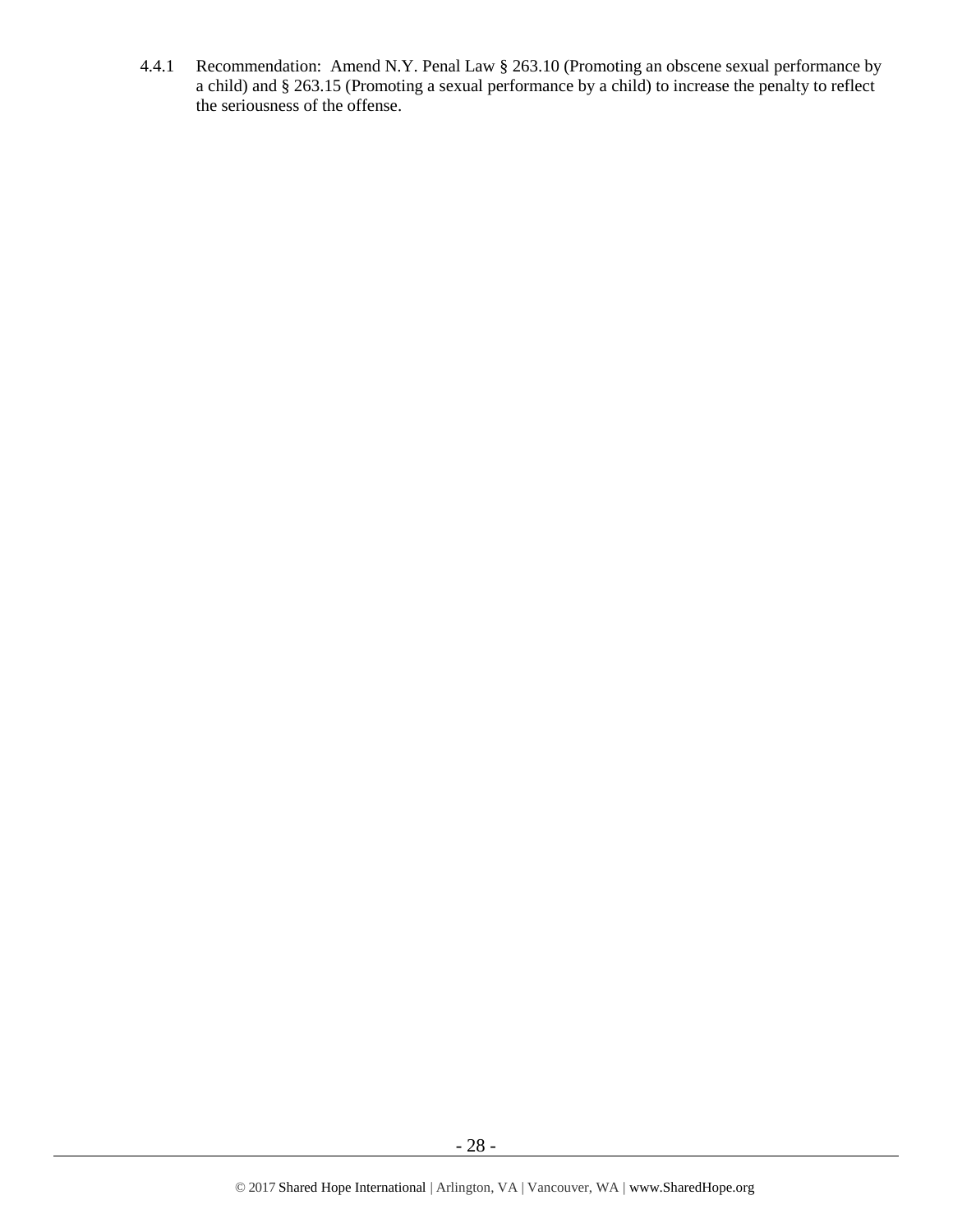#### **FRAMEWORK ISSUE 5: PROTECTIVE PROVISIONS FOR THE CHILD VICTIMS**

## *Legal Components:*

- *5.1 Victims under the core child sex trafficking offense include all commercially sexually exploited children.*
- *5.2 The state sex trafficking statute expressly prohibits a defendant from asserting a defense based on the willingness of a minor under 18 to engage in the commercial sex act.*
- *5.3 State law prohibits the criminalization of minors under 18 for prostitution offenses.*
- *5.4 State law provides a non-punitive avenue to specialized services through one or more points of entry.*
- *5.5 Child sex trafficking is identified as a type of abuse and neglect within child protection statutes.*
- *5.6 The definition of "caregiver" or another related term in the child welfare statutes is not a barrier to a sex trafficked child accessing the protection of child welfare.*
- *5.7 Crime victims' compensation is specifically available to a child victim of sex trafficking or CSEC.*
- *5.8 Victim-friendly procedures and protections are provided in the trial process for minors under 18.*
- *5.9 Child sex trafficking victims may vacate delinquency adjudications and expunge related records for prostitution and other offenses arising from trafficking victimization, without a waiting period.*
- *5.10 Victim restitution and civil remedies for victims of domestic minor sex trafficking or commercial sexual exploitation of children (CSEC) are authorized by law.*
- *5.11 Statutes of limitations for civil and criminal actions for child sex trafficking or commercial sexual exploitation of children (CSEC) offenses are eliminated or lengthened to allow prosecutors and victims a realistic opportunity to pursue criminal action and legal remedies.*

*\_\_\_\_\_\_\_\_\_\_\_\_\_\_\_\_\_\_\_\_\_\_\_\_\_\_\_\_\_\_\_\_\_\_\_\_\_\_\_\_\_\_\_\_\_\_\_\_\_\_\_\_\_\_\_\_\_\_\_\_\_\_\_\_\_\_\_\_\_\_\_\_\_\_\_\_\_\_\_\_\_\_\_\_\_\_\_\_\_\_\_\_\_\_*

## *Legal Analysis:*

 $\overline{a}$ 

*5.1 Victims under the core child sex trafficking offense include all commercially sexually exploited children.<sup>62</sup>* 

Not all commercially sexually exploited children are identifiable as child sex trafficking victims under New York's core sex trafficking offense. Pursuant to N.Y. Penal Law § 230.34 (Sex trafficking), means of force, fraud, or coercion are required even when the victim is a minor. Additionally, N.Y. Penal Law § 230.34 (Sex trafficking) does not apply to buyers; thus, purchasing sex with a minor does not constitute sex trafficking. Lastly, a trafficker or third party must be identified for a sexually exploited child to be identified as a victim of sex trafficking. Resultantly, not all commercially sexually exploited children are victims of sex trafficking under New York state law.

- 5.1.1 Recommendation: Amend the definition of N.Y. Penal Law § 230.34 (Sex trafficking) so that all commercially sexually exploited children are identifiable as victims and eligible for protections pursuant to their victim status.
- *5.2 The state sex trafficking statute expressly prohibits a defendant from asserting a defense based on the willingness of a minor under 18 to engage in the commercial sex act.*

New York's sex trafficking statute does not prohibit a defense to prosecution based on the willingness of a minor to engage in the commercial sex act.

<sup>62</sup> *See generally* **SHARED HOPE INTERNATIONAL**, "Eliminating the Third Party Control Barrier to Identifying Juvenile Sex Trafficking Victims," JuST Response Policy Paper (2015), [http://sharedhope.org/wp](http://sharedhope.org/wp-content/uploads/2015/08/Policy-Paper_Eliminating-Third-Party-Control_Final1.pdf)[content/uploads/2015/08/Policy-Paper\\_Eliminating-Third-Party-Control\\_Final1.pdf](http://sharedhope.org/wp-content/uploads/2015/08/Policy-Paper_Eliminating-Third-Party-Control_Final1.pdf) (discussing need to include all commercially sexually exploited children within sex trafficking definitions and corresponding need to include buyer conduct in core sex trafficking offenses regardless of whether victim is under control of a third party).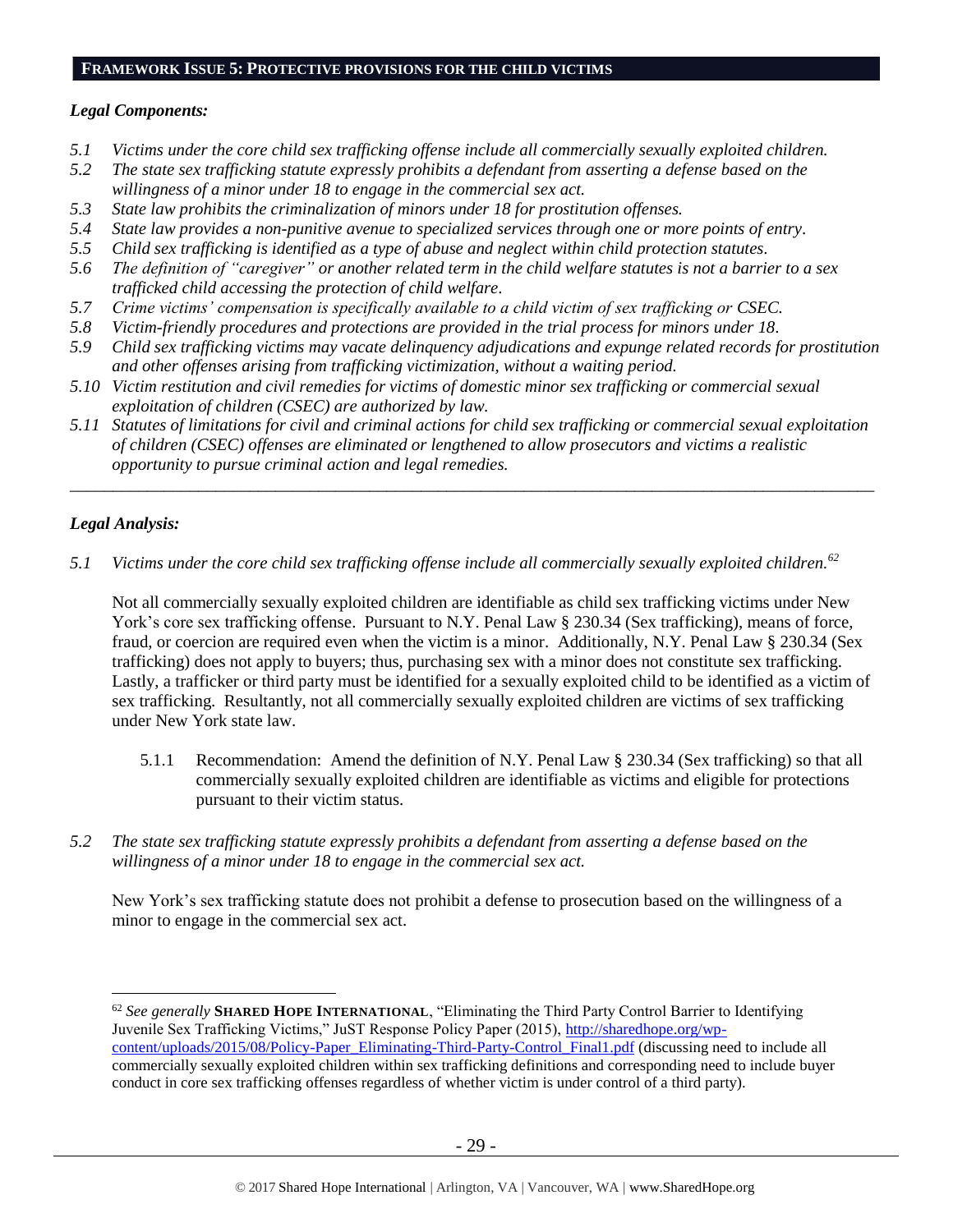5.2.1 Recommendation: Amend N.Y. Penal Law § 230.34 (Sex trafficking), § 230.05 (Patronizing a person for prostitution in the second degree), § 230.06 (Patronizing a person for prostitution in the first degree), § 230.25(2) (Promoting prostitution in the third degree), § 230.30(2) (Promoting prostitution in the second degree), § 230.32 (Promoting prostitution in the first degree), § 230.33 (Compelling prostitution), and § 263.05 (Use of a child in a sexual performance) to expressly prohibit a defense based on the minor's willingness to engage in the commercial sex act.

# *5.3 State law prohibits the criminalization of minors under 18 for prostitution offenses.<sup>63</sup>*

Prostitution laws apply to both adults and minors, specifying no difference in the crime based on age. Neither N.Y. Penal Law § 230.00 (Prostitution) nor § 240.37 (Loitering for the purpose of prostitution) protect minors from prosecution for prostitution-related offenses.

However, upon an arrest for prostitution, there is a presumption that a minor under the age of 16 is a victim, and upon first arrest for such an offense, should receive services, if cooperative. Pursuant to N.Y. Fam. Ct. Act § 311.4(3) (Substitution of petition or finding),

In any proceeding under this article [Juvenile delinquency] based upon an arrest for an act of prostitution, there is a presumption that the respondent meets the criteria as a victim of a severe form of trafficking as defined in section 7105 of title 22 of the United States Code (Trafficking Victims Protection Act of 2000). Upon the motion of the respondent, without the consent of the presentment agency, a petition alleging that the respondent is in need of supervision shall be substituted for the delinquency petition. If, however, the respondent has been previously adjudicated as a juvenile delinquent under this article for an act which would be a crime pursuant to article two hundred thirty [Prostitution offenses] of the penal law, if the respondent was an adult, or expresses a current unwillingness to cooperate with specialized services for sexually exploited youth, continuing with the delinquency proceeding shall be within the court's discretion . . . .

A separate process allows 16 and 17 year old juvenile sex trafficking victims, who are otherwise subject to the adult criminal justice process, to avoid a criminal proceeding and possible conviction for prostitution offenses. N.Y. Criminal Procedure Law § 170.80 (Proceedings regarding certain prostitution charges; certain persons aged sixteen or seventeen) states,

1. Notwithstanding any other provision of law, at any time at or after arraignment on a charge of prostitution pursuant to section 230.00 of the penal law or loitering for the purposes of prostitution pursuant to subdivision two of section 240.37 of the penal law, provided that the person does not stand charged with loitering for the purpose of patronizing a prostitute, where such offense allegedly occurred when the person was sixteen or seventeen years of age except where, after consultation with counsel, a knowing and voluntary plea of guilty has been entered to such charge, any judge or justice hearing any stage of such case may, upon consent of the defendant after consultation with counsel:

(a) conditionally convert such charge in accordance with subdivision three of this section and retain it as a person in need of supervision proceeding for all purposes, and shall make such proceeding fully subject to the provisions and grant any relief available under article seven of the family court act; and/or

(b) order the provision of any of the specialized services enumerated in title eight-A of article six of the social services law, as may be reasonably available.

2. In the event of a conviction by plea or verdict to such charge or charges of prostitution or loitering for the purposes of prostitution as described in subdivision one of this section, the court must find that

 $\overline{a}$  $63$  For more information regarding recent federal legislation impacting this component see: http://go.sharedhope.org/stateimpactmemo.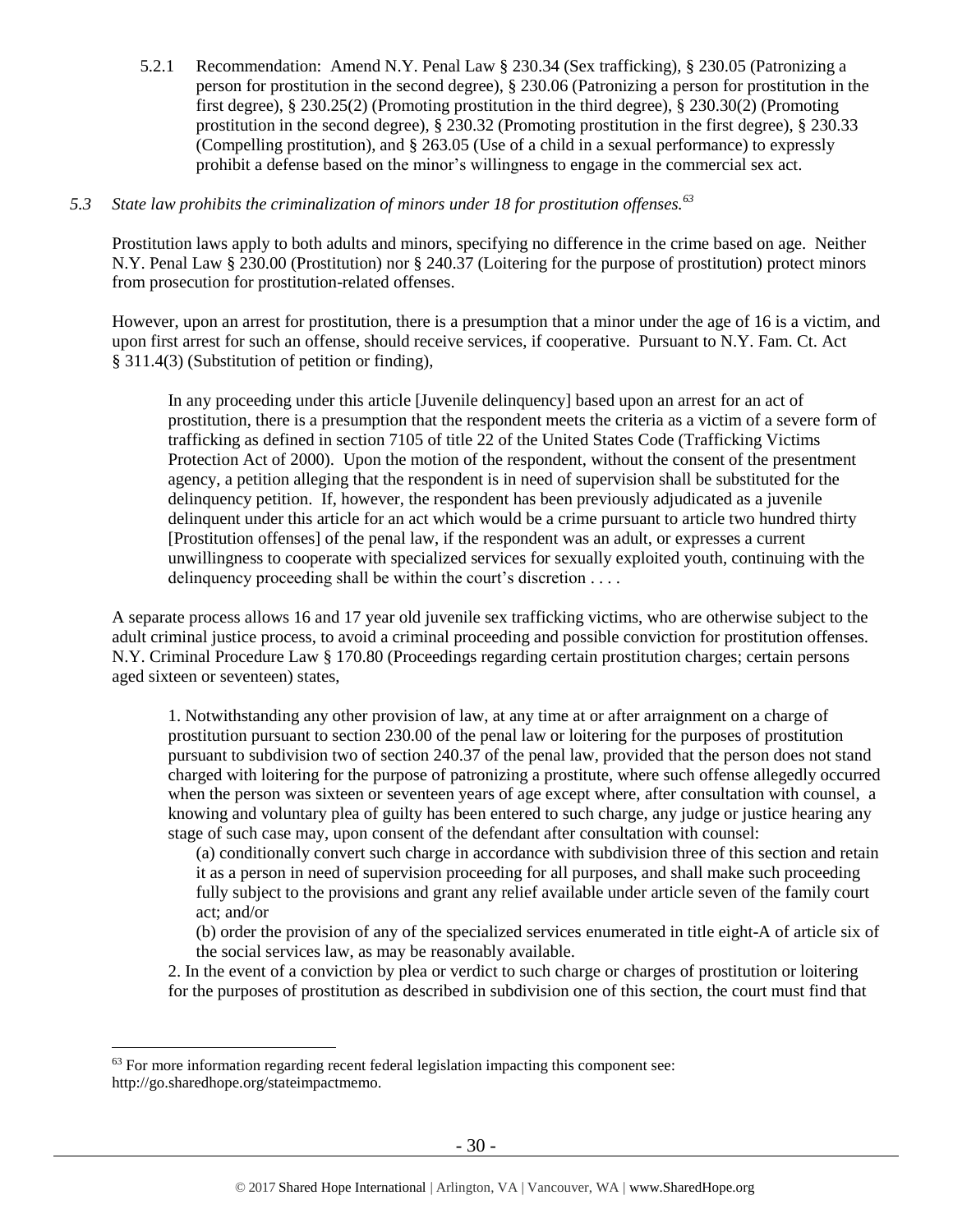the person is a youthful offender for the purpose of such charge and proceed in accordance with article seven hundred twenty of this chapter . . . .

3. (a) When a charge of prostitution or loitering for the purposes of prostitution has been conditionally converted to a person in need of supervision proceeding pursuant to subdivision one of this section, the defendant shall be deemed a "sexually exploited child" as defined in subdivision one of section four hundred forty-seven-a of the social services law and therefore shall not be considered an adult for purposes related to the charges in the person in need of supervision proceeding. Sections seven hundred eighty-one, seven hundred eighty-two, seven hundred eighty-two-a, seven hundred eightythree and seven hundred eighty-four of the family court act shall apply to any proceeding conditionally converted under this section.

(b) The court after hearing from the parties shall state the condition or conditions of such conversion, which may include the individual's participation in specialized services provided pursuant to title eight-A of article six of the social services law and other appropriate services available to persons in need of supervision in accordance with article seven of the family court act.

Additionally, N.Y. Criminal Procedure Law § 170.30(4) (Motion to dismiss information, simplified information, prosecutor's information or misdemeanor complaint) provides,

After arraignment upon an information, a simplified information, a prosecutor's information or misdemeanor complaint on a charge of prostitution pursuant to section 230.00 of the penal law or loitering for the purposes of prostitution pursuant to subdivision two of section 240.37 of the penal law, provided that the person does not stand charged with loitering for the purpose of patronizing a prostitute, where such offense allegedly occurred when the person was sixteen or seventeen years of age, the local criminal court may dismiss such charge in its discretion in the interest of justice on the ground that a defendant participated in services provided to him or her.

Furthermore, pursuant to N.Y. Penal Law § 230.01 (Prostitution; affirmative defense), an affirmative defense is available for sex trafficking victims. N.Y. Penal Law § 230.01 states, "[i]n any prosecution under section 230.00, section 230.03 or subdivision two of section 240.37 of this part, it is an affirmative defense that the defendant's participation in the offense was a result of having been a victim of compelling prostitution under section 230.33, a victim of sex trafficking under section 230.34 of this article or a victim of trafficking in persons under the Trafficking Victims Protection Act (United States Code, Title 22, Chapter 78)."

- 5.3.1 Recommendation: Amend N.Y. Penal Law § 230.00 (Prostitution) and § 240.37 (Loitering for the purpose of prostitution) to eliminate criminal liability for these offenses for minors under 18 years of age.
- *5.4 State law provides a non-punitive avenue to specialized services through one or more points of entry.*

# **System response to child engaged in commercial sex act**

*I. Services through child welfare*

 $\overline{a}$ 

*a. Referral/Screening*

New York state law does not statutorily mandate child welfare services to screen and subsequently provide specialized services to child victims of sexual exploitation or trafficking. However, an administrative directive<sup>64</sup> authored and disseminated by New York's Office of Child and Family Services (OCFS), requires mandatory and automatic screening of all children within OCFS care who are "determined to be a child sex

<sup>64</sup> New York Office of Children and Family Services, 15-OCFS-ADM-16 (revised March 30, 2016).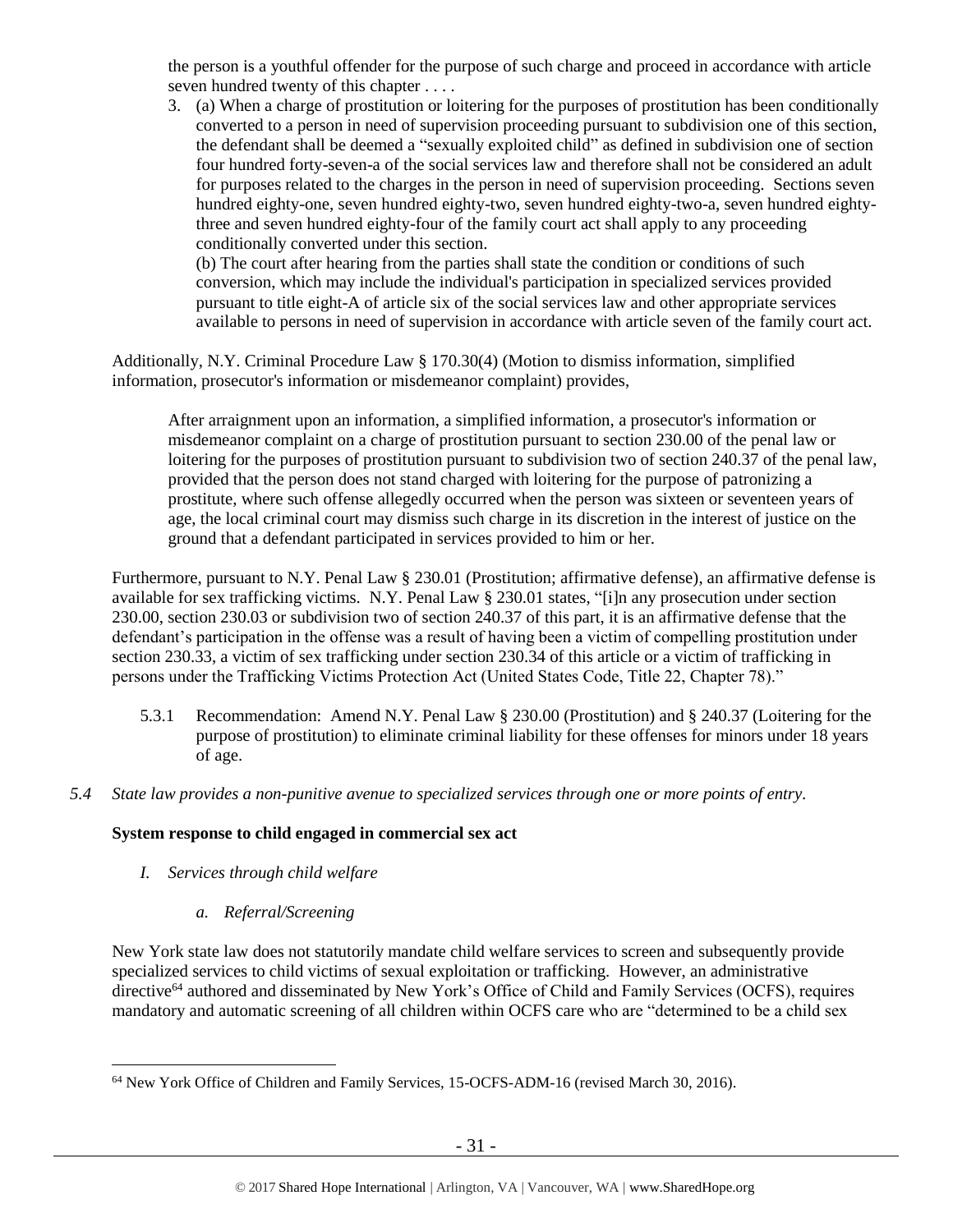trafficking victim or at risk of being a sex trafficking victim," to determine active involvement with commercial sex or for a history of commercial sexual exploitation. 15-OCFS-ADM-16.<sup>65</sup>

However, for children not already in the OCFS system, a sexually exploited child may be identified as "abused child" under N.Y. Fam. Ct. Act § 1012(e)(iii),<sup>66</sup> thus allowing a child to fall within the care of OCFS and receive screening and specialized services for sexual exploitation and human trafficking.

#### *b. Assessment*

In addition to provisions focusing on sexually exploited youth, a juvenile sex trafficking victim may receive services pursuant to N.Y. Soc. Serv. Law § 483-bb (Services for victims of human trafficking), which states,

(a) The office of temporary and disability assistance may coordinate with and assist law enforcement agencies and district attorney's offices to access appropriate services for human trafficking victims.<sup>67</sup>

(b) In providing such assistance, the office of temporary and disability assistance may enter into contracts with non-government organizations for providing services to pre-certified victims of human trafficking<sup>68</sup> as defined in subdivision (b) of section four hundred eighty-three-aa of this article, insofar as funds are available for that purpose. Such services may include, but are not limited to, case management, emergency temporary housing, health care, mental health counseling, drug addiction screening and treatment, language interpretation and translation services, English language instruction, job training and placement assistance, post-employment services for job retention, and services to assist the individual and any of his or her family members to establish a permanent residence in New York state or the United States. Nothing in this section shall preclude the office of temporary and disability assistance, or any local social services district, from providing human trafficking victims who are United States citizens or human trafficking victims who meet the criteria pursuant to section one hundred twenty-two of this chapter with any benefits or services for which they otherwise may be eligible.

. . . .

 $\overline{a}$ 

#### *c. Services*

Under the "Safe Harbour for Exploited Children Act,"<sup>69</sup> New York establishes some specialized services for juvenile sex trafficking victims and sexually exploited children,<sup>70</sup> including placing such children in safe houses with specialized advocates trained to work with sexually exploited children and providing necessary services

<sup>65</sup> Pursuant to 15-OCFS-16, OCFS' initial and mandated screening serves as a means of identifying child trafficking victims or those at risk of trafficking, as well as identifying "crisis needs and longer-term needs to assist in stabilizing the child and preventing re-victimization." Additionally, following the identification of a child victim of sex trafficking or commercial sexual exploitation, all local department of social services or voluntary authorize agency staff are required to report such findings to local law enforcement agencies and provide appropriate services.

<sup>66</sup> See *infra* Component 5.5 for a full analysis of the definition of "abuse" as it relates to identification of sexually exploited children.

 $67$  "Human trafficking victim" is defined in N.Y. Soc. Serv. Law § 483-aa(a) (Definitions) as "a person who is a victim of sex trafficking as defined in section 230.34 of the penal law or a victim of labor trafficking as defined in section 135.35 of the penal law."

<sup>&</sup>lt;sup>68</sup> "Pre-certified victim of human trafficking" is defined in N.Y. Soc. Serv. Law § 483-aa(b) as "a person who has a pending application for federal certification as a victim of a severe form of trafficking in persons as defined in section 7105 of title 22 of the United States Code (Trafficking Victims Protection) but has not yet obtained such certification, or a person who has reported a crime to law enforcement and it reasonably appears to law enforcement that the person is such a victim."

<sup>69</sup> N.Y. Soc. Serv. Law §§ 447-a to -b.

<sup>70</sup> *See supra* Component 5.1 for the definition of "sexually exploited child."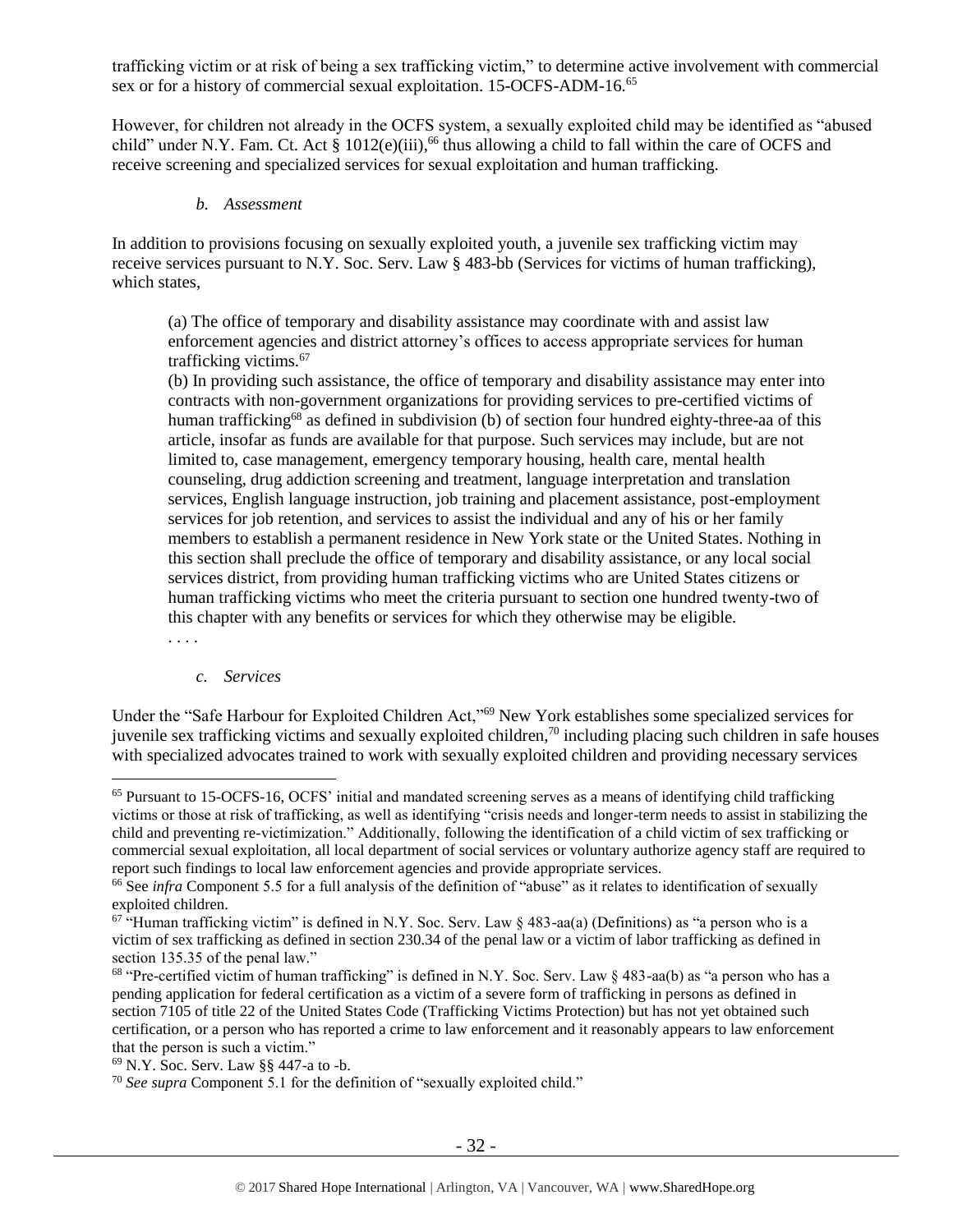such as "housing, assessment, case management, medical care, legal, mental health and substance and alcohol abuse services," and "[w]here appropriate . . . counseling and therapeutic services, educational services including life skills services and planning services to successfully transition residents back to the community." N.Y. Soc. Serv. Law §§ 447-a(4), 447-b(1).

Pursuant to N.Y. Soc. Serv. Law § 447-b(1) (Services for exploited children),

Notwithstanding any inconsistent provision of law, pursuant to regulations of the office of children and family services, every local social services district shall as a component of the district's multi-year consolidated services child welfare services plan address the child welfare services needs of sexually exploited children and to the extent that funds are available specifically therefor ensure that a short-term safe house<sup>71</sup> or another short-term safe placement<sup>72</sup> such as an approved runaway and homeless youth program, approved respite or crisis program providing crisis intervention or respite services or community-based program to serve sexually exploited children is available to children residing in such district . . . .

Existing youth programs may also be utilized for this purpose, so long as the staff has received training on child sexual exploitation. N.Y. Soc. Serv. Law § 447-b(1).

## *II. Services through juvenile justice*

## *a. Referral/Screening*

A juvenile sex trafficking victim who is arrested for prostitution may be identified as a person in need of supervision (PINS) and, resultantly, receive specialized services following the filing of a petition and the court's approval. However, a child seeking diversion from a delinquency process into a PINS process faces various hurdles. A child is identifiable as a "person in need of supervision" when the child is "less than eighteen years of age who . . . appears to be a sexually exploited child"; however, such a determination requires consent of the child to file a petition for the determination to be made. N.Y. Fam. Ct. Act  $\S 732(a)$ –(b) (Originating proceeding to adjudicate need for supervision).

In addition to the requirement that a child consents to the filing of the PINS petition under N.Y. Fam. Ct. Act  $\S 732(a)$ –(b), substitution of the petition requires that the child make a motion on their own behalf. N.Y. Fam. Ct. Act § 311.4(3) (Substitution for petition or finding). Furthermore, N.Y. Fam. Ct. Act § 311.4(3) prohibits a delinquency petition from being substituted for a PINS petition when a child has previous prostitution offenses or for children who do cooperate with specialized services.

<sup>&</sup>lt;sup>71</sup> "Short-term safe house" is defined in N.Y. Soc. Serv. Law  $\S$  447-a(2) as

a residential facility . . . that provides emergency shelter, services and care to sexually exploited children including food, shelter, clothing, medical care, counseling and appropriate crisis intervention services at the time they are taken into custody by law enforcement and for the duration of any legal proceeding or proceedings in which they are either the complaining witness or the subject child . . . .

The text of N.Y. Soc. Serv. Laws § 447-a cited here and elsewhere in this report includes amendments made by the enactment of Senate Bill 2006 during the 2017-2018 Regular Session of the New York Legislature (effective January 1, 2018).

 $72$  N.Y. Soc. Serv. Law § 447-b(5) states in part,

To the extent funds are specifically appropriated therefore, the office of children and family services shall contract with an appropriate not-for-profit agency with experience working with sexually exploited children to operate at least one long-term safe house . . . which shall provide safe and secure long term housing and specialized services for sexually exploited children throughout the state . . . .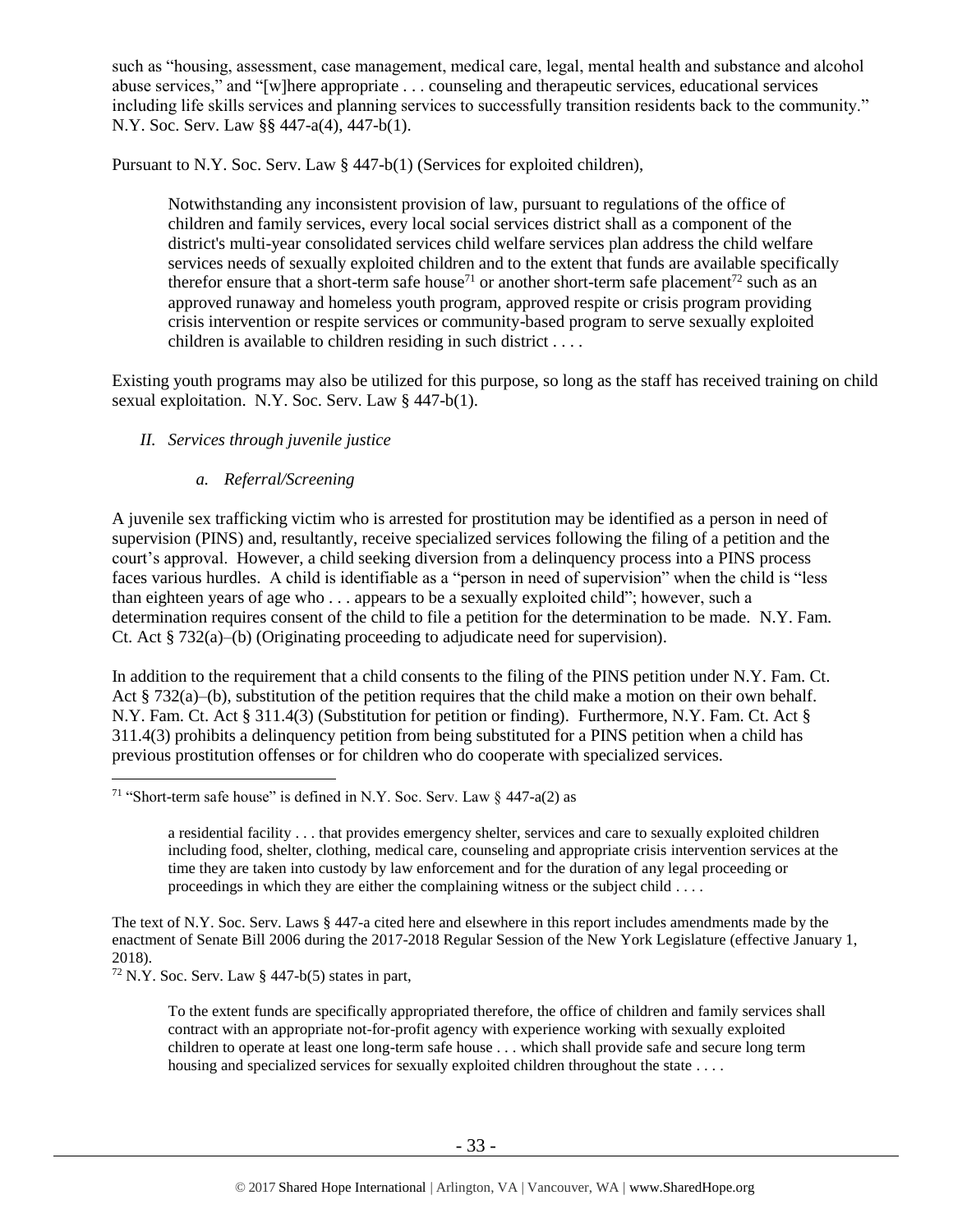Furthermore, under N.Y. Criminal Procedure Law § 170.80 (Proceedings regarding certain prostitution charges; certain teenagers), in order for older minors arrested for a prostitution offense to be directed away from criminal prosecution and into PINS proceedings, the minor must comply with mandatory services. If a minor does not comply with services or enters a voluntary plea of guilty to the original prostitution charge, the minor is considered a "youthful offender" for purposes of youthful offender proceedings. N.Y. Criminal Procedure Law § 170.80(2). N.Y. Criminal Procedure Law § 170.80 provides,

(1) Notwithstanding any other provision of law, at any time at or after arraignment on a charge of prostitution pursuant to section 230.00 of the penal law or loitering for the purposes of prostitution pursuant to subdivision two of section 240.37 of the penal law . . . where such offense allegedly occurred when the person was sixteen or seventeen years of age except where, after consultation with counsel, a knowing and voluntary plea of guilty has been entered to such charge, any judge or justice hearing any stage of such case may, upon consent of the defendant after consultation with counsel:

(a) conditionally convert such charge in accordance with subdivision three of this section and retain it as a person in need of supervision proceeding for all purposes, and shall make such proceeding fully subject to the provisions and grant any relief available under article seven of the family court act; and/or

(b) order the provision of any of the specialized services enumerated in title eight-A of article six of the social services law, as may be reasonably available.

(2) In the event of a conviction by plea or verdict to such charge or charges of prostitution or loitering for the purposes of prostitution as described in subdivision one of this section, the court must find that the person is a youthful offender for the purpose of such charge and proceed in accordance with article seven hundred twenty of this chapter, provided, however, that the available sentence shall be the sentence that may be imposed for a violation as defined in subdivision three of section 10.00 of the penal law . . . .

(3)(a) When a charge of prostitution or loitering for the purposes of prostitution has been conditionally converted to a person in need of supervision proceeding pursuant to subdivision one of this section, the defendant shall be deemed a "sexually exploited child" as defined in subdivision one of section four hundred forty-seven-a of the social services law and therefore shall not be considered an adult for purposes related to the charges in the person in need of supervision proceeding. Sections seven hundred eighty-one, seven hundred eighty-two, seven hundred eighty-two-a, seven hundred eighty-three and seven hundred eighty-four of the family court act shall apply to any proceeding conditionally converted under this section.

(b) The court after hearing from the parties shall state the condition or conditions of such conversion, which may include the individual's participation in specialized services provided pursuant to title eight-A of article six of the social services law and other appropriate services available to persons in need of supervision in accordance with article seven of the family court act.

(c) (i) The court may, upon written application by the people at any time during the pendency of the person in need of supervision proceeding or during any disposition thereof, but in no event later than the individual's eighteenth birthday, restore the accusatory instrument if the court is satisfied by competent proof that the individual, without just cause, is not in substantial compliance with the condition or conditions of the conversion.

(ii) Notice of such an application to restore an accusatory instrument shall be served on the person and his or her counsel by the court. The notice shall include a statement setting forth a reasonable description of why the person is not in substantial compliance with the condition or conditions of the conversion and a date upon which such person shall appear before the court. The court shall afford the person the right to counsel and the right to be heard. Upon such appearance, the court must advise the person of the contents of the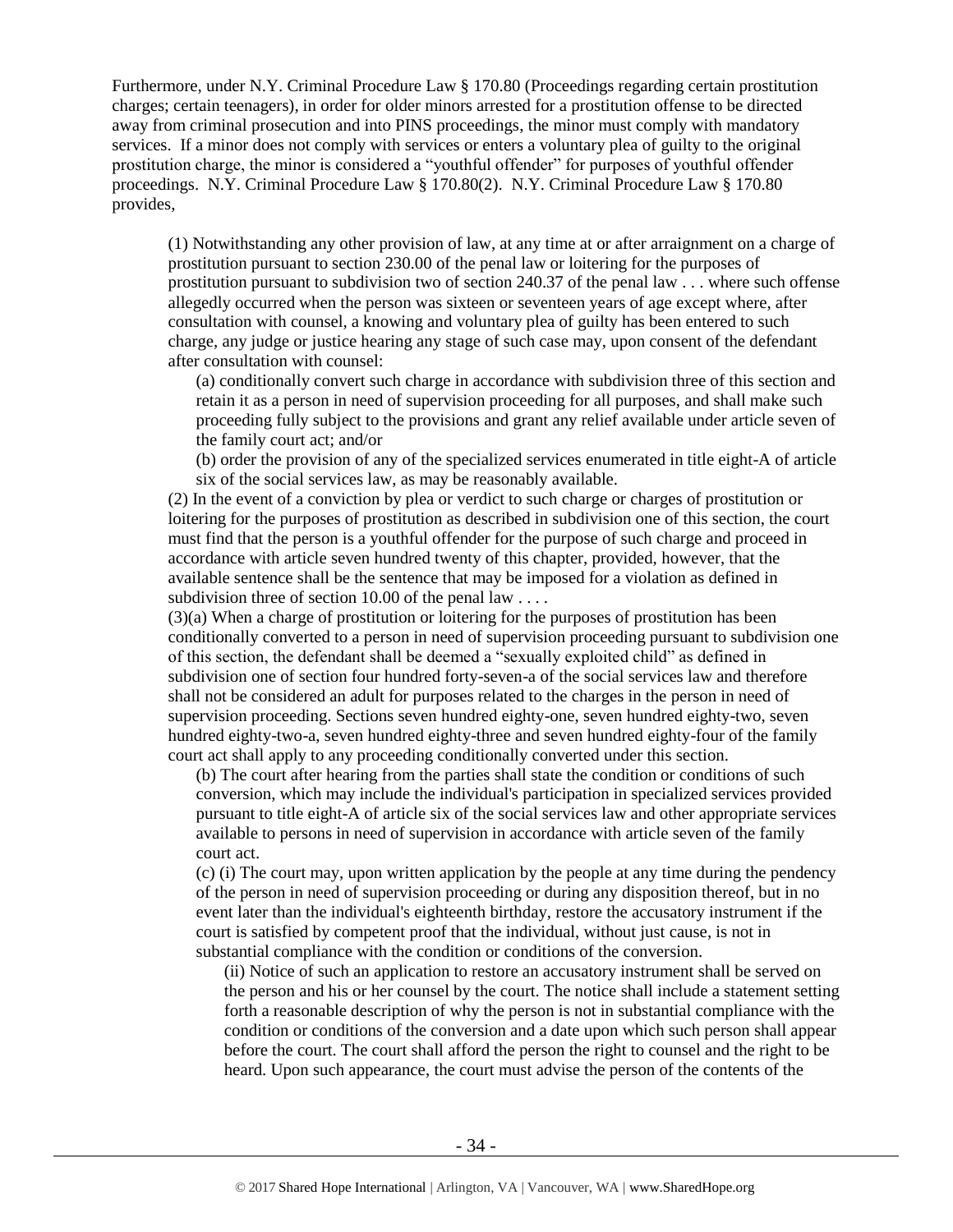notice and the consequences of a finding of failure to substantially comply with the conditions of conversion. At the time of such appearance the court must ask the person whether he or she wishes to make any statement with respect to such alleged failure to substantially comply. In determining whether such person has failed to substantially comply with the terms of the conversion, the court shall conduct a hearing at which time such person may cross-examine witnesses and present evidence on his or her own behalf. Any findings the court shall make, shall be made on the court record. If the court finds that such person did not substantially comply, it may restore the accusatory instrument pursuant to subparagraph (i) of this paragraph, modify the terms of conversion in accordance with this section or otherwise continue such terms as in its discretion it deems just and proper.

(iii) If such accusatory instrument is restored pursuant to subparagraph (i) of this paragraph, the proceeding shall continue in accordance with subdivision two of this section. If the individual does not comply with services or does not return to court, the individual shall be returned in accordance with the provisions of article seven of the family court act.

In addition, there may be a variety of responses within the PINS process depending on the age of the child. Pursuant to N.Y. Fam. Ct. Act § 739 (Release or detention after filing of petition and prior to order of disposition),

(a) After the filing of a petition under section seven hundred thirty-two of this part, the court in its discretion may release the respondent or direct his or her detention. If the respondent may be a sexually exploited child as defined in subdivision one of section four hundred forty-seven-a of the social services law, the court may direct the respondent to an available short-term safe house as an alternative to detention. However, the court shall not direct detention unless it finds and states the facts and reasons for so finding that unless the respondent is detained there is a substantial probability that the respondent will not appear in court on the return date and all available alternatives to detention have been exhausted.

(b) Unless the respondent waives a determination that probable cause exists to believe that he is a person in need of supervision, no detention under this section may last more than three days

(i) unless the court finds, pursuant to the evidentiary standards applicable to a hearing on a felony complaint in a criminal court, that such probable cause exists, or (ii) unless special circumstances exist, in which cases such detention may be extended not more than an additional three days exclusive of Saturdays, Sundays and public holidays.

(c) Upon a finding of facts and reasons which support a detention order pursuant to subdivision

(a) of this section, the court shall also determine and state in any order directing detention: (i) whether continuation of the respondent in the respondent's home would be contrary to the best interests of the respondent based upon, and limited to, the facts and circumstance available to the court at the time of the court's determination in accordance with this section; and

(ii) where appropriate, whether reasonable efforts were made prior to the date of the court order directing detention in accordance with this section, to prevent or eliminate the need for removal of the respondent from his or her home or, if the respondent had been removed from his or her home prior to the court appearance pursuant to this section, where appropriate, whether reasonable efforts were made to make it possible for the respondent to safely return home.

If a determination is made under N.Y. Fam. Ct. Act  $\S 732(a)$ –(b) that the child is indeed in need of supervision, the child may be directed into the "person in need of supervision" process under N.Y. Criminal Procedural Law § 170.80 if the minor is 16 or 17 years old or under N.Y. Fam. Ct. Act § 311.4(3) if the minor is less than 16 years of age.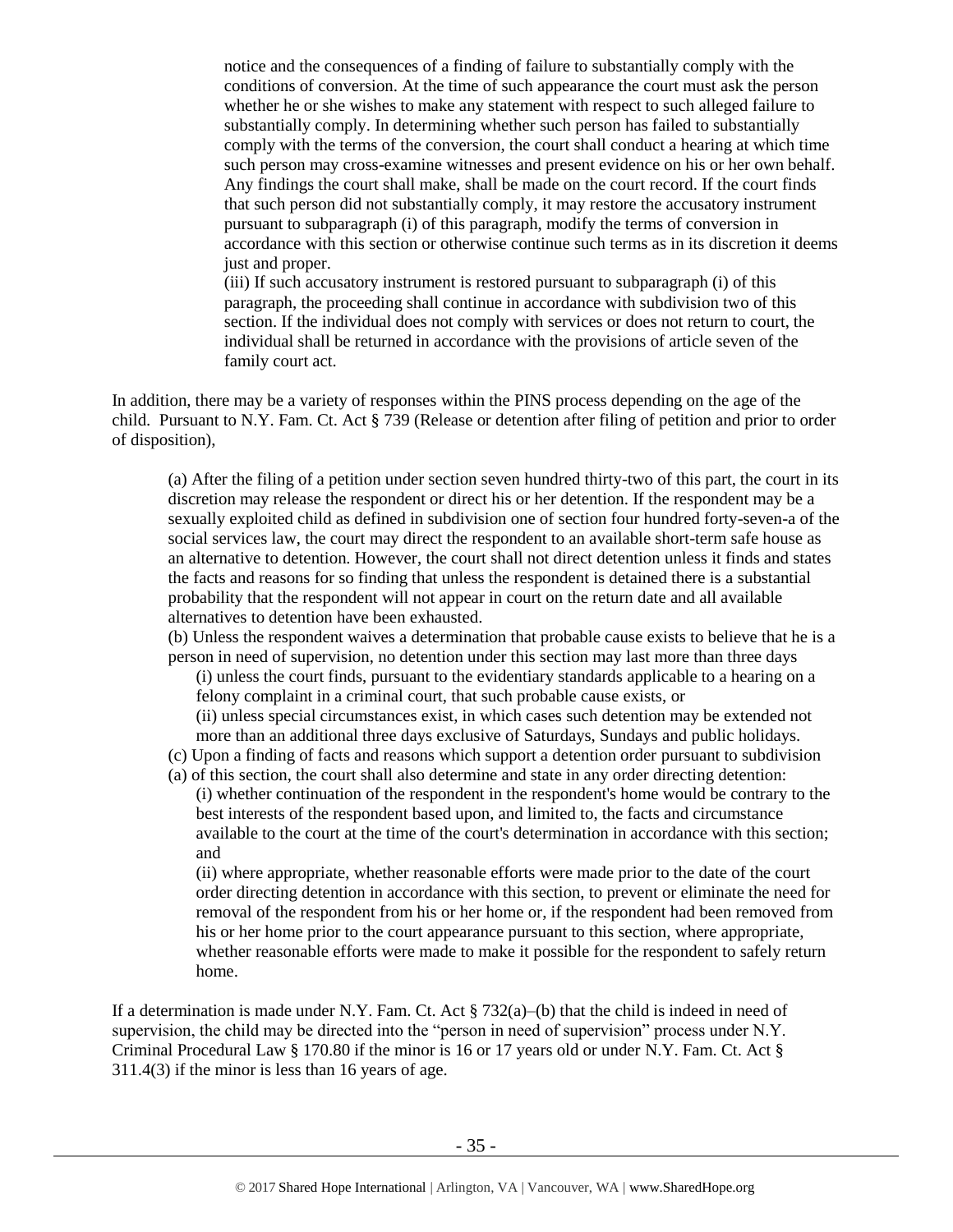If the minor is adjudicated in need of supervision, the minor may be discharged with a warning, have the judgment suspended, placed on probation, placed in his/her home, placed in the custody of a relative, placed in the custody of an "other suitable private person or a commissioner of social services," or, under certain circumstances, may be ordered to complete an "education reform program." N.Y. Fam. Ct. Act §§ 754(1), 756(a)(i).

In addition to these PINS-related processes, N.Y. Soc. Serv. Law § 483-cc(a) (Confirmation as a victim of human trafficking) states,

(a) As soon as practicable after a first encounter with a person who reasonably appears to a law enforcement agency, district attorney's office, or an established provider of social or legal services designated by the office of temporary and disability assistance, the office for the prevention of domestic violence or the office of victim services to be a human trafficking victim, that law enforcement agency or district attorney's office shall notify the office of temporary and disability assistance and the division of criminal justice services that such person may be eligible for services under this article or, in the case of an established provider of social or legal services, shall notify the office of temporary and disability assistance and the division of criminal justice services if such victim consents to seeking services pursuant to this article.

After the initial identification as a possible victim, N.Y. Soc. Serv. Law § 483-cc requires the division of criminal justice services to initiate an investigation to assess the child's status as a victim. N.Y. Soc. Serv. Law § 483-cc(b) states,

Upon receipt of such a notification, the division of criminal justice services, in consultation with the office of temporary and disability assistance and the referring agency or office, shall make a preliminary assessment of whether such victim or possible victim appears to meet the criteria for certification as a victim of a severe form of trafficking in persons as defined in section 7105 of title 22 of the United States Code (Trafficking Victims Protection)<sup>73</sup> or appears to be otherwise eligible for any federal, state or local benefits and services. If it is determined that the victim appears to meet such criteria, the office of temporary and disability assistance shall report the finding to the victim, and to the referring law enforcement agency or district attorney's office, and may assist that agency or office in having such victim receive services from a case management provider who may be under contract with the office of temporary and disability assistance, or from any other available source. If the victim or possible victim is under the age of eighteen, the office of temporary and disability assistance also shall notify the local department of social services in the county where the child was found.

*b. Services*

 $\overline{a}$ 

A child identified as a person in need of supervision pursuant to either N.Y. Criminal Procedure Law § 170.80 or N.Y. Fam. Ct. Act § 311.4(3) may receive an optional referral to specialized services. Pursuant to N.Y. Fam. Ct. Act § 720(5)(c) (Detention), a child under the age of 16 years who is suspected

<sup>&</sup>lt;sup>73</sup> However, reference to the federal definition of "severe forms of trafficking" in 22 U.S.C. § 7105, combined with the term "certification" in N.Y. Soc. Serv. Law § 483-cc could prove problematic in application of this presumption. 22 U.S.C § 7105(b)(1)(C), which applies to victims in the U.S., provides a definition of victim of a severe form of trafficking to include a person "subjected to an act or practice" defined in 22 U.S.C. § 7102(8) who is a minor or subject to certification under (E). Subsection (E) requires the person to be willing to assist in the investigation and prosecution of the trafficker and to have made an application for a T visa that has not been denied or be "a person whose continued presence in the United States the Secretary of Homeland Security is ensuring in order to effectuate prosecution of traffickers in persons." Clarification that "certification" is not required by amending N.Y. Soc. Serv. Law § 483-cc to refer solely to domestic minors as victims of severe forms of trafficking is needed.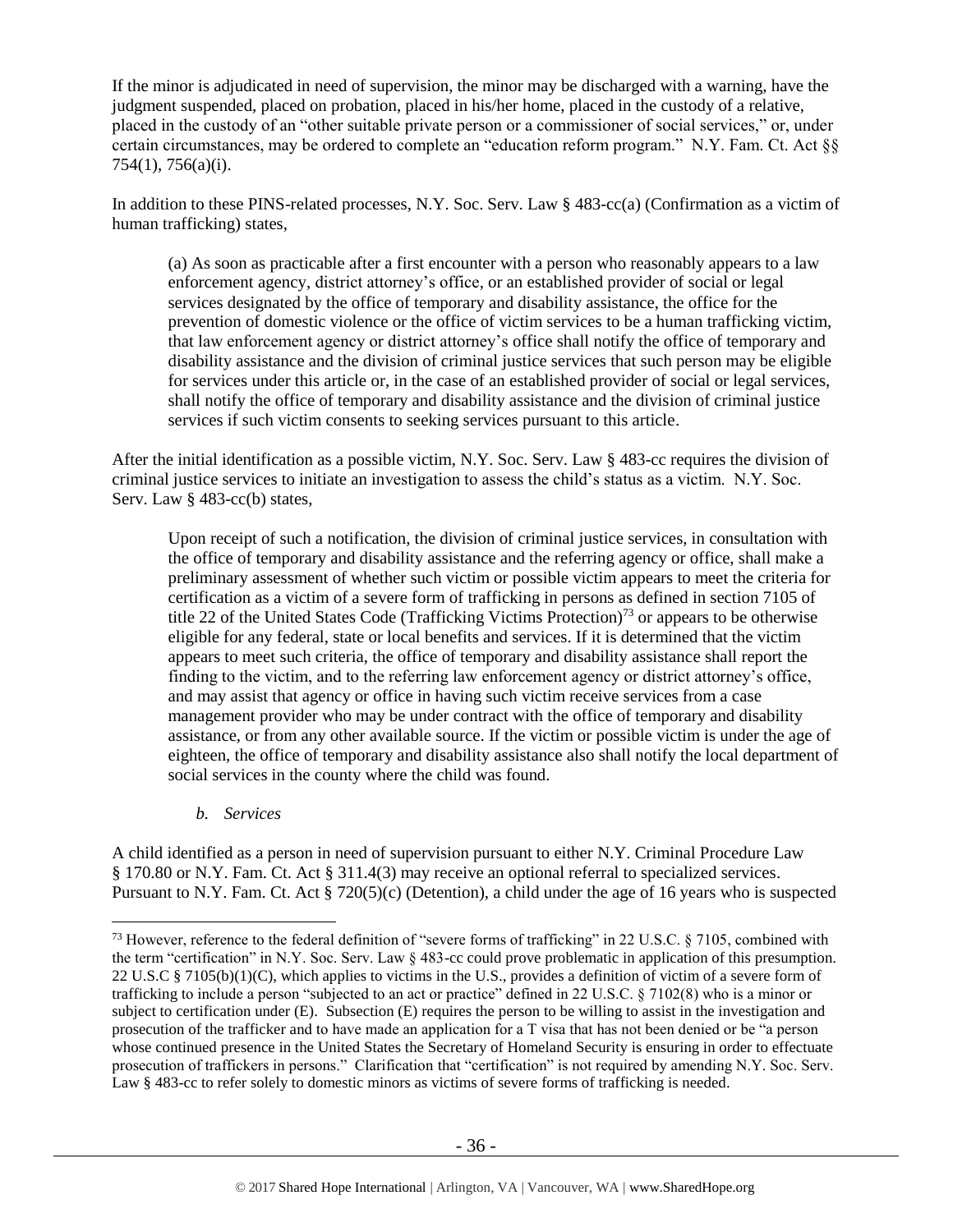of being "a sexually exploited child as defined under subdivision one of section four hundred forty-sevena of the social services law, the court may direct the respondent to an available short-term safe house as defined in subdivision two of section four hundred forty-seven-a of the social services law as an alternative to detention."

Additionally, pursuant to N.Y. Fam. Ct. Act § 756(a)(ii) (Placement),

Where the child is placed with the commissioner of the local social services district, the court may direct the commissioner to place the child with an authorized agency or class of authorized agencies, including, if the court finds that the respondent is a sexually exploited child as defined in subdivision one of section four hundred forty-seven-a of the social services law, an available long-term safe house . . . .

A child taken into custody as a child in need of supervision, pursuant to N.Y. Fam. Ct. Act § 720, "shall not be directed under any of the provisions of this article,' but shall be instead placed in a foster care program, a family boarding program, or a non-secure detention facility. In order to be held in detention, the court shall first determine that there "is no substantial likelihood that the youth and his or her family will continue to benefit from diversion services and that all available alternatives to detention have been exhausted," and if the child is 16 or older, the court must demonstrate the existence of exigent circumstances in order to detain the child. N.Y. Fam. Ct. Act § 720(5). Pursuant to N.Y. Fam. Ct. Act § 720(5)(c), "If the respondent may be a sexually exploited child as defined in subdivision one of section four hundred forty-seven-a of the social services law, the court may direct the respondent to an available short-term safe house as defined in subdivision two of section four hundred forty-seven-a of the social services law as an alternative to detention."

Additionally, for all commercially sexually exploited children who enter the juvenile justice system, following a probable cause hearing, a fact-finding hearing, and a dispositional hearing, the court must "consider the needs and best interests of the respondent as well as the need for protection of the community" when determining where to place the child. N.Y. Fam. Ct. Act § 352.2(2) (Order of disposition). Under N.Y. Fam. Ct. Act § 352.2(2) (Order of disposition), a court decides whether to, among other things, conditionally discharge the juvenile, place the child on probation, or continue with the proceedings and place the child as specified in N.Y. Fam. Ct. Act § 353.3 (Placement), which states,

1. In accordance with section 352.2 of this part, the court may place the respondent in his or her own home or in the custody of a suitable relative or other suitable private person or the commissioner of the local social services district or the office of children and family services . . . . 2. Where the respondent is placed with the commissioner of the local social services district, the court may

(i) In a social services district operating an approved Juvenile Justice Services Close to Home Initiative pursuant to section four hundred four of the social services law [Juvenile justice services close to home initiative] direct the commissioner to provide services necessary to meet the needs of the respondent, provided that such services are authorized or required to be made available pursuant to the approved plan to implement a Juvenile Justice Close to Home Initiative then in effect . . . ; or

(ii) In a social services district that is not operating an approved Juvenile Justice Services Close to Home Initiative . . . , direct the commissioner to place him or her with an authorized agency or class of authorized agencies; and if the court finds that the respondent placed with a social services district pursuant to this subdivision is a sexually exploited child as defined in subdivision one of section four hundred forty-seven-a of the social services law [Safe harbour for exploited children act], the court may place such respondent in an available long-term safe house . . . .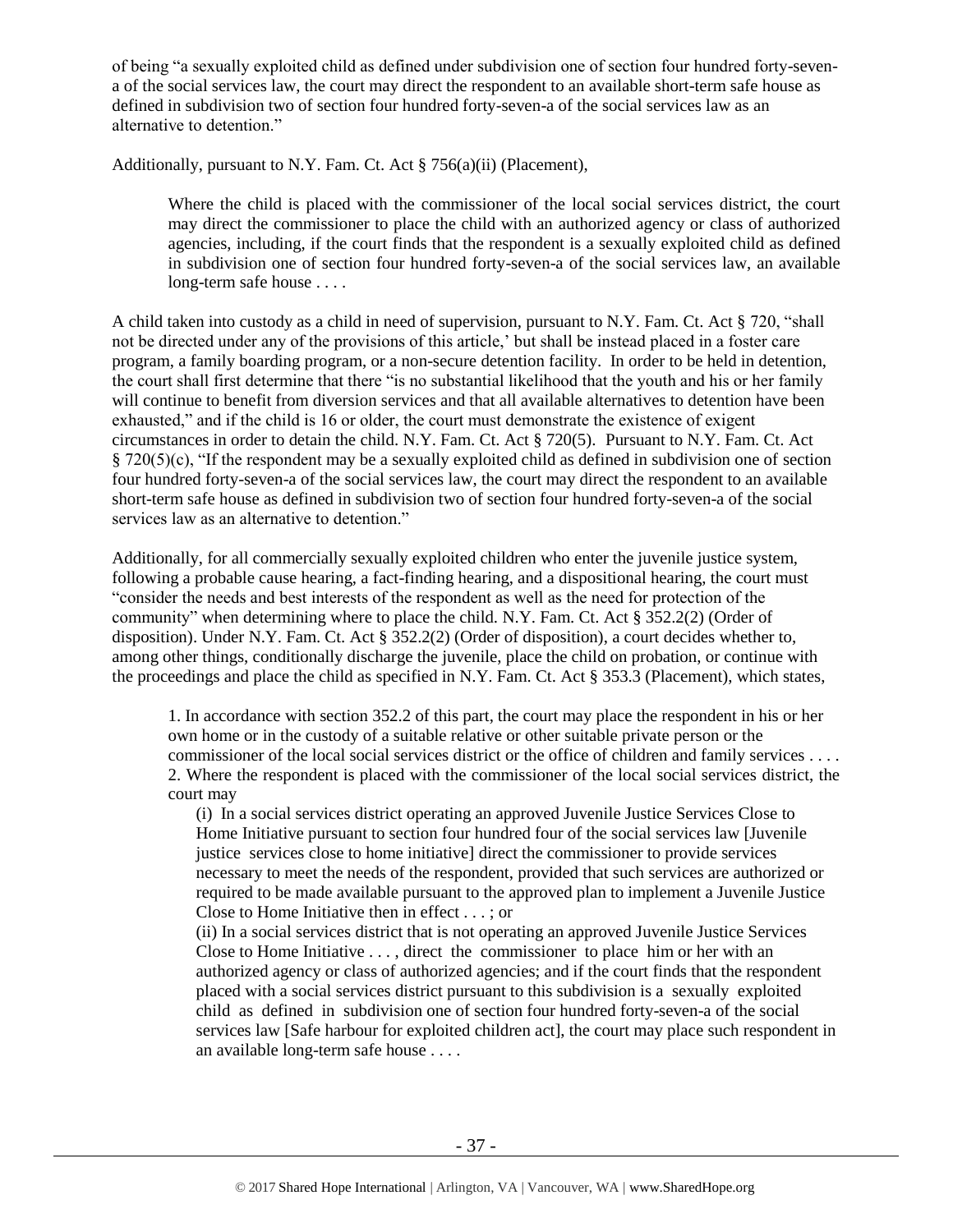2-A. Notwithstanding any inconsistent provision of law to the contrary, and pursuant to subdivision two of this section in a district operating an approved Juvenile Justice Services Close to Home Initiative . . . :

(A) Beginning on the effective date of the District's approved plan that only covers juvenile delinquents placed in non-secure settings, the court may only place the respondent:

(I) In the custody of the commissioner of the local social services district for placement in a non-secure level of care; or

(II) In the custody of the commissioner of the Office of Children and Family Services for placement in a limited secure or secure level of care; and

(B) Beginning on the effective date of the district's approved plan to implement programs for youth placed in limited secure settings, the court may only place the respondent:

(I) In the custody of the commissioner of the local social services district for placement in:

(A) A non-secure level of care;

(B) A limited secure level of care; or

(C) Either a non-secure or limited secure level of care, as determined by such commissioner; or

(II) In the custody of the commissioner of the Officer of Children and Family Services for placement in a secure level of care.

3. Where the respondent is placed with the office of children and family services, the court shall, unless it directs the office to place him or her with an authorized agency or class of authorized agencies, including if the court finds that the respondent is a sexually exploited child . . . , authorize the office to do one of the following:

(a) place the respondent in a secure facility without a further hearing at any time or from time to time during the first sixty days of residency in office of children and family services facilities. Notwithstanding the discretion of the office to place the respondent in a secure facility at any time during the first sixty days of residency in a[n] office of children and family services facility, the respondent may be placed in a non-secure facility. In the event that the office desires to transfer a respondent to a secure facility at any time after the first sixty days of residency in office facilities, a hearing shall be held . . . ; or

(b) place the respondent in a limited secure facility. The respondent may be transferred by the office to a secure facility after a hearing is held . . . ; provided, however, that during the first twenty days of residency in office facilities, the respondent shall not be transferred to a secure facility unless the respondent has committed an act or acts which are exceptionally dangerous to the respondent or to others; or

(c) place the respondent in a non-secure facility. No respondent placed pursuant to this

paragraph may be transferred by the office of children and family services to a secure facility. 4. Where the respondent is placed with the office of children and family services, the court may direct the office to place the respondent with an authorized agency or class of authorized agencies, including, if the court finds that the respondent is a sexually exploited child  $\dots$ , an available long-term safe house, and in the event the office is unable to so place the respondent or, discontinues the placement with the authorized agency, the respondent shall be deemed to have been placed with the office pursuant to paragraph (b) or (c) of subdivision three of this section

. . . .

#### **Summary**

Commercially sexually exploited children may receive specialized services through several, non-punitive avenues; however, New York does not have mandatory referral and diversion to specialized services for all children suspected of committing prostitution offenses. While sexually exploited or trafficked children having previously opened cases with the Office of Child and Family Services (OCFS) will receive automatic screening and access to specialized services pursuant to an administrative directive, OCFS is not statutorily required to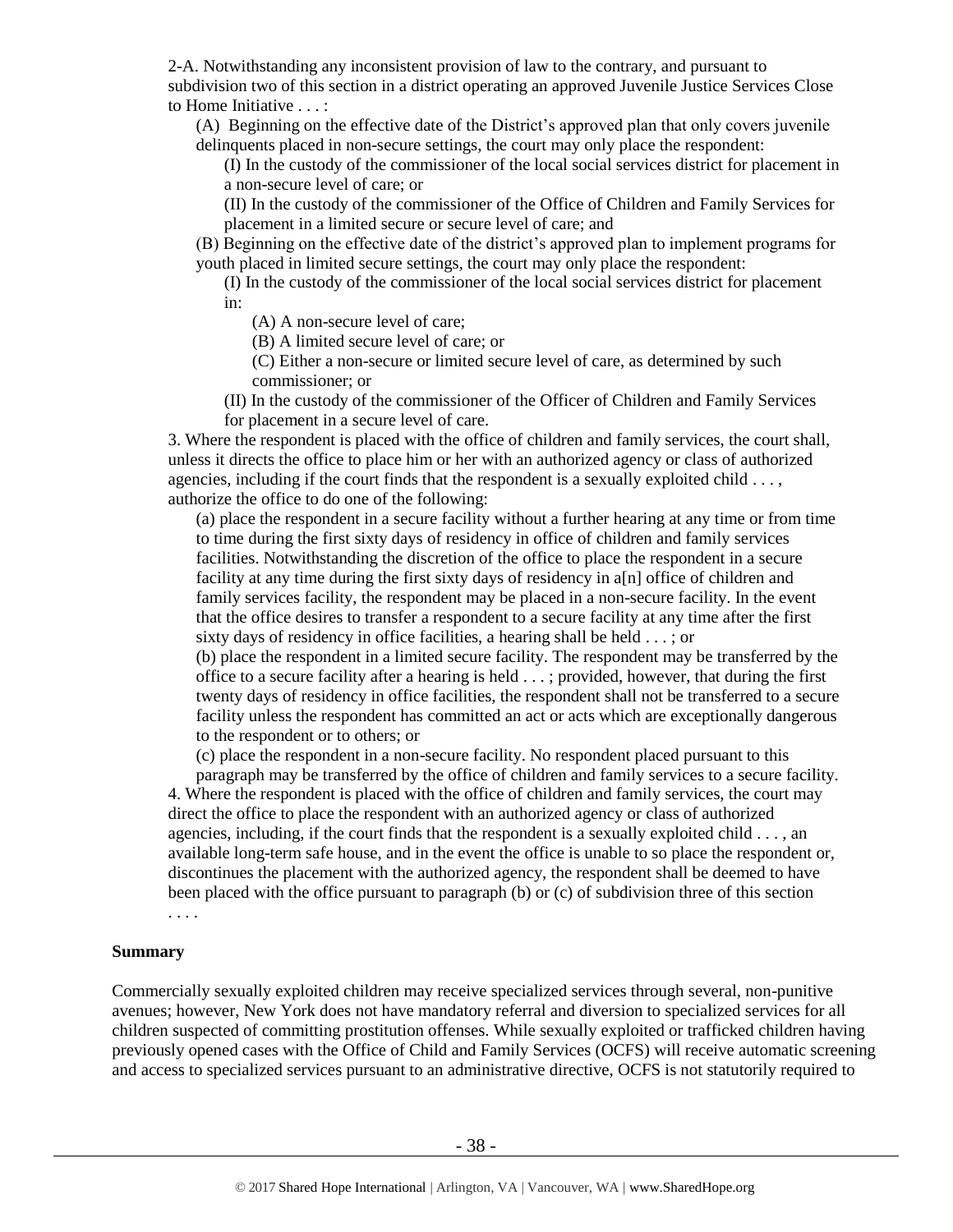conduct such screenings and provide access to services. Furthermore, the administrative directive only covers children already within OCFS care and protection.

Additionally, children who enter the juvenile justice system for suspected commercial sexual activity may receive diversion to specialized services in lieu of delinquency proceedings; however, such a diversion is not automatic and requires the juvenile to meet and maintain compliance with numerous conditions of the person in need of services (PINS) process. Furthermore, older minors must voluntarily plead guilty to the prostitution offense and motion the court to have a pending delinquency petition converted to a PINS petition.

- 5.4.1 Recommendation: Amend New York's protective response for juvenile sex trafficking victims to include a mandatory mechanism to prevent delinquency adjudications.
- *5.5 Child sex trafficking is identified as a type of abuse and neglect within child protection statutes. 74*

. . . .

 $\overline{a}$ 

Child sex trafficking is identified as a type of abuse within New York's Family Court Act.<sup>75</sup> "Abused child" is defined in N.Y. Fam. Ct. Act §  $1012(e)(iii)^{76}$  (Definitions) as

a child less than eighteen years of age whose parent or other person legally responsible for his care

. . . . (iii)(a) commits, or allows to be committed an offense against such child defined in article one hundred thirty [Sexual offenses] of the penal law;

(b) allows, permits or encourages such child to engage in any act described in sections 230.25 [Promoting prostitution in the third degree], 230.30 [Promoting prostitution in the second degree] and 230.32 [Promoting prostitution in the first degree] of the penal law;

(d) allows such child to engage in acts or conduct described in article two hundred sixty-three [Sexual performance by a child] of the penal law; or

(e) permits or encourages such child to engage in any act or commits or allows to be committed against such child any offense that would render such child either a victim of sex trafficking or a victim of severe forms of trafficking in persons pursuant to 22 U.S.C. 7102 as enacted by public law 106-386 or any successor federal statute;

(f) provided, however, that (1) the corroboration requirements contained in the penal law and (2) the age requirement for the application of article two hundred sixty-three of such law shall not apply to proceedings under this article.

However, for purposes of the section on "care and protection of children" in the Social Services Laws, child sex trafficking is not expressly included in the definitions of abuse or neglect. "Abused child" is defined in N.Y. Soc. Serv. Law § 371(4-b)(iii) (Definitions) as "a child less than eighteen years of age whose parent or other person legally responsible for his care . . . commits, or allows to be committed, an act of sexual abuse against such child as defined in the penal law."

 $74$  For more information regarding recent federal legislation impacting this component see: http://go.sharedhope.org/stateimpactmemo.

<sup>&</sup>lt;sup>75</sup> The analysis in this component is predicated upon the recommendation in 5.1 being simultaneously or previously enacted.

<sup>&</sup>lt;sup>76</sup> The text of N.Y. Fam. Ct. Act  $\S$  1012 cited here and elsewhere in this report includes amendments made by the enactment of Senate Bill 2006 during the 2017-2018 Regular Session of the New York Legislature (effective April 19, 2017).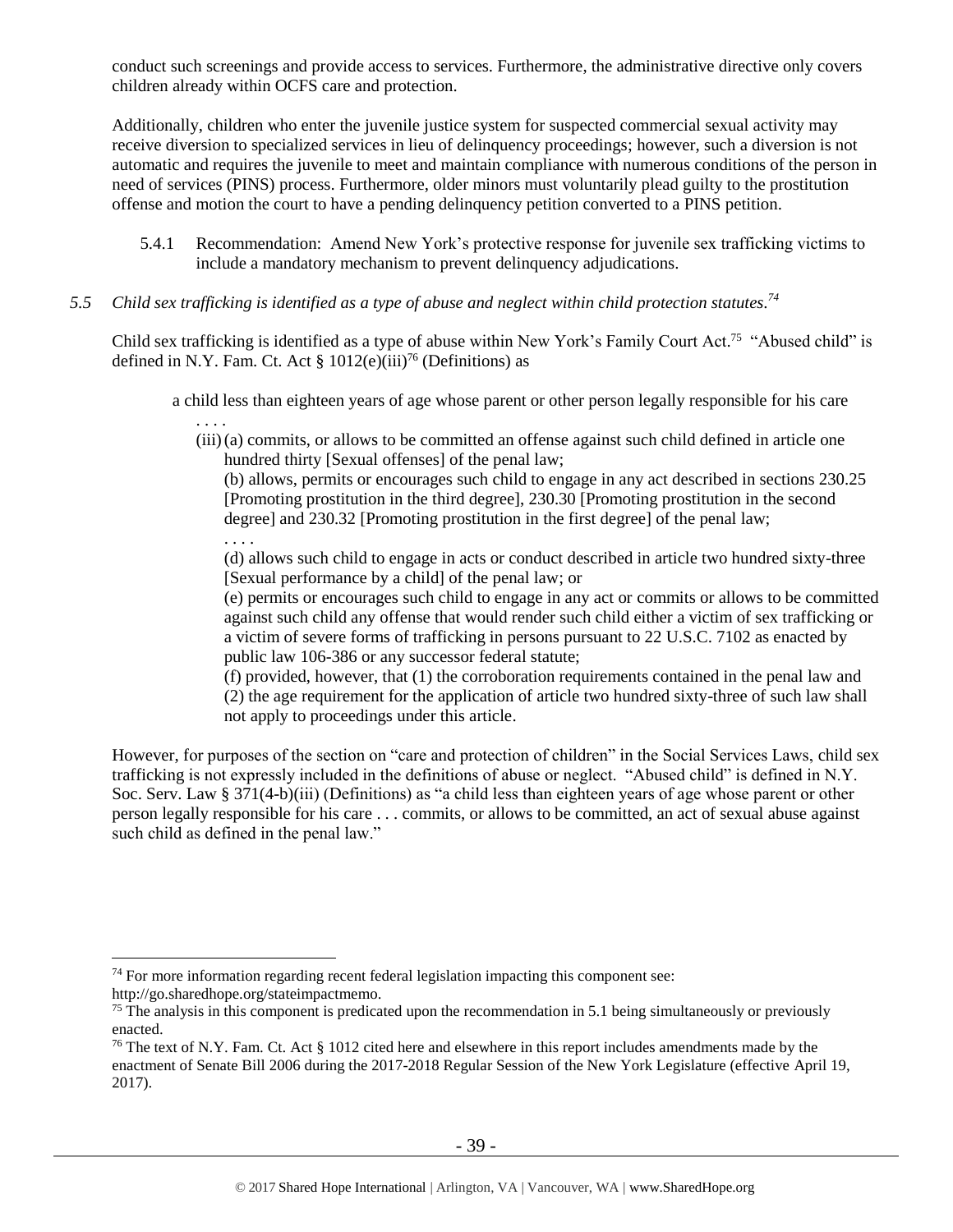*5.6 The definition of "caregiver" or another related term in the child welfare statutes is not a barrier to a sex trafficked child accessing the protection of child welfare.*

New York's Family Court Act utilizes the term "person legally responsible," which is defined as "the child's custodian, guardian, or any other person responsible for the child's care at the relevant time." N.Y. Fam. Ct. Act § 1012(g). Pursuant to N.Y. Fam. Ct. Act § 1012(g), a "personal responsible for the child's care" may include any person continually or at regular intervals found in the same household as the child when the conduct of such person causes or contributes to the abuse or neglect of the child."

Resultantly, a child victim who is sexually exploited or trafficked by a non-familial offender or person not regularly within the same household as the child would not fall within the care and services of child welfare.

- 5.6.1 Recommendation: Amend N.Y. Fam. Ct. Act  $\S 1012(g)$  (Definitions) to allow child welfare protection for juvenile sex trafficking victims irrespective of the perpetrator of the abuse.
- *5.7 Crime victims' compensation is specifically available to a child victim of sex trafficking or CSEC.*

For the purposes of crime victims' compensation, victims of N.Y. Penal Law § 230.34 (Sex trafficking) are expressly eligible for compensation; other victims also may be eligible. N.Y. Exec. Law §  $621(5)(b)(13)^{77}$ (Definitions). "Victim" is defined in N.Y. Exec. Law § 621(5)) as "(a) a person who suffers personal physical injury as a direct result of a crime; (b) a person who is the victim of  $\dots$  (13) sex trafficking as defined in section 230.34 of the penal law  $\dots$ ."

Additionally, "child victim" is defined in N.Y. Exec. Law  $\S 621(11)$  as "a person less than eighteen years of age who suffers physical, mental or emotional injury, or loss or damage, as a direct result of a crime or as a result of witnessing a crime."

However, a child sex trafficking victim who is determined to be "criminally responsible" or "an accomplice of such person" is ineligible to receive an award. N.Y. Exec. Law  $\S 624(2)$ . Also, N.Y. Exec. Law  $\S 631(1)$ (Awards) states, in part,

No award shall be made unless the office finds that (a) a crime was committed, (b) such crime directly resulted in personal physical injury to or the exacerbation of a preexisting disability, or condition, or death of, the victim, and (c) criminal justice agency records show that such crime was promptly reported to the proper authorities; and in no case may an award be made where the criminal justice agency<sup>78</sup> records show that such report was made more than one week after the occurrence of such crime unless the office, for good cause shown, finds the delay to have been justified; provided, however, in cases involving an alleged sex offense as contained in article one hundred thirty of the penal law or . . . sex trafficking as defined in section 230.34 of the penal law . . . , the criminal justice agency report need only be made within a reasonable time considering all the circumstances, including the victim's physical, emotional and mental condition and family situation . . . .

Additionally, child victims receive special protections, and pursuant to N.Y. Exec. Law § 631(17),

<sup>&</sup>lt;sup>77</sup> The text of N.Y. Exec. Law § 621 cited here and elsewhere in this report includes amendments made by the enactment of Senate Bill 2005 during the 2017-2018 Regular Session of the New York Legislature (effective October 16, 2017). <sup>78</sup> "Criminal justice agency" is defined in N.Y. Exec. Law § 631(1) (Awards) as including "a police department, a district attorney's office, and any other governmental agency having responsibility for the enforcement of the criminal laws of the state provided, however, that in cases involving such sex offense a criminal justice agency shall also mean a family court, a governmental agency responsible for child and/or adult protective services . . . , and any medical facility established under the laws of the state that provides a forensic physical examination for victims of rape and sexual assault."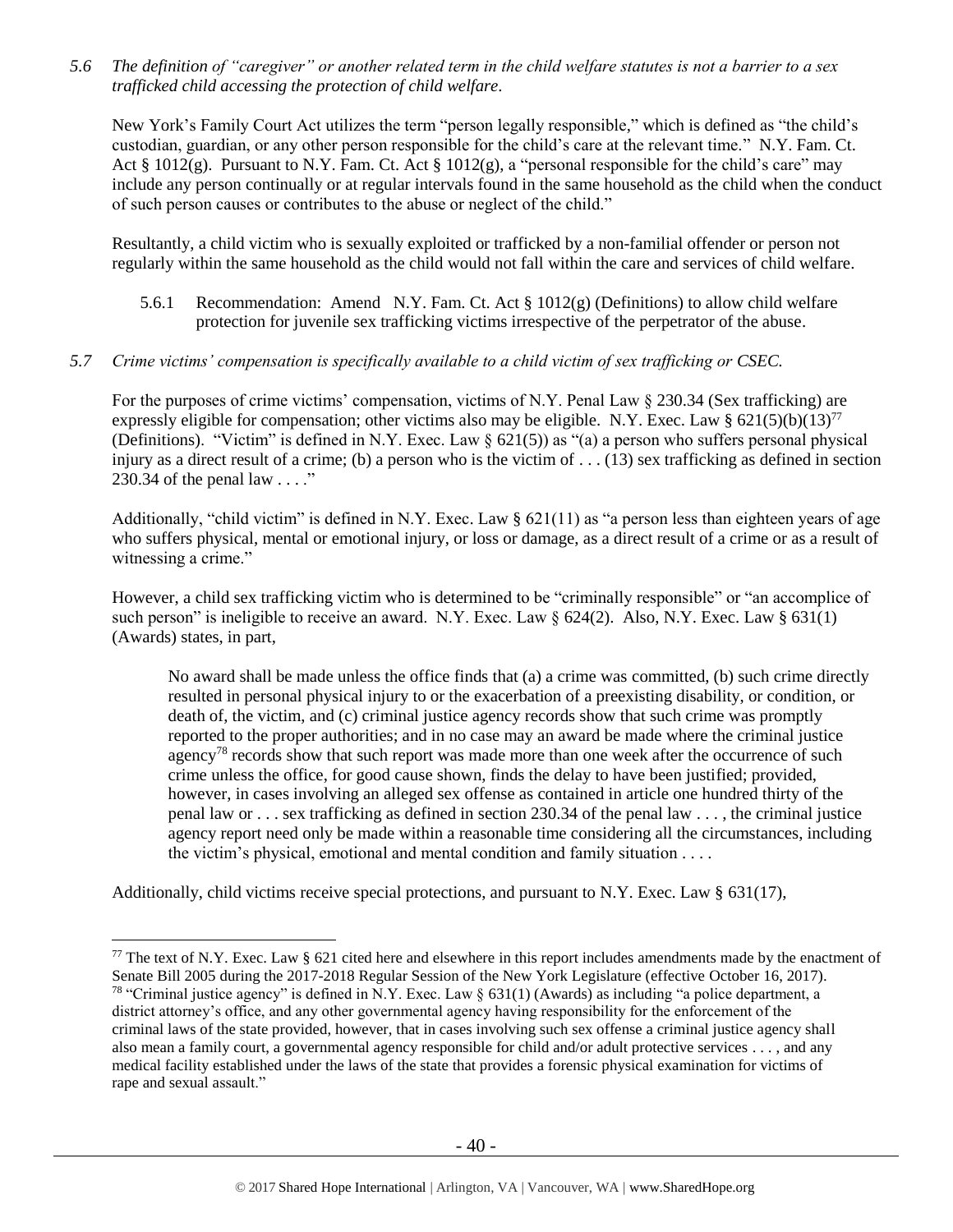Notwithstanding the provisions of subdivision one of this section, where a child victim has not been physically injured as a direct result of a crime, or has witnessed a crime in which no physical injury occurred, the claimant shall only be eligible for an award that includes the unreimbursed cost of repair or replacement of essential personal property of the child victim that has been lost, damaged or destroyed as a direct result of a crime, transportation expenses incurred by the claimant for necessary court appearances of the child victim in connection with the prosecution of such crimes, and, if counseling is commenced within one year from the date of the incident or its discovery, (1) the unreimbursed cost of counseling provided to the child victim on account of mental or emotional stress resulting from the incident in which the crime occurred, and/or (2) the unreimbursed cost of counseling provided to the claimant eligible under paragraph (h) of subdivision one of section six hundred twentyfour of this article and resulting from the incident in which the crime occurred.

#### *5.8 Victim-friendly procedures and protections are provided in the trial process for minors under 18.*

New York has created several procedures and practices specifically designed to protect child crime victims. Children under 14 who are "vulnerable child witnesses" may be able to testify via a closed circuit television; however, this definition is limited to certain crimes. "Child witness" is defined in N.Y. Crim. Proc. Law § 65.00(1) (Definitions)<sup>79</sup> as "a person fourteen years old or less who is or will be called to testify in a criminal proceeding, other than a grand jury proceeding, concerning an offense defined in article one hundred thirty [Sex offenses] of the penal law or section 255.25, 255.26 or 255.27 [Incest in the first, second, and third degrees] of such law which is the subject of such criminal proceeding."

Under N.Y. Crim. Proc. Law § 65.10 (Closed-circuit television; general rule; declaration of vulnerability),  $80$ 

1. A child witness shall be declared vulnerable when the court, in accordance with the provisions of section  $65.20$ ,  $81$  determines by clear and convincing evidence that it is likely that such child witness will suffer serious mental or emotional harm if required to testify at a criminal proceeding without the use of live, two-way closed-circuit television and that the use of such live, two-way closed-circuit television will diminish the likelihood or extent of, such harm.

2. When the court declares a child witness to be vulnerable, it shall, except as provided in subdivision four of section 65.30 [Closed-circuit television; special testimonial procedures], authorize the taking of the testimony of the vulnerable child witness from the testimonial room by means of live, two-way closed-circuit television. Under no circumstances shall the provisions of this article be construed to authorize a closed-circuit television system by which events in the courtroom are not transmitted to the testimonial room during the testimony of the vulnerable child witness.

. . . .

 $\overline{a}$  $79$  This provision is scheduled to expire and to be repealed on September 1, 2019.

<sup>&</sup>lt;sup>80</sup> This provision is scheduled to expire and to be repealed on September 1, 2019.

<sup>&</sup>lt;sup>81</sup> N.Y. Crim. Proc. Law §  $65.20(1)$ –(4) (Closed-circuit television) states,

<sup>1.</sup> Prior to the commencement of a criminal proceeding; other than a grand jury proceeding, either party may apply to the court for an order declaring that a child witness is vulnerable.

<sup>2.</sup> A child witness should be declared vulnerable when the court, in accordance with the provisions of this section, determines by clear and convincing evidence that the child witness would suffer serious mental or emotional harm that would substantially impair the child witness' ability to communicate with the finder of fact without the use of live, two-way closed-circuit television.

<sup>3.</sup> A motion pursuant to subdivision one of this section must be made in writing at least eight days before the commencement of trial or other criminal proceeding upon reasonable notice to the other party and with an opportunity to be heard.

<sup>4.</sup> The motion papers must state the basis for the motion and must contain sworn allegations of fact which, if true, would support a determination by the court that the child witness is vulnerable. Such allegations may be based upon the personal knowledge of the deponent or upon information and belief, provided that, in the latter event, the sources of such information and the grounds for such belief are stated.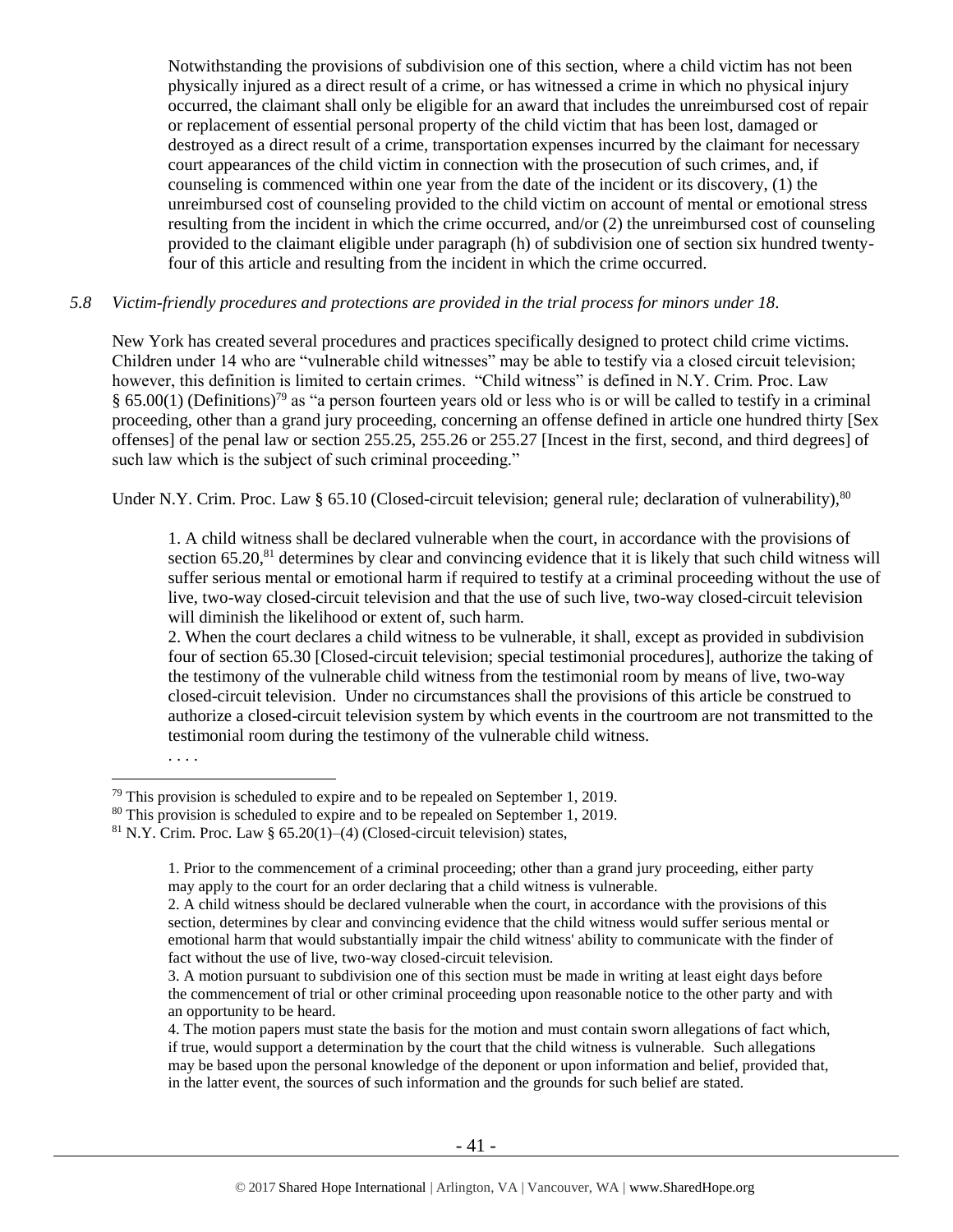For the purpose of grand jury proceedings, some child witnesses are also able to testify via videotaped examination. Pursuant to N.Y. Crim. Proc. Law § 190.32(1)(a) (Videotaped examination; definitions, application, order and procedure), the definition of "child witness" is defined as "a person twelve years old or less whom the people intend to call as witness in a grand jury proceeding to give evidence concerning any crime defined in article one hundred thirty or two hundred sixty or section 255.25, 255.26 or 255.27 of the penal law of which the person was a victim." N.Y. Crim. Proc. Law  $\S$  190.32(2) states, "In lieu of requiring a witness who is a child witness to appear in person and give evidence in a grand jury proceeding, the district attorney may cause the examination of such witness to be videotaped in accordance with the provisions of subdivision five of this section."

Pursuant to N.Y. Exec. Law § 642-a (Fair treatment of child victims as witnesses),

To the extent permitted by law, criminal justice agencies, crime victim-related agencies, social services agencies and the courts shall comply with the following guidelines in their treatment of child victims:

1. To minimize the number of times a child victim is called upon to recite the events of the case and to foster a feeling of trust and confidence in the child victim, whenever practicable and where one exists, a multi-disciplinary team as established pursuant to subdivision six of section four hundred twenty-three [Child protective service responsibilities and organization; purchase of service and reimbursement of cost; local plan] of the social services law and/or a child advocacy center shall be used for the investigation and prosecution of child abuse cases involving abuse of a child, $82$  as described in paragraph (i), (ii) or (iii) of subdivision (e) of section one thousand twelve [Definitions] of the family court act, sexual abuse of a child or the death of a child. 2. Whenever practicable, the same prosecutor should handle all aspects of a case involving an alleged child victim.

3. To minimize the time during which a child victim must endure the stress of his involvement in the proceedings, the court should take appropriate action to ensure a speedy trial in all proceedings involving an alleged child victim. In ruling on any motion or request for a delay or continuance of a proceeding involving an alleged child victim, the court should consider and give weight to any potential adverse impact the delay or continuance may have on the well-being of the child. 4. The judge presiding should be sensitive to the psychological and emotional stress a child witness may undergo when testifying.

. . . .

 $\overline{a}$ 

6. In accordance with the provisions of section 190.32 [Videotaped examination; definitions, application, order and procedure] of the criminal procedure law, a person supportive of the "child witness" or "special witness" as defined in such section should be permitted to be present and accessible to a child witness at all times during his testimony, although the person supportive of the child witness should not be permitted to influence the child's testimony.

7. A child witness should be permitted in the discretion of the court to use anatomically correct dolls and drawings during his testimony.

Additionally, child victims seeking an order of protection against their trafficker may receive additional protections in relevant court proceedings. Pursuant to N.Y. Fam. Ct. Act  $\S 153-c(1)(b)$  (Temporary order of protection), victims petition for an order of protection may partake in an authorized pilot program which shall allow for the "filing of petitions for temporary orders of protection by electronic means . . . " when "attendance at court to file for, or obtain, emergency relief would constitute undue hardship . . . ." N.Y. Fam. Ct. Act § 153  $c(1)(b)(3)(i)$  specifies that undue hardship to a petitioner includes the "risk of harm to the petitioner."

<sup>82</sup> *See supra* Component 5.6 for the definition of "abused child."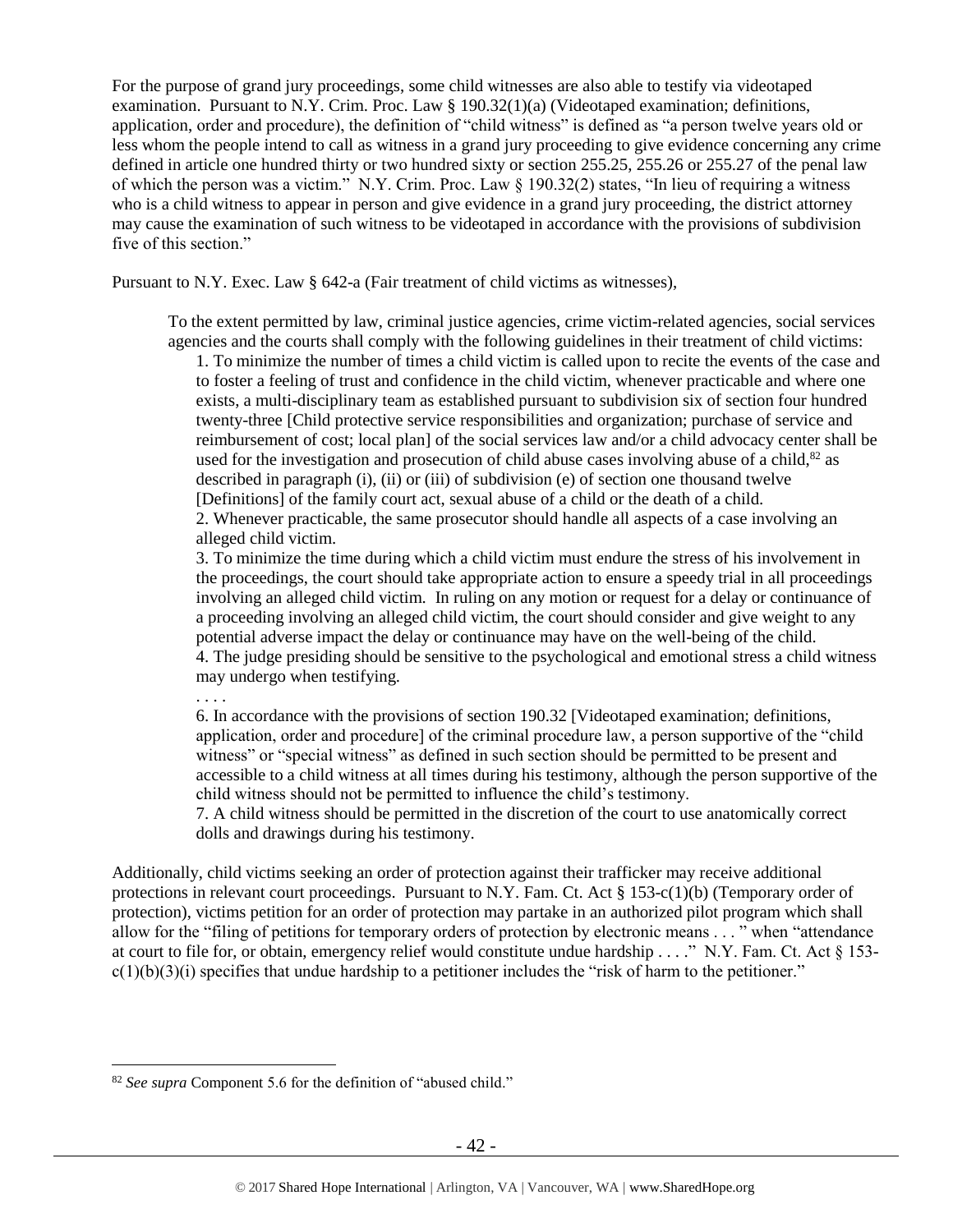New York's rape shield law does not expressly apply to child victims of sexual exploitation, and moreover, allows for the admission of evidence related to prostitution-related offenses. Pursuant to N.Y. Crim. Proc. Law § 60.42 (Rules of evidence; admissibility of evidence of victim's sexual conduct in sex offense cases),

Evidence of a victim's sexual conduct shall not be admissible in a prosecution for an offense or an attempt to commit an offense defined in article one hundred thirty of the penal law unless such evidence:

1. proves or tends to prove specific instances of the victim's prior sexual conduct with the accused; or

2. proves or tends to prove that the victim has been convicted of an offense under section 230.00 [Prostitution] of the penal law within three years prior to the sex offense which is the subject of the prosecution; or

3. rebuts evidence introduced by the people of the victim's failure to engage in sexual intercourse, oral sexual conduct, anal sexual conduct or sexual contact during a given period of time; or 4. rebuts evidence introduced by the people which proves or tends to prove that the accused is the cause of pregnancy or disease of the victim, or the source of semen found in the victim; or 5. is determined by the court after an offer of proof by the accused outside the hearing of the jury, or such hearing as the court may require, and a statement by the court of its findings of fact essential to its determination, to be relevant and admissible in the interests of justice.

Lastly, child victims of CSEC offenses and general sexual offenses are eligible to receive additional psychosocial and advocacy support services. Under N.Y. Pub. Health § 207(1)(k), "The availability of individual, family, and group counseling programs, education programs, and advocacy services provided at no cost by governmental agencies and not-for-profit organizations for victims of any sexual offense which constitutes a crime and for victims of child pornography promotion or possession."

- 5.8.1 Recommendation: Amend N.Y. Crim. Proc. Law § 60.42 (Rules of evidence; admissibility of evidence of victim's sexual conduct in sex offense cases) to apply to domestic minor sex trafficking victims under the age of 18 and to limit the ability to introduce evidence of offenses under N.Y. Penal Law Article 230 (Prostitution) in such cases.<sup>83</sup>
- *5.9 Child sex trafficking victims may vacate delinquency adjudications and expunge related records for prostitution and other offenses arising from trafficking victimization, without a waiting period.*

New York law does not provide a mechanism for minors to vacate delinquency adjudications related to trafficking victimization, and juvenile records may only be sealed after a minor turns 16.

Regarding the sealing of juvenile delinquency records, N.Y. Fam. Ct. Act § 375.2 (Motion to seal after a finding) states,

1. If an action has resulted in a finding of delinquency pursuant to subdivision one of section 352.1 [Findings], other than a finding that the respondent committed a designated felony act, the court may, in the interest of justice and upon motion of the respondent, order the sealing of appropriate records pursuant to subdivision one of section 375.1 [Order upon termination of a delinquency action in favor of the respondent].

2. Such motion must be in writing and may be filed at any time subsequent to the entering of such finding . . . .

3. The court shall state on the record its reasons for granting or denying the motion.

<sup>&</sup>lt;sup>83</sup> The recommendation in this component is predicated upon the recommendation in 5.1 being simultaneously or previously enacted.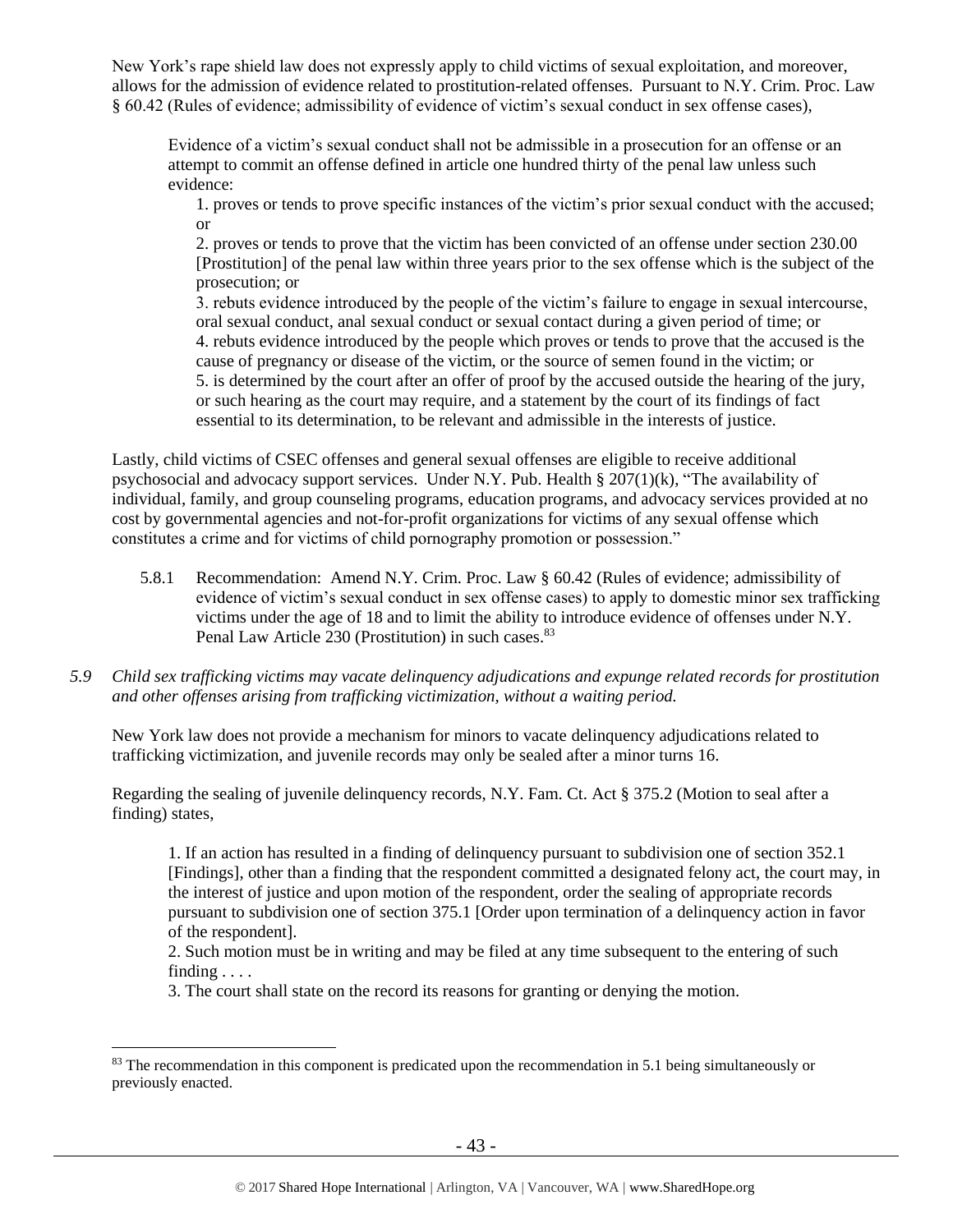4. If such motion is denied, it may not be renewed for a period of one year, unless the order of denial permits renewal at an earlier time.

5. The court shall not order the sealing of any record except as prescribed by this section or section 375.1.

6. Such a motion cannot be filed until the respondent's sixteenth birthday.

Further, N.Y. Fam. Ct. Act § 375.3 (Expungement of court records) states, "Nothing contained in this article [Juvenile Delinquency] shall preclude the court's use of its inherent power to order the expungement of court records."

Additionally, N.Y. Criminal Procedure Law § 170.80(4) (Proceedings regarding certain prostitution charges; certain persons aged sixteen or seventeen) establishes expungement for an older minor whose prostitution charge has been converted to a PINS proceeding under § 170.80(1)(a), stating, "At the conclusion of a person in need of supervision proceeding pursuant to this section, all records of the investigation and proceedings relating to such proceedings, including records created before the charge was conditionally converted, shall be sealed in accordance with section 720.35 of this chapter."

Expungement is also available when a victim pleads guilty to prostitution charges as a youthful offender pursuant to § 170.80(2), which states, "In the event of a conviction by plea or verdict to such charge or charges of prostitution or loitering for the purposes of prostitution as described in subdivision one of this section, the court must find that the person is a youthful offender for the purpose of such charge and proceed in accordance with article seven hundred twenty of this chapter . . . . In such case, the records of the investigation and proceedings relating to such charge shall be sealed in accordance with section 720.35 of this chapter."

Regarding vacatur, N.Y. Crim. Proc. Law § 440.10(1)(i) (Motion to vacate judgment) states,

At any time after the entry of a judgment, the court in which it was entered may, upon motion of the defendant, vacate such judgment upon the ground that:

. . . .

(i) The judgment is a conviction where the arresting charge was under section 240.37 (loitering for the purpose of engaging in a prostitution offense, provided that the defendant was not alleged to be loitering for the purpose of patronizing a person for prostitution or promoting prostitution) or 230.00 (prostitution) or 230.03 (prostitution in a school zone) of the penal law, and the defendant's participation in the offense was a result of having been a victim of sex trafficking under section 230.34 of the penal law, . . . compelling prostitution under section 230.33 of the penal law, or trafficking in persons under the Trafficking Victims Protection Act (United States Code, title 22, chapter 78); provided that

(i) a motion under this paragraph shall be made with due diligence, after the defendant has ceased to be a victim of such trafficking or compelling prostitution crime or has sought services for victims of such trafficking or compelling prostitution crime . . . ; and

(ii) official documentation of the defendant's status as a victim of trafficking, compelling prostitution or trafficking in persons at the time of the offense from a federal, state or local government agency shall create a presumption that the defendant's participation in the offense was a result of having been a victim of sex trafficking, compelling prostitution or trafficking in persons, but shall not be required for granting a motion under this paragraph.

Because N.Y. Crim. Proc. Law  $\S$  440.10(1)(i) applies specifically to "convictions," however, this protection does not clearly extend to delinquency adjudications.

Further, N.Y. Crim. Proc. Law § 440.10(1)(i) applies only to violations of New York's prostitution-related offenses, foreclosing the law's applicability to other offenses related to trafficking victimization. Finally,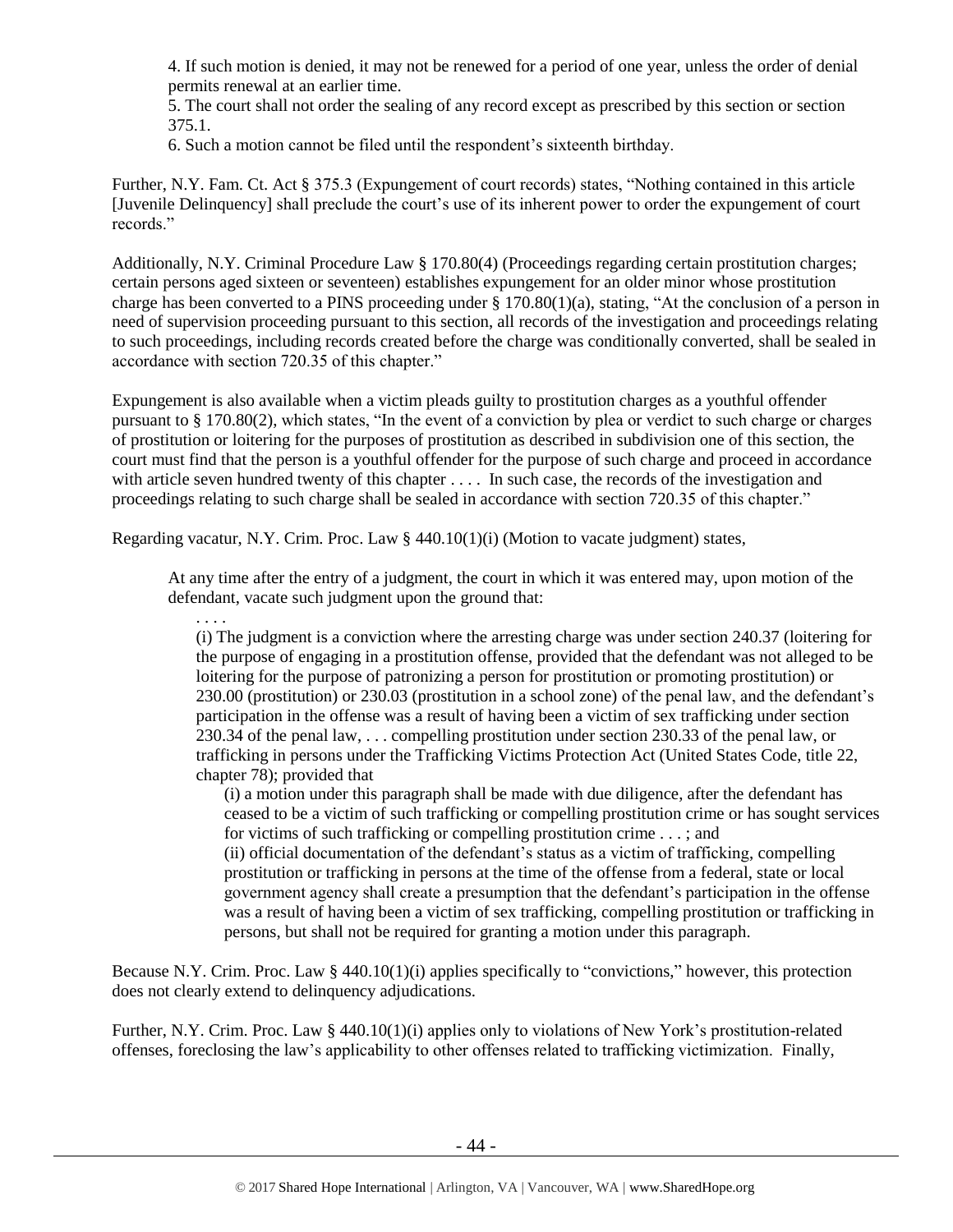record expungement is not automatic upon granting vacatur, making separate proceedings necessary to obtain both forms of relief.

- 5.9.1 Recommendation: Amend N.Y. Crim. Proc. Law § 440.10(1)(i) (Motion to vacate judgment) to specifically allow child sex trafficking victims to vacate delinquency adjudications and expunge related records for prostitution and other offenses arising from trafficking victimization, without a waiting period.<sup>84</sup>
- *5.10 Victim restitution and civil remedies for victims of domestic minor sex trafficking or commercial sexual exploitation of children (CSEC) are authorized by law.*

The court must consider and may authorize restitution to a victim under N.Y. Penal Law § 60.27(1) (Restitution and reparation), which states in part,

In addition to any of the dispositions authorized by this article, the court shall consider restitution or reparation to the victim of the crime and may require restitution or reparation as part of the sentence imposed upon a person convicted of an offense, $85$  and after providing the district attorney with an opportunity to be heard in accordance with the provisions of this subdivision, require the defendant to make restitution of the fruits of his or her offense or reparation for the actual out-of-pocket loss caused thereby . . . . In that event, or when the victim impact statement reports that the victim seeks restitution or reparation, the court shall require, unless the interests of justice dictate otherwise, in addition to any of the dispositions authorized by this article that the defendant make restitution of the fruits of the offense and reparation for the actual out-of-pocket loss . . . . In the event that restitution or reparation are not ordered, the court shall clearly state its reasons on the record. Adverse action as used in this subdivision shall mean and include actual loss incurred by the victim, including an amount equal to the value of the time reasonably spent by the victim attempting to remediate the harm incurred by the victim from the offense, and the consequential financial losses from such action.

Where a victim of trafficking is also a victim of a racketeering crime, restitution is available under N.Y. Penal Law § 460.30(5) (Enterprise corruption; forfeiture), which states in part,

Any person convicted of a violation of section 460.20 of this article through which he derived pecuniary value, or by which he caused personal injury or property damage or other loss, may be sentenced to pay a fine not in excess of three times the gross value he gained or three times the gross loss he caused, whichever is greater. Moneys so collected shall be paid as restitution to victims of the crime for medical expenses actually incurred, loss of earnings or property loss or damage caused thereby.

Additionally, "Any payment made as restitution to victims pursuant to this section shall not limit, preclude or impair any liability for damages in any civil action or proceeding for an amount in excess of such payment." N.Y. Penal Law § 460.30(8).

Regarding civil actions, N.Y. Exec. Law § 632-a(3) (Crime victims) provides,

Notwithstanding any inconsistent provision of the estates, powers and trusts law or the civil practice law and rules with respect to the timely bringing of an action, any crime victim shall have the right to bring a civil action in a court of competent jurisdiction to recover money damages from a person convicted of a crime of which the crime victim is a victim, or the representative of that convicted

<sup>&</sup>lt;sup>84</sup> The recommendation in this component is predicated upon the recommendation in 5.1 being simultaneously or previously enacted.

<sup>&</sup>lt;sup>85</sup> See supra note [49](#page-22-0) for the definition of "offense."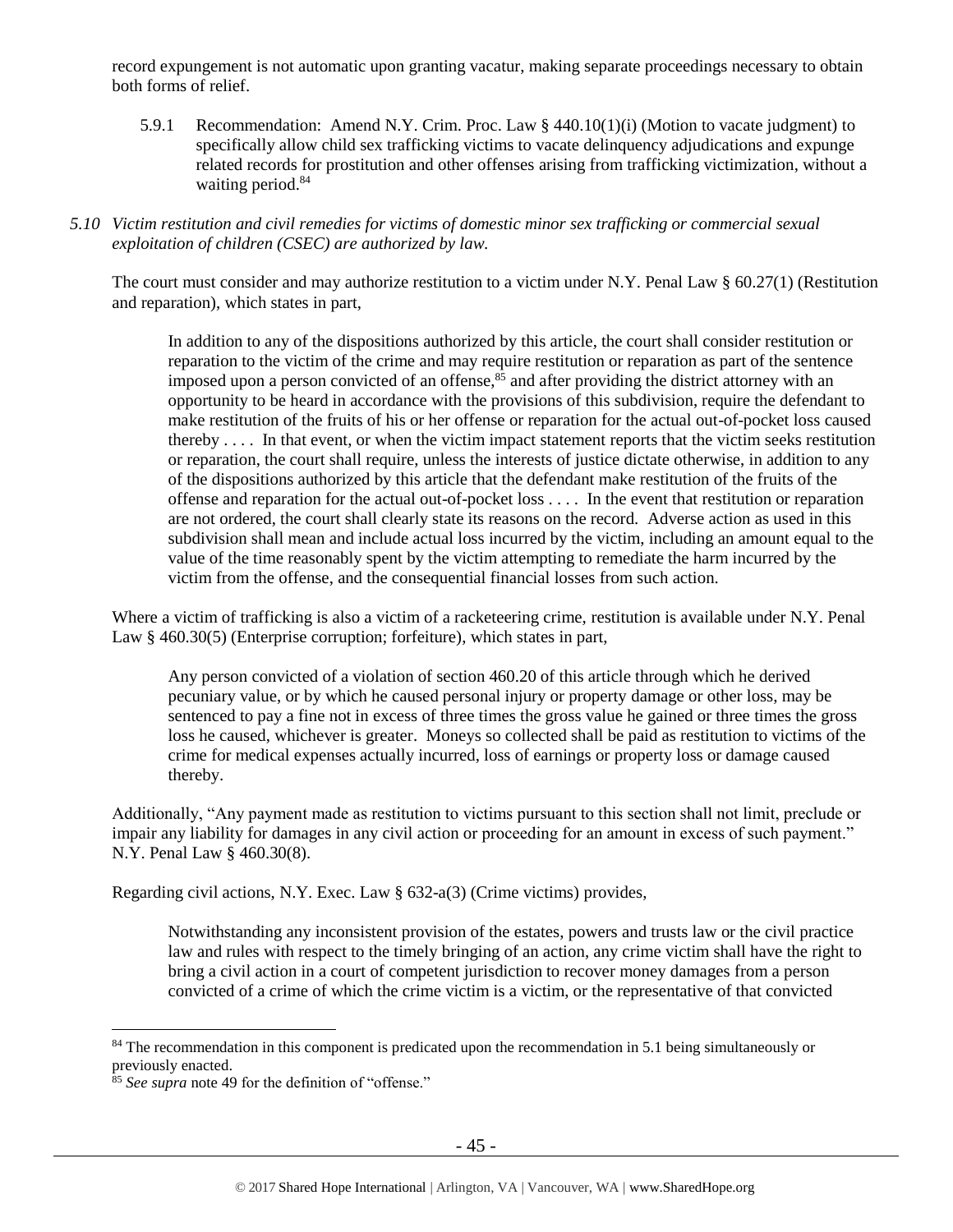person, within three years of the discovery of any profits from a crime<sup>86</sup> or funds of a convicted person. . . .

Further, N.Y. Soc. Serv. Law § 483-bb(c) (Services for victims of human trafficking) states,

An individual who is a victim of the conduct prohibited by section 230.33, 230.34, 135.35 or 135.37 of the penal law may bring a civil action against the perpetrator or whoever knowingly advances or profits from, or whoever should have known he or she was advancing or profiting from, an act in violation of section 230.33, 230.34, 135.35 or 135.37 of the penal law to recover damages and reasonable attorney's fees.

- 5.10.1 Recommendation: N.Y. Penal Law § 60.27(1) (Restitution and reparation) to ensure that restitution is a mandatory component in all CSEC and trafficking sentences.
- *5.11 Statutes of limitations for civil and criminal actions for child sex trafficking or commercial sexual exploitation of children (CSEC) offenses are eliminated or lengthened to allow prosecutors and victims a realistic opportunity to pursue criminal action and legal remedies.*

Victims of sex trafficking and certain CSEC offenses are afforded an extended statute of limitations for civil and criminal actions.

Pursuant to N.Y. C.P.L.R. Law § 213-b (Action by a victim of a criminal offense), a 7-year statute of limitations applies for civil actions arising under convictions for crimes in general, and a 10-year statute of limitations applies for civil actions arising under convictions for a "specified crime,"<sup>87</sup> including sex trafficking and certain CSEC offenses.

For criminal prosecutions, N.Y. Crim. Proc. Law § 30.10(3)(f) (Timeliness of prosecutions; periods of limitations) provides,

Notwithstanding the provisions of subdivision two, the periods of limitation for the commencement of criminal actions are extended as follows in the indicated circumstances:

. . . . (f) For purposes of a prosecution involving a sexual offense as defined in article one hundred thirty of the penal law [Sex offenses], other than a sexual offense delineated in paragraph (a) of subdivision two of this section, committed against a child less than eighteen years of age . . . or use of a child in a sexual performance as defined in section 263.05 [Use of a child in a sexual performance] of the penal law, the period of limitation shall not begin to run until the child has reached the age of eighteen or the offense

<sup>86</sup> Pursuant to N.Y. Exec. Law §  $632-a(1)(b)$ ,

<sup>&</sup>quot;Profits from a crime" means (i) any property obtained through or income generated from the commission of a crime of which the defendant was convicted; (ii) any property obtained by or income generated from the sale, conversion or exchange of proceeds of a crime, including any gain realized by such sale, conversion or exchange; and (iii) any property which the defendant obtained or income generated as a result of having committed the crime, including any assets obtained through the use of unique knowledge obtained during the commission of, or in preparation for the commission of, a crime, as well as any property obtained by or income generated from the sale, conversion or exchange of such property and any gain realized by such sale, conversion or exchange.

<sup>&</sup>lt;sup>87</sup> "Specified crime" is defined in N.Y. Exec. Law § 632-a(1)(e) as including Class B felonies and violent felony offenses as defined in N.Y. Penal Law § 70.02(1), which includes sex trafficking and certain sex offenses listed in Articles 230 and 130, respectively.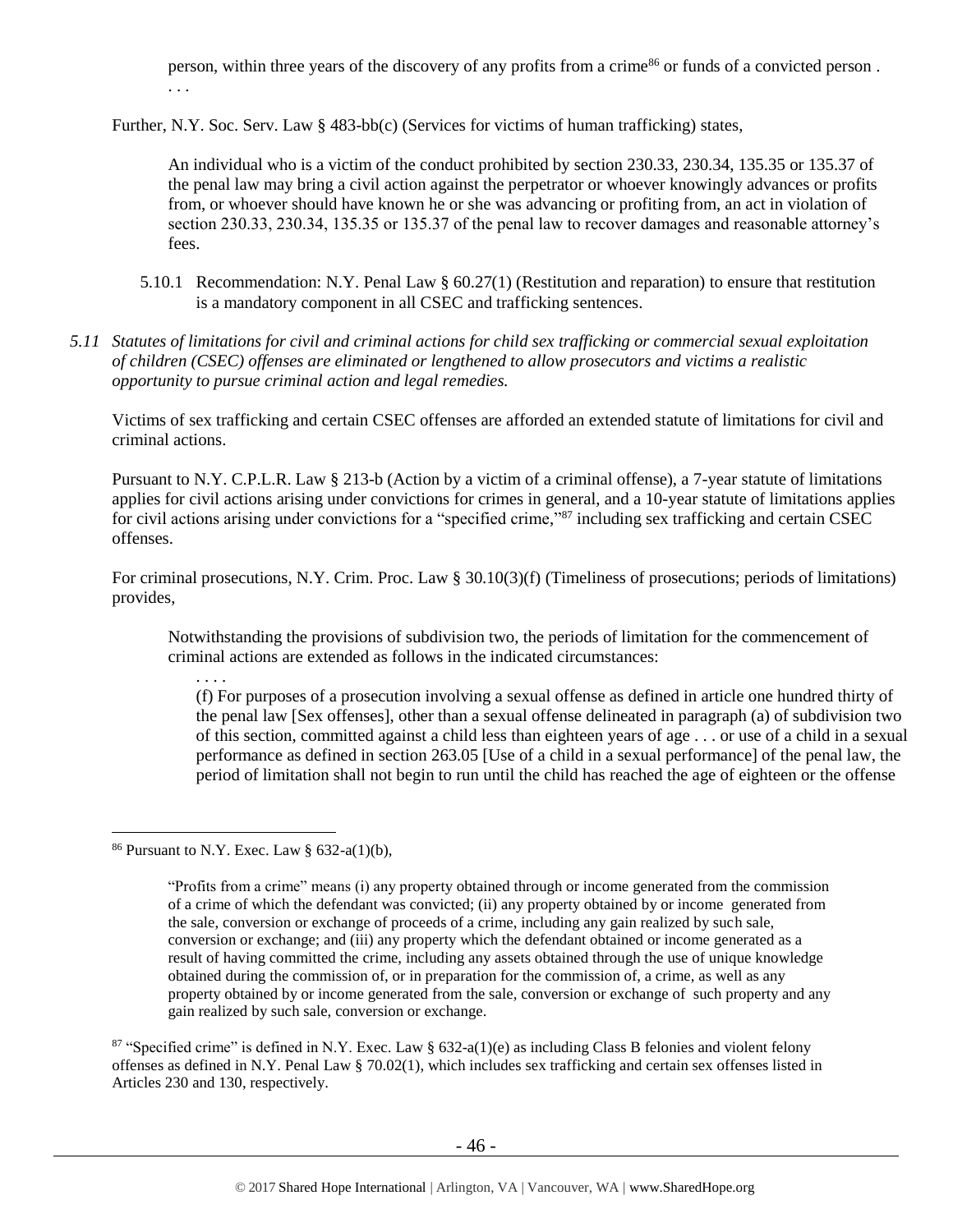is reported to a law enforcement agency or statewide central register of child abuse and maltreatment, whichever occurs earlier.

In contrast, for criminal actions, pursuant to N.Y. Crim. Proc. Law § 30.10(2), a 5-year statute of limitations exists for most felony prosecutions, and a 2-year statute of limitations exists for misdemeanors.

- 5.11.1 Recommendation: Amend N.Y. Crim. Proc. Law § 30.10(3)(f) (Timeliness of prosecutions; periods of limitations) to eliminate the statutes of limitations for prosecutions of N.Y. Penal Law § 230.34 (Sex trafficking) and New York's CSEC offenses.
- 5.11.2 Recommendation: N.Y. C.P.L.R. Law § 213-b (Action by a victim of a criminal offense) to eliminate the statutes of limitations for civil actions arising from violation of N.Y. Penal Law § 230.34 (Sex trafficking) and New York's CSEC offenses.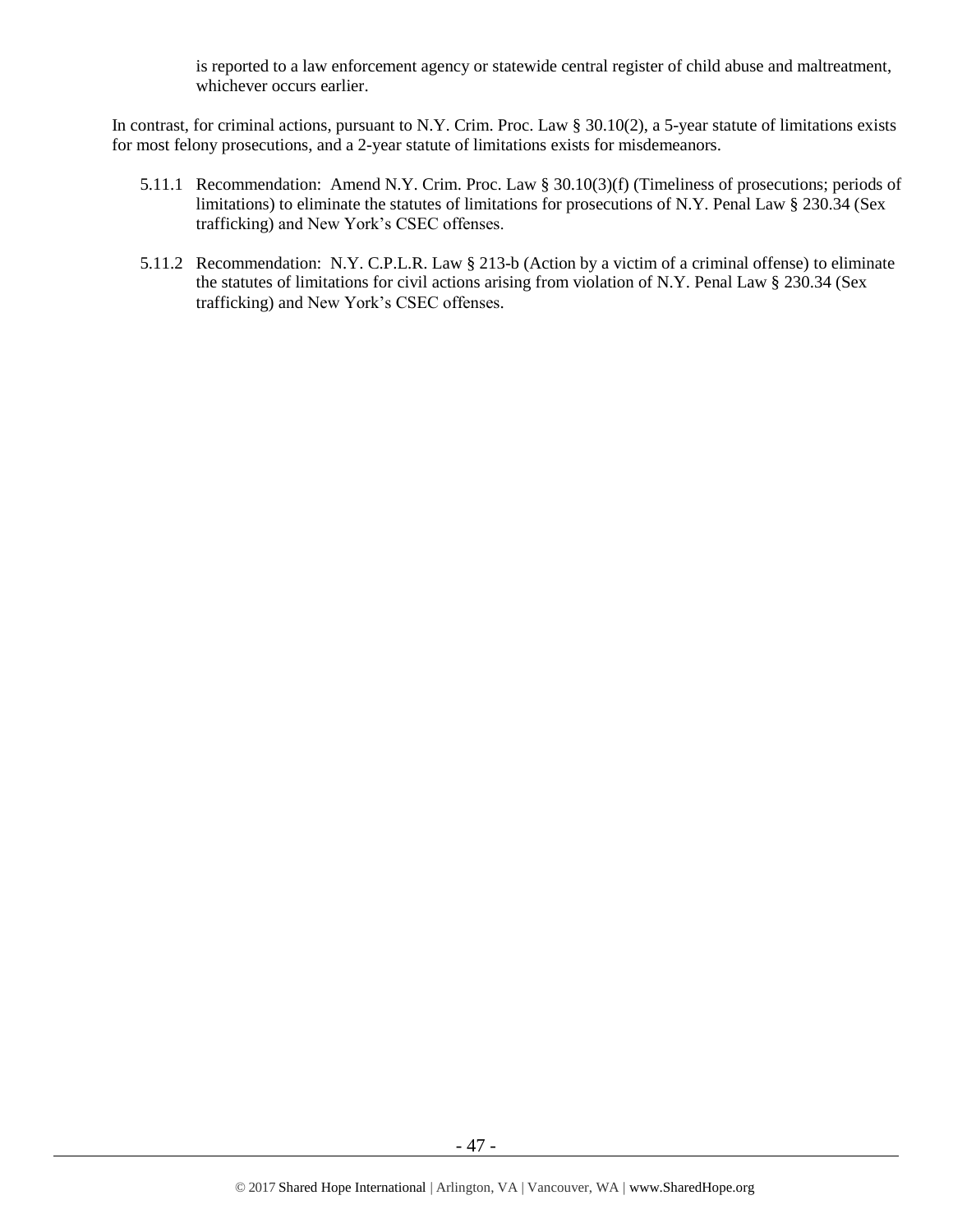#### **FRAMEWORK ISSUE 6: CRIMINAL JUSTICE TOOLS FOR INVESTIGATION AND PROSECUTIONS**

#### *Legal Components:*

- *6.1 Training on human trafficking and domestic minor sex trafficking for law enforcement is statutorily mandated or authorized.*
- *6.2 Single party consent to audiotaping is permitted in law enforcement investigations.*
- *6.3 Wiretapping is an available tool to investigate domestic minor sex trafficking and commercial sexual exploitation of children (CSEC).*
- *6.4 Using a law enforcement decoy posing as a minor to investigate buying or selling of commercial sex acts is not a defense to soliciting, purchasing, or selling sex with a minor.*

*\_\_\_\_\_\_\_\_\_\_\_\_\_\_\_\_\_\_\_\_\_\_\_\_\_\_\_\_\_\_\_\_\_\_\_\_\_\_\_\_\_\_\_\_\_\_\_\_\_\_\_\_\_\_\_\_\_\_\_\_\_\_\_\_\_\_\_\_\_\_\_\_\_\_\_\_\_\_\_\_\_\_\_\_\_\_\_\_\_\_\_\_\_\_*

- *6.5 Using the Internet or electronic communications to investigate buyers and traffickers is a permissible investigative technique.*
- *6.6 State law requires reporting of missing children and recovered missing children.*

### *Legal Analysis:*

*6.1 Training on human trafficking and domestic minor sex trafficking for law enforcement is statutorily mandated or authorized.*

New York does not legislatively mandate training, but training is mentioned in N.Y. Soc. Serv. Law § 447-b(g) (Services for exploited children) as an option for certain localities. Additionally, pursuant to N.Y. Exec. Law § 214-d (Human trafficking awareness), the law enforcement superintendent is mandated to create and disseminate information to all state police officers regarding human trafficking policies and procedures.

Specifically, under N.Y. Soc. Serv. Law § 447-b(6),

The local social services commissioner may, to the extent that funds are available, in conjunction with the division of criminal justice services and local law enforcement officials, contract with an appropriate not-for-profit agency with experience working with sexually exploited children to train law enforcement officials who are likely to encounter sexually exploited children in the course of their law enforcement duties on the provisions of this section and how to identify and obtain appropriate services for sexually exploited children. Local social services districts may work cooperatively to provide such training and such training may be provided on a regional basis. The division of criminal justice services shall assist local social services districts in obtaining any available funds for the purposes of conducting law enforcement training from the federal justice department and the office of juvenile justice and delinquency prevention.

N.Y. Exec. Law § 214-d states,

The superintendent, in consultation with the office of temporary and disability assistance and the division of criminal justice services, shall: (1) develop, maintain and disseminate to all members of the state police, including new and veteran officers, written policies, procedures and educational materials relating to human trafficking victims, including services available for victims of human trafficking, as referenced in section four hundred eighty-three-bb of the social services law; and (2) establish and implement written procedures and policies in the event a member of the division of state police encounters an individual believed to be a victim of human trafficking, which shall include, but not be limited to, the provision of information and/or referral to an appropriate provider of social and legal services to human trafficking victims, in accordance with such section four hundred eighty-three-bb.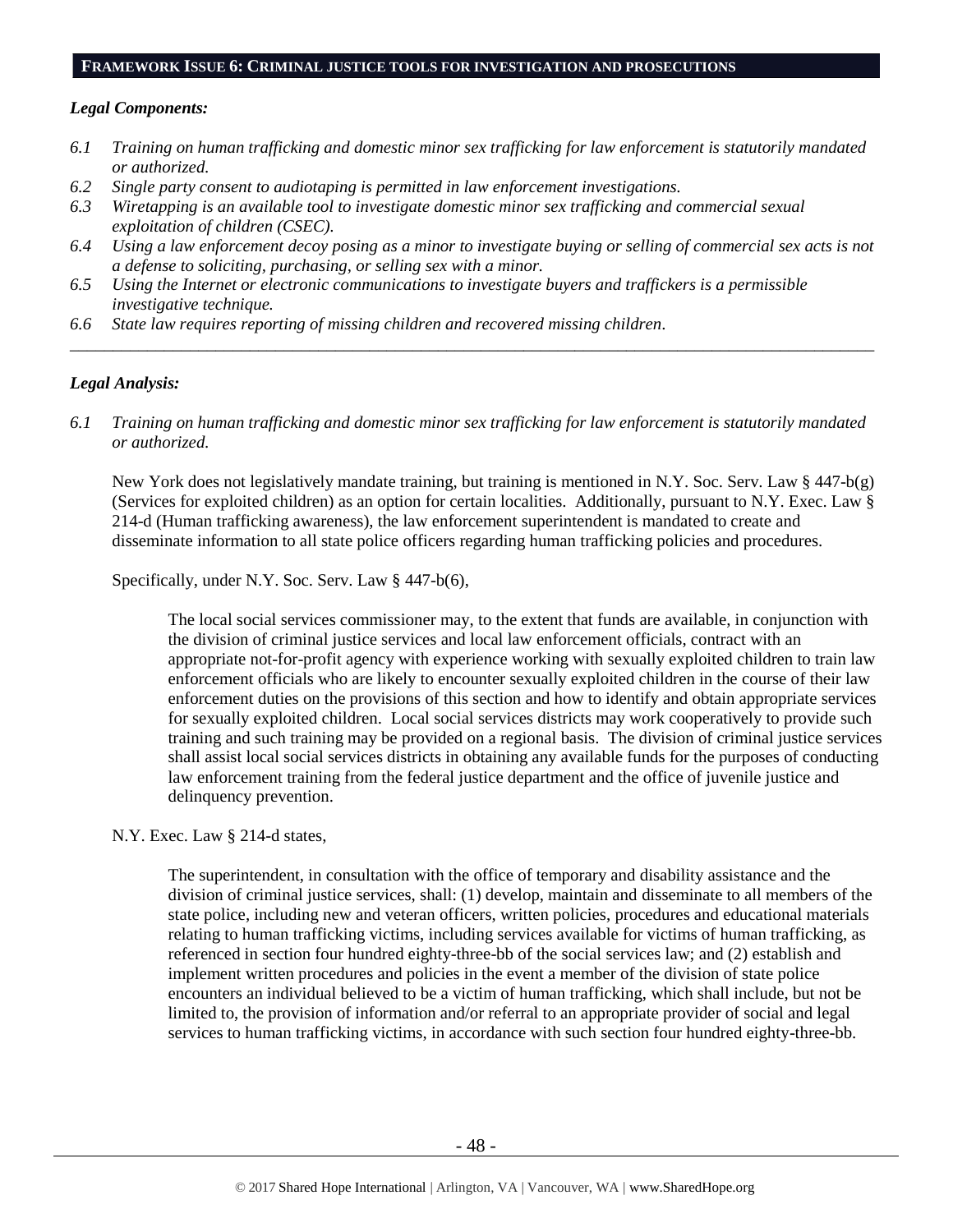### *6.2 Single party consent to audiotaping is permitted in law enforcement investigations.*

New York allows for single party consent to audio-taping. N.Y. Penal Law § 250.05 (Eavesdropping) states, "A person is guilty of eavesdropping when he unlawfully engages in wiretapping, mechanical overhearing of a conversation, or intercepting or accessing of an electronic communication." Pursuant to N.Y. Penal Law § 250.00 (Eavesdropping; definition of terms),

1. "Wiretapping" means the intentional overhearing or recording of a telephonic or telegraphic communication by a person other than a sender or receiver thereof, without the consent of either the sender or receiver, by means of any instrument, device or equipment.

2. "Mechanical overhearing of a conversation" means the intentional overhearing or recording of a conversation or discussion, without the consent of at least one party thereto, by a person not present thereat, by means of any instrument, device or equipment.

. . . .

 $\overline{a}$ 

6. "Intercepting or accessing of an electronic communication" and "intentionally intercepted or accessed" mean the intentional acquiring, receiving, collecting, overhearing, or recording of an electronic communication, without the consent of the sender or intended receiver thereof, by means of any instrument, device or equipment, except when used by a telephone company in the ordinary course of its business or when necessary to protect the rights or property of such company.

*6.3 Wiretapping is an available tool to investigate domestic minor sex trafficking and commercial sexual exploitation of children (CSEC).* 

N.Y. Penal Law § 250.05 (Eavesdropping) states, "A person is guilty of eavesdropping when he unlawfully engages in wiretapping, mechanical overhearing of a conversation, or intercepting or accessing of an electronic communication." N.Y. Penal Law § 250.00(1) (Eavesdropping; definitions of terms) defines "wiretapping" as "the intentional overhearing or recording of a telephonic or telegraphic communication by a person other than a sender or receiver thereof, without the consent of either the sender or receiver, by means of any instrument, device or equipment."

Pursuant to N.Y. Crim. Proc. Law § 700.10(1), "Under circumstances prescribed in this article, a justice may issue an eavesdropping warrant or a video surveillance warrant upon ex parte application of an applicant who is authorized by law to investigate, prosecute or participate in the prosecution of the particular designated offense which is the subject of the application." "Designated offense" is defined in N.Y. Crim. Proc. Law § 700.05(8)(h) as including § 230.34 (Sex trafficking), § 230.32 (Promoting prostitution in the first degree), § 230.30 (Promoting prostitution in the second degree), or § 230.25 (Promoting prostitution in the third degree).

*6.4 Using a law enforcement decoy posing as a minor to investigate buying or selling of commercial sex acts is not a defense to soliciting, purchasing, or selling sex with a minor.*

New York's trafficking and CSEC laws do not prohibit a defendant from raising a defense as to the use of law enforcement decoy posing as a minor in an investigation of domestic minor sex trafficking. Thus, the defense is likely available for all buyer-applicable offenses, and charges brought against buyers through reverse sting operations are the most likely situations in which a defendant would try to use such a defense. N.Y. Penal Law  $\frac{8}{3}$  120.70 (Luring a child) is one such buyer-applicable CSEC offense<sup>88</sup> which does not prohibit the defense, meaning, buyers charged for luring a child for the purposes of commercial sex acts would not be prohibited from raising the defense.

<sup>88</sup> *See supra* Component 2.2 for more information about N.Y. Penal Law § 120.70 and other buyer-applicable CSEC provisions.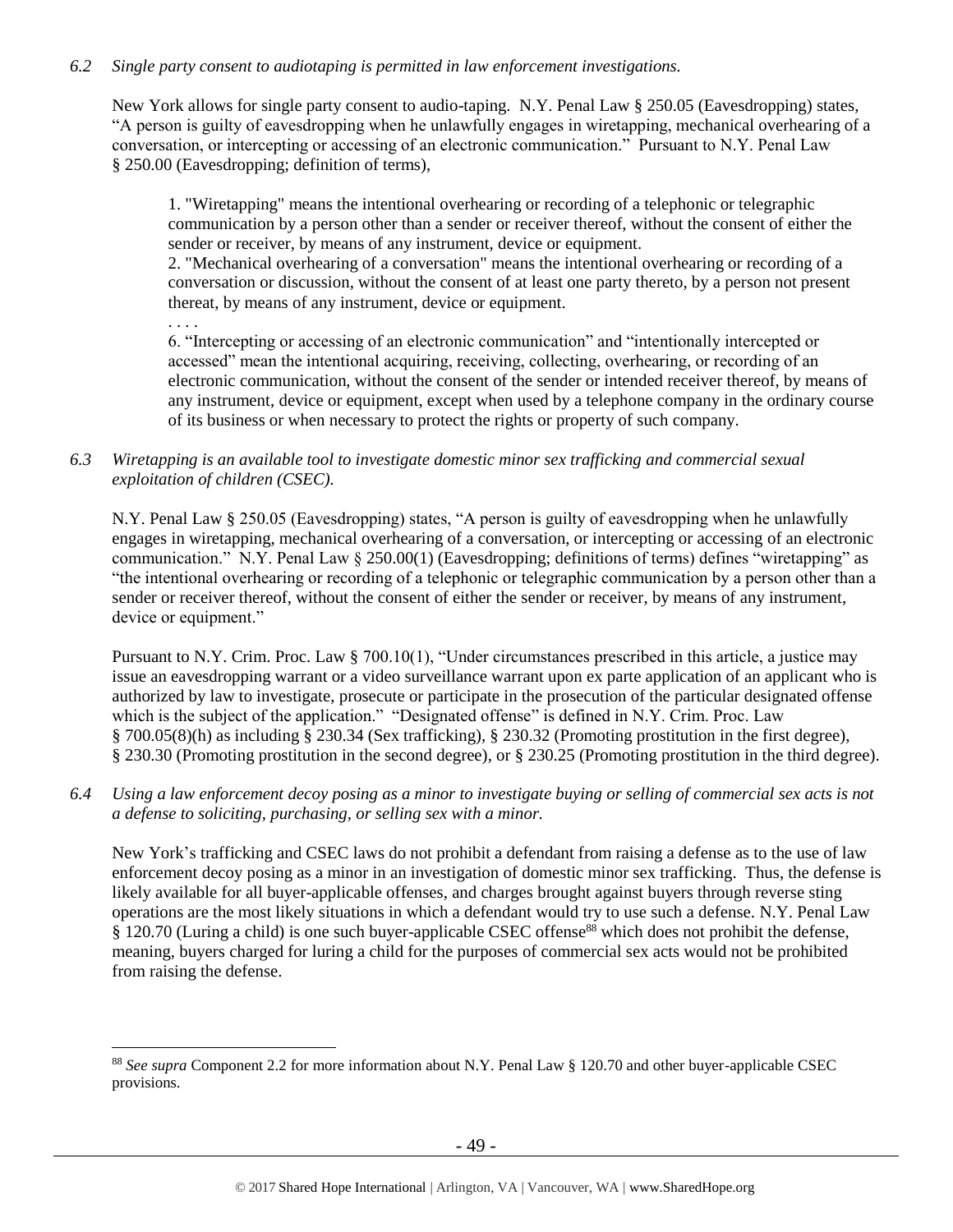- 6.4.1 Recommendation: Enact a law specifically preventing a defense to prosecution based on the use of a law enforcement decoy posing as a minor to investigate violations of N.Y. Penal Law § 230.34 (Sex Trafficking) and New York's CSEC offenses.<sup>89</sup>
- *6.5 Using the Internet or electronic communications to investigate buyers and traffickers is a permissible investigative technique.*

New York has also not codified the permissibility of the use of the Internet or electronic communications as an investigative technique for sex trafficking.

6.5.1 Recommendation: Amend N.Y. Penal Law § 235.22 (Disseminating indecent material to a minor) to allow law enforcement to use the Internet or other electronic communications to investigate these offenses.

#### *6.6 State law requires reporting of missing children and recovered missing children.*

New York has established a statewide central register for missing children; however, law enforcement personnel are not required to report cases of missing or recovered children to the register. N.Y. Exec. Law § 837-e (Statewide central register for missing children) establishes "through electronic data processing and related procedures, a statewide central register for missing children which shall be compatible with the national crime information center register maintained pursuant to the federal missing children act of nineteen hundred eightytwo  $\ldots$  ."

Additionally, while law enforcement agents not required to report cases of missing children to the register created by N.Y. Exec. Law § 837-e, pursuant to N.Y. Exec. Law § 837-m (Reporting duties of law enforcement departments with respect to missing children), law enforcement must report cases of missing children that have been closed. N.Y. Exec. Law § 837-m states,

The chief of every police department, each county sheriff and the superintendent of state police shall report, at least semi-annually, to the division with respect to specified cases of missing children that are closed. Such reports shall be in the form and manner prescribed by the division and shall contain such information as the division deems necessary including, but not limited to, information regarding recovered children who were arrested, children who were the victims of criminal activity or exploitation and children who were found deceased and information regarding the alleged abductor or killer of such children.

6.6.1 Recommendation: Amend N.Y. Exec. Law § 837-m (Reporting duties of law enforcement departments with respect to missing children) to require law enforcement to report all cases of missing and recovered children to the register created by N.Y. Exec. Law § 837-e (Statewide central register for missing children).

<sup>&</sup>lt;sup>89</sup> The recommendation in this component is predicated upon the recommendation in 2.1 being simultaneously or previously enacted.